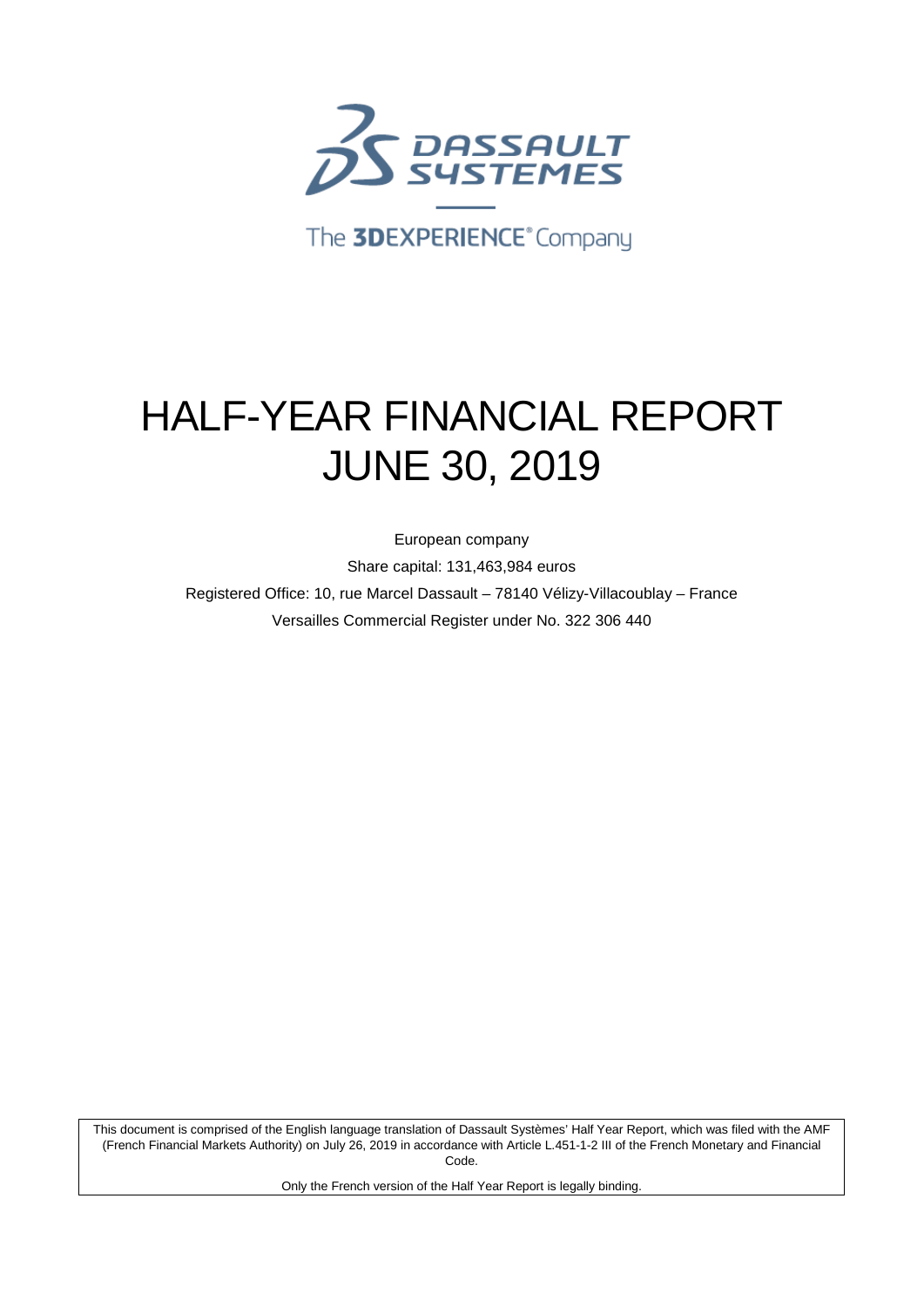### **Table of Contents**

| $\mathbf{1}$ |               |         |                                                                                       |  |
|--------------|---------------|---------|---------------------------------------------------------------------------------------|--|
|              | 1.1           |         |                                                                                       |  |
|              | $1.2^{\circ}$ |         |                                                                                       |  |
|              |               |         |                                                                                       |  |
| $\mathbf{2}$ |               |         |                                                                                       |  |
|              | 2.1           |         |                                                                                       |  |
|              | 2.2           |         |                                                                                       |  |
|              | 2.3           |         |                                                                                       |  |
|              |               | 2.3.1   |                                                                                       |  |
|              |               | 2.3.2   |                                                                                       |  |
|              | $2.4^{\circ}$ |         |                                                                                       |  |
|              |               |         |                                                                                       |  |
|              |               |         |                                                                                       |  |
|              |               |         |                                                                                       |  |
|              |               |         |                                                                                       |  |
|              |               |         |                                                                                       |  |
|              |               |         |                                                                                       |  |
|              |               |         |                                                                                       |  |
|              |               |         |                                                                                       |  |
|              | $2.5^{\circ}$ |         |                                                                                       |  |
|              | $2.6^{\circ}$ |         |                                                                                       |  |
|              |               |         |                                                                                       |  |
|              |               |         |                                                                                       |  |
| 3            |               |         | CONDENSED CONSOLIDATED FINANCIAL STATEMENTS FOR THE HALF-YEAR ENDED JUNE 30, 2019  19 |  |
|              |               |         |                                                                                       |  |
|              |               |         |                                                                                       |  |
|              |               |         |                                                                                       |  |
|              |               |         |                                                                                       |  |
|              |               |         |                                                                                       |  |
|              |               |         |                                                                                       |  |
|              |               | Note 1  |                                                                                       |  |
|              |               | Note 2  |                                                                                       |  |
|              |               | Note 3  |                                                                                       |  |
|              |               | Note 4  |                                                                                       |  |
|              |               | Note 5  |                                                                                       |  |
|              |               | Note 6  |                                                                                       |  |
|              |               | Note 7  |                                                                                       |  |
|              |               | Note 8  |                                                                                       |  |
|              |               | Note 9  |                                                                                       |  |
|              |               | Note 10 |                                                                                       |  |
|              |               | Note 11 |                                                                                       |  |
|              |               | Note 12 |                                                                                       |  |
|              |               | Note 13 |                                                                                       |  |
|              |               | Note 14 |                                                                                       |  |
|              |               | Note 15 |                                                                                       |  |
|              |               | Note 16 |                                                                                       |  |
|              |               | Note 17 |                                                                                       |  |
|              |               | Note 18 |                                                                                       |  |
|              |               | Note 19 |                                                                                       |  |
|              |               |         | STATUTORY AUDITORS' REVIEW REPORT ON THE 2019 HALF-YEAR FINANCIAL INFORMATION  38     |  |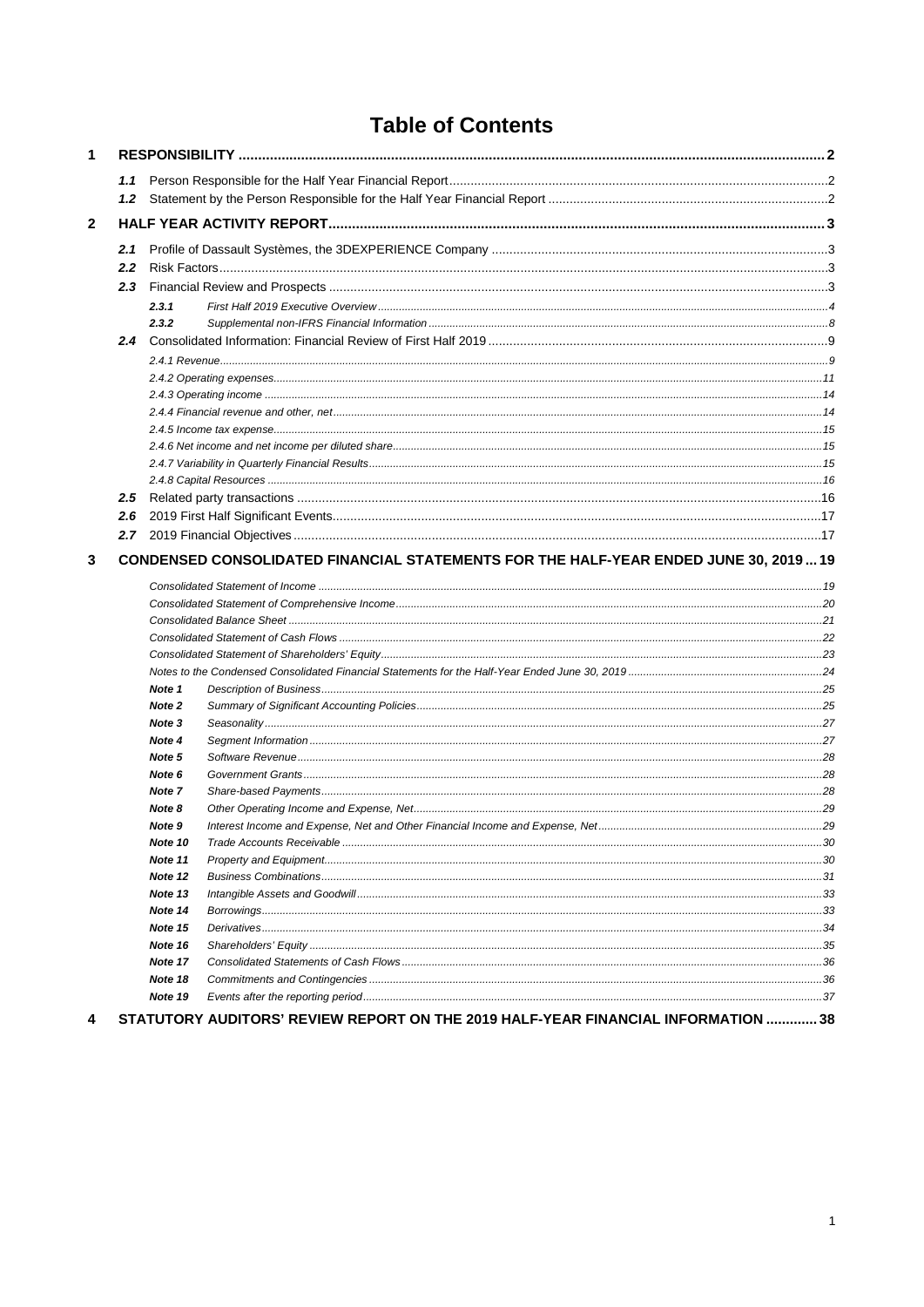# <span id="page-2-0"></span>**1** RESPONSIBILITY

### <span id="page-2-1"></span>*1.1* Person Responsible for the Half Year Financial Report

Bernard Charlès, Vice-Chairman of the Board of Directors and Chief Executive Officer.

### <span id="page-2-2"></span>*1.2* Statement by the Person Responsible for the Half Year Financial Report

Vélizy-Villacoublay, July 24, 2019

"I hereby declare that, to the best of my knowledge, the 2019 half-year condensed financial statements have been prepared in accordance with the applicable generally accepted accounting standards and provide a true and fair view of the Company's financial position and results of operations and those of all companies included within the scope of consolidation, and that the half year activity report reflects a true view of important events which occurred during the first six months of the year and of their impact on the half year financial statements, of the principal transactions between related parties, as well as the main risks and uncertainties for the remaining six months of the year."

Bernard Charlès

Vice-Chairman of the Board of Directors and Chief Executive Officer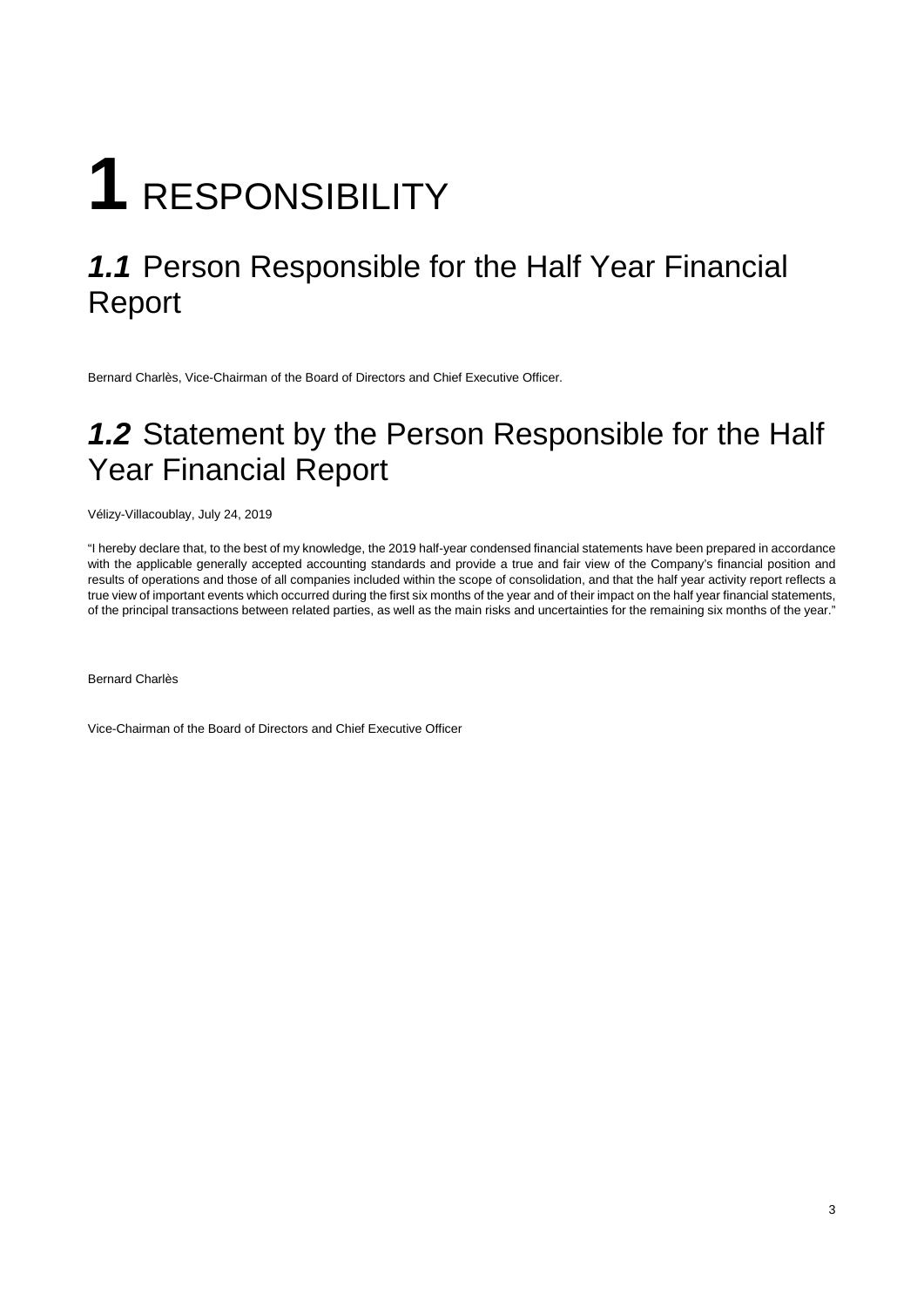# <span id="page-3-0"></span>**2** HALF YEAR ACTIVITY REPORT

As used herein, "Dassault Systèmes", the "Company" or the "Group" refers to Dassault Systèmes SE and all the companies included in the scope of consolidation. "Dassault Systèmes SE" refers only to the European parent company governed by French law of the Group.

### <span id="page-3-1"></span>*2.1* Profile of Dassault Systèmes, the 3DEXPERIENCE Company

Dassault Systèmes, the "**3D**EXPERIENCE Company", is a global leader in sustainable innovation. Since 1981, the solutions of Dassault Systèmes transform the way products are designed, simulated, produced, marketed and supported, leveraging the virtual world to improve the real world. Dassault Systèmes provides a digital experience platform that allows customers to create innovative products and services, and ultimately address the major challenges facing the world today: cities for people; energy and resources for the long term; food and personalized healthcare; how to supply and produce; and inspirational education and research.

Dassault Systèmes is a science-based, innovation-driven, business-minded and long-term oriented company. The Group's 17,600 employees and contractors are driven by this ambition. This also translates into a high level of market confidence and trust among our 250,000 enterprise customers in more than 140 countries. We are a European company with a global presence and market reach.

### <span id="page-3-2"></span>*2.2* Risk Factors

The main risks and uncertainties to which the Group may be exposed during the remaining six months of fiscal year 2019 are presented in Section 1.7 "Risk Factors" of the Company's 2018 *Document de référence* filed with the *Autorité des marchés financiers* ("AMF", the French Financial Markets Authority) on March 26, 2019 (the *Document de reference*), it being specified that certain information relating to foreign currency and interest rate risks mentioned in said *Document de référence* are updated in Note 15 of the Company's Condensed consolidated financial statements for the half-year ended June 30, 2019 under Chapter 3 of this Half Year Report.

### <span id="page-3-3"></span>*2.3* Financial Review and Prospects

*The executive overview in paragraph 2.3.1. "First Half 2019 Executive Overview" highlights selected aspects of our business during the first six months of 2019. The First Half 2019 Executive Overview, including the Summary Overview, Performance Against our non-IFRS Financial Objectives, Definitions of Key Metrics We Use, Supplemental non-IFRS Financial Information, and 2.4 "Consolidated Information: Financial Review of First Half 2019" should be read together with our Condensed consolidated financial statements for the half-year ended June 30, 2019* and the related notes included under Chapter 3 of this Half Year Report.

*From January 1st 2019, Dassault Systèmes is applying the new accounting standard IFRS 16 Leases, under the modified retrospective method. Under this method, the transition effect is accounted for within the consolidated equity at the date of initial application, therefore, the prior periods' comparative information are not adjusted. See Note 2 to the Condensed consolidated financial statements for the halfyear ended June 30, 2019 for a description of accounting policies.*

*All IFRS and non-IFRS figures are presented in compliance with IFRS 15 standard for the half year ended June 30, 2019 and 2018, respectively, and IFRS 16 standard for the half year ended June 30, 2019.*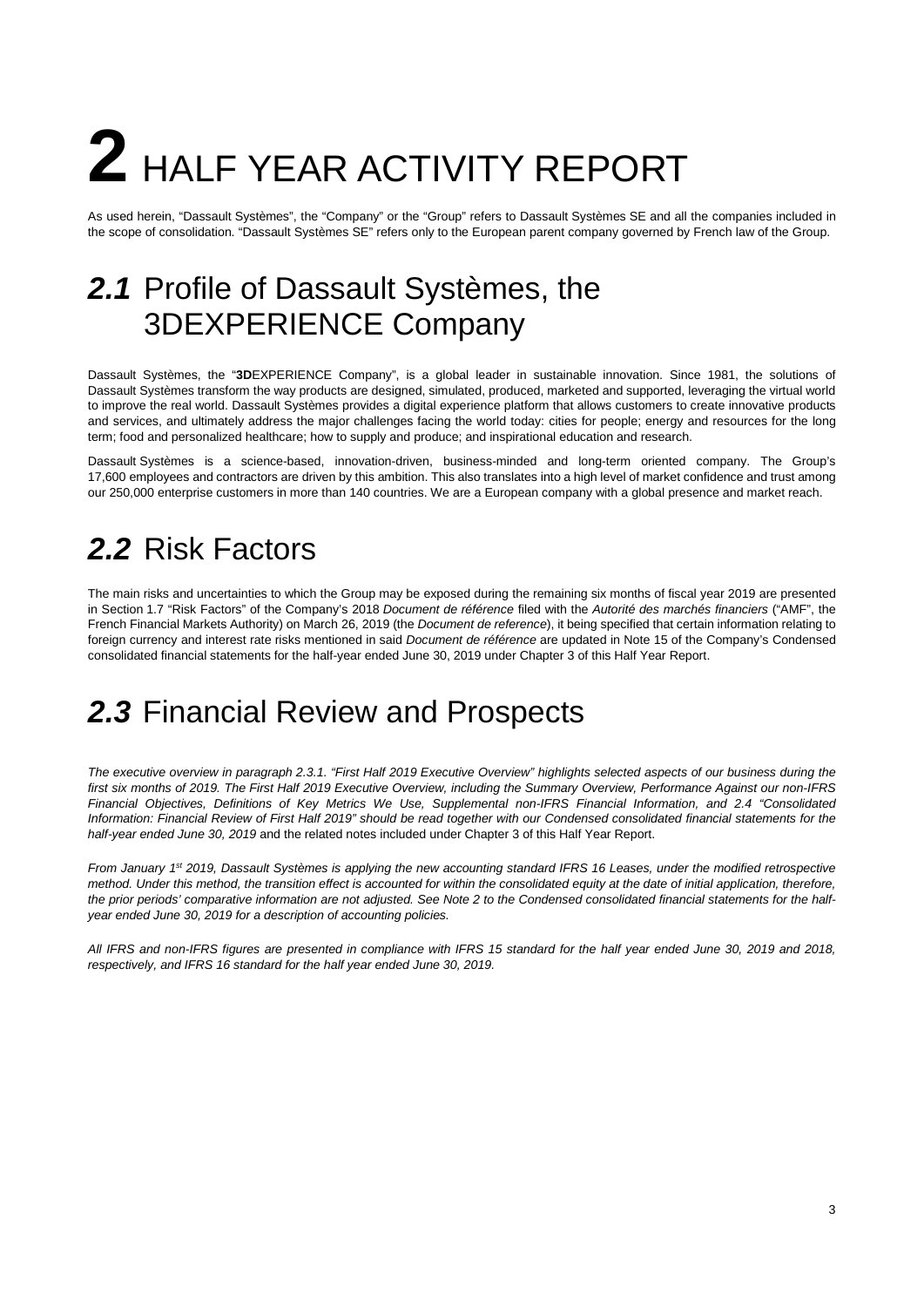### <span id="page-4-0"></span>**2.3.1** First Half 2019 Executive Overview

| In<br>millions<br>Οf<br>euros.       | <b>IFRS</b> |          |            |                 | <b>Non-IFRS</b> |          |          |                        |
|--------------------------------------|-------------|----------|------------|-----------------|-----------------|----------|----------|------------------------|
| except per share data and<br>changes | H1 2019     | H1 2018  | Change     | Change<br>in cc | H1 2019         | H1 2018  | Change   | Change in<br><b>CC</b> |
| <b>Total Revenue</b>                 | €1,920.3    | €1,646.4 | 17%        | 13%             | €1,929.4        | €1,651.3 | 17%      | 13%                    |
| Software Revenue                     | 1,702.7     | 1.475.2  | 15%        | 12%             | 1,710.5         | 1.480.0  | 16%      | 12%                    |
| Services Revenue                     | 217.6       | 171.2    | 27%        | 23%             | 218.9           | 171.2    | 28%      | 24%                    |
| <b>Operating Margin</b>              | 20.7%       | 21.1%    | $(0.4)$ pt |                 | 31.8%           | 30.4%    | $+1.4pt$ |                        |
| <b>EPS</b>                           | €1.13       | €1.02    | 11%        |                 | €1.69           | €1.41    | 20%      | 14%                    |

| Total Software Revenue in |                     | <b>IFRS</b> |        |                 | <b>Non-IFRS</b> |         |        |                 |
|---------------------------|---------------------|-------------|--------|-----------------|-----------------|---------|--------|-----------------|
| millions of euros         | H <sub>1</sub> 2019 | H1 2018     | Change | Change<br>in cc | H1 2019         | H1 2018 | Change | Change in<br>СC |
| Americas                  | €514.3              | €417.7      | 23%    | 15%             | €520.6          | €420.5  | 24%    | 16%             |
| Europe                    | 712.4               | 631.9       | 13%    | 11%             | 714.0           | 632.4   | 13%    | 11%             |
| Asia                      | 476.0               | 425.6       | 12%    | 9%              | 476.0           | 427.1   | 11%    | 9%              |

#### *Summary Overview*

During the First Half of 2019 we built on the strong progress achieved in 2018. Looking at our business advances, strategic initiatives and financial performance during the 2019 First Half:

We are seeing strong momentum with the **3D**EXPERIENCE platform, having reached a key inflection point last year. For the 2019 First Half, **3D**EXPERIENCE software revenue non-IFRS increased 40% at constant currency and represented 27% (21% in H1 2018) of related software revenue, led by large **3D**EXPERIENCE transactions in Aerospace & Defense, Transportation & Mobility, Consumer Packaged Goods & Retail, Energy & Materials, Industrial Equipment and Marine & Offshore.

We have recorded major new wins in the first half of 2019 and are expanding our **3D**EXPERIENCE business with clients. We believe the **3D**EXPERIENCE platform is a critical enabler for innovation and transformation across all major industries where the drive to provide new types of customer experiences and new business models is emerging and accelerating.

We see these possibilities across the three spheres addressed by our purpose: Product, Nature and Life and the proof points with our important wins across a number of diverse industries. Today, thanks to our platform strategy, more companies view us as a strategic partner to help them transform.

- With Airbus, we jointly announced the signing of a five-year Memorandum of Agreement to cooperate on the implementation of collaborative 3D design, engineering, manufacturing, simulation and intelligence applications. Under the agreement, Airbus will deploy our **3D**EXPERIENCE platform, which delivers digital continuity, from design to operations, in a single data model for a unified user experience, making digital design, manufacturing and services (DDMS) a company-wide reality for all Airbus divisions and product lines*.*
- During the 2019 First Half we announced the signing of a long-term partnership, with BHP, a major global resources company and the largest mining company in the world, and its plans to adopt the **3D**EXPERIENCE platform. Dassault Systèmes and BHP have engaged in a long-term strategic partnership to leverage the application of digital technologies to mining. Combining the experience and resources of each company, the ambition is to unlock value by applying technologies proven in other industries to the core mining fundamentals of geoscience and resource engineering*.*
- We were pleased that Groupe PSA has named the company a key supplier. This distinction makes Dassault Systèmes the first and only software provider today in Groupe PSA's global network of 8,000 suppliers to be formally recognized by the automaker as a preferred digital partner for its digital transformation. With Dassault Systèmes as Groupe PSA's preferred digital partner, the two companies are engaging in a long-term strategy with the intent to deploy the **3D**EXPERIENCE platform as a key innovation enabler across the group's activities. Like many established automakers today, Groupe PSA must address tough sustainability and technological challenges as the industry shifts its focus toward greener, more electrified, autonomous and regulated mobility. This requires new ways to invent, develop, test, make and deliver innovative customer experiences. The **3D**EXPERIENCE platform offers a holistic approach that will enable every organization in the group to support this value creation process.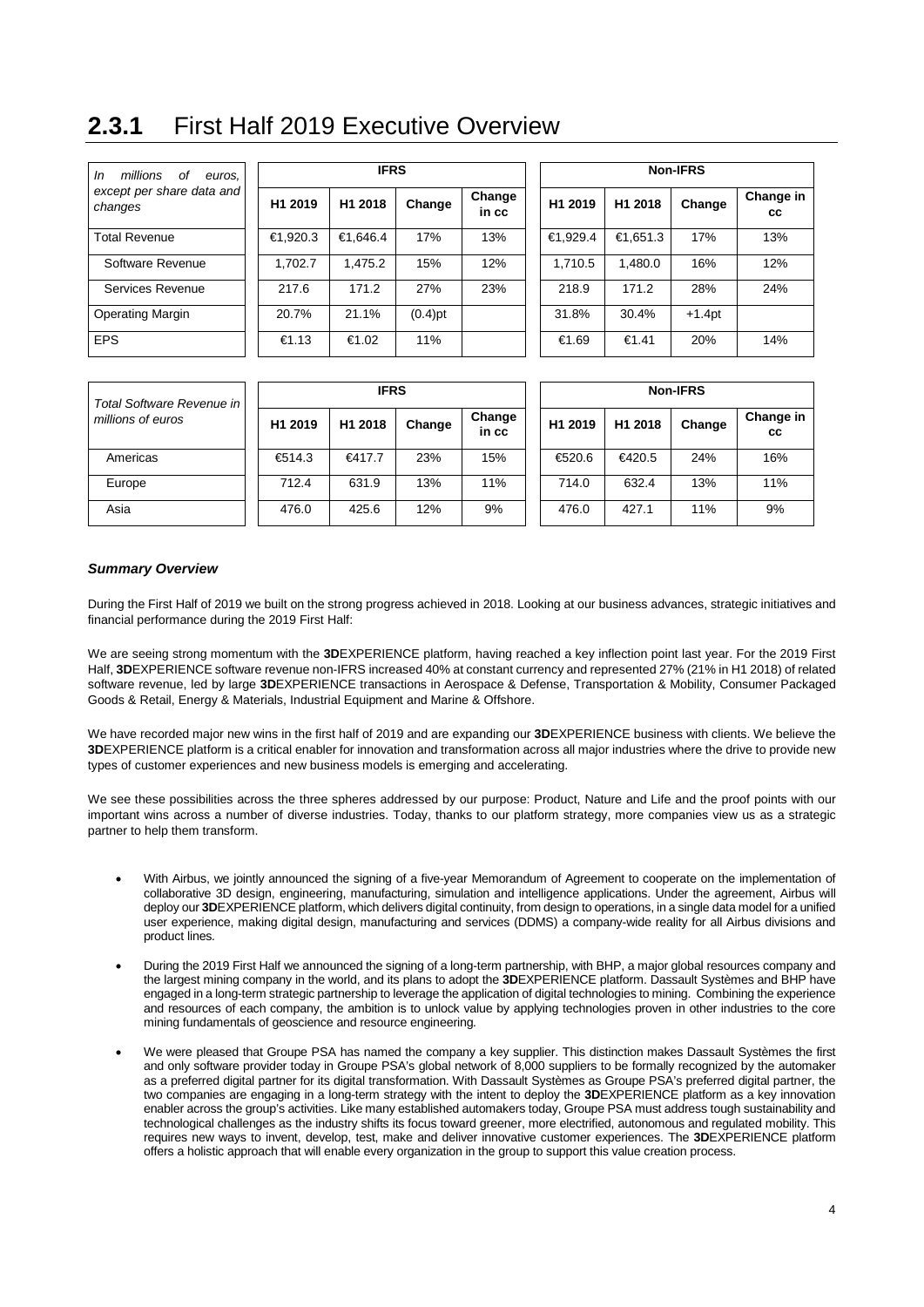We believe a platform approach enables the real and virtual worlds to communicate and reinforce each other. Our **3D**EXPERIENCE twin (virtual or digital twin in daily press) is very well positioned to do so, as we are working in both worlds, and with an offer covering all key domains.

- In Industrial Equipment, for example: Schindler, who adopted the **3D**EXPERIENCE platform for its escalators business, is now extending this to its elevator business. The company uses the **3D**EXPERIENCE platform on the cloud for digital twin creation, experiencingits digital transformation and connecting the dots across their extended enterprise.
- CLAAS has adopted a single digital platform for all disciplines, providing rapid access to the company's extensive knowledge and know-how and facilitating high-visibility collaboration to enable intelligent innovation.
- With ABB, a pioneering technology leader in power grids, electrification products, industrial automation and robotics and motion, serving customers in utilities, industry and transport & infrastructure globally, we entered into a wide spanning global partnership. ABB is adopting the **3D**EXPERIENCE platform to model and simulate its solutions before delivering them to its customers.

On June 12, 2019 we announced the signing of a definitive agreement to acquire Medidata Solutions, Inc. (NASDAQ: MDSO), a leader of the digital transformation of the Life Sciences industry for clinical development, commercial, and real-world data intelligence. The proposed acquisition of Medidata with its clinical and commercial solutions, reinforces our position as a science-based company by providing the Life Sciences industry with an integrated business experience platform for an end-to-end approach to research and discovery, development, clinical testing, manufacturing and commercialization of new therapies and health technologies. Consummation of the transaction is subject to receipt of regulatory approvals, the approval of Medidata Solutions' shareholders and certain other customary closing conditions. Pursuant to the the signing of the definitive agreement we would acquire Medidata for \$5.8 billion in cash. For this transaction, we put in place in addition to using approximately €1.3 billion of our cash, a €3 billion of bridge-to-bond facility to be refinanced with laddered bond tranches, €1 billion of bank term loan and €750 million of revolving credit facility. Management's objective is to deleverage the company from a post-acquisition debt peak.

We currently size our addressable market at approximately \$33 billion and over the last year have increased it from \$26 billion, with the increase principally reflecting the long term market opportunity addressing business operations for the mainstream market customers as well as further investments in simulation.

- Specifically, in connection with our strategy, we unveiled in February 2019 **3D**EXPERIENCE.WORKS, a new business applications family on our **3D**EXPERIENCE platform to bring the power of the platform and portfolio to the Mainstream market where SOLIDWORKS is a market leader. **3D**EXPERIENCE.WORKS uniquely combines social collaboration with design, simulation and manufacturing ERP capabilities in a single digital environment to help growing businesses become more inventive, efficient and responsive in today's Industry Renaissance. This new business applications family was introduced following the completion of the acquisition of IQMS for Manufacturing ERP for the Mainstream market in early 2019.
- The proposed acquisition of Medidata, when completed, would represent an increase in our addressable market estimated at about \$7 billion, and would bring our total addressable market to approximately \$40 billion.

From an industry perspective and in constant currencies: Non-IFRS software revenue increased double-digits in five of the Company's eleven industries (regrouped as of January 1, 2019 from 12 industries, see Industrial Sectors below for details): Transportation & Mobility, Aerospace & Defense, Marine & Offshore, High Tech, and Home & Lifestyle, well supported by growth dynamics in Industrial Equipment and Life Sciences.

On an organic and non-IFRS basis: Total revenue increased 9%. Software revenue increased 9% with licenses and other software revenue up 8% and recurring software revenue up 9%. Services revenue increased 12%. (All growth rates at constant currencies.)

Net operating cash flow for the 2019 First Half increased 38.4% to €893.6 million, compared to €645.5 million for the 2018 Half Year principally reflecting growth in net income, non-cash operating adjustments of 22.7% and improvement in working capital of 66.4%. During the 2019 First Half uses of cash were principally for payment for acquisitions, net of cash acquired of €402.8 million; to distribute cash dividends of €168.8 million; capital expenditures, net of €48.2 million; and repayment for lease liabilities of €37.3 million. We received cash for stock options exercised of €46.0 million.

At June 30, 2019, our unearned revenue – contract liabilities totaled €1.02 billion. For the 2019 First Half unearned revenue – contract liabilities increased 8% in constant currencies and on an organic basis. With recurring software revenue in excess of €2 billion in 2018, and representing over 70% of our total software revenue, we have a significant level of visibility with respect to our software revenue growth.

Our net financial position totaled €2.09 billion at June 30, 2019, compared to €1.81 billion at December 31, 2018, reflecting an increase in cash, cash equivalents and short-term investments to €3.09 billion from €2.81 billion at December 31, 2018, with debt related to credit lines of €1.00 billion. *See comments herein above with respect to debt financing with regard to the proposed acquisition of Medidata Solutions, Inc.*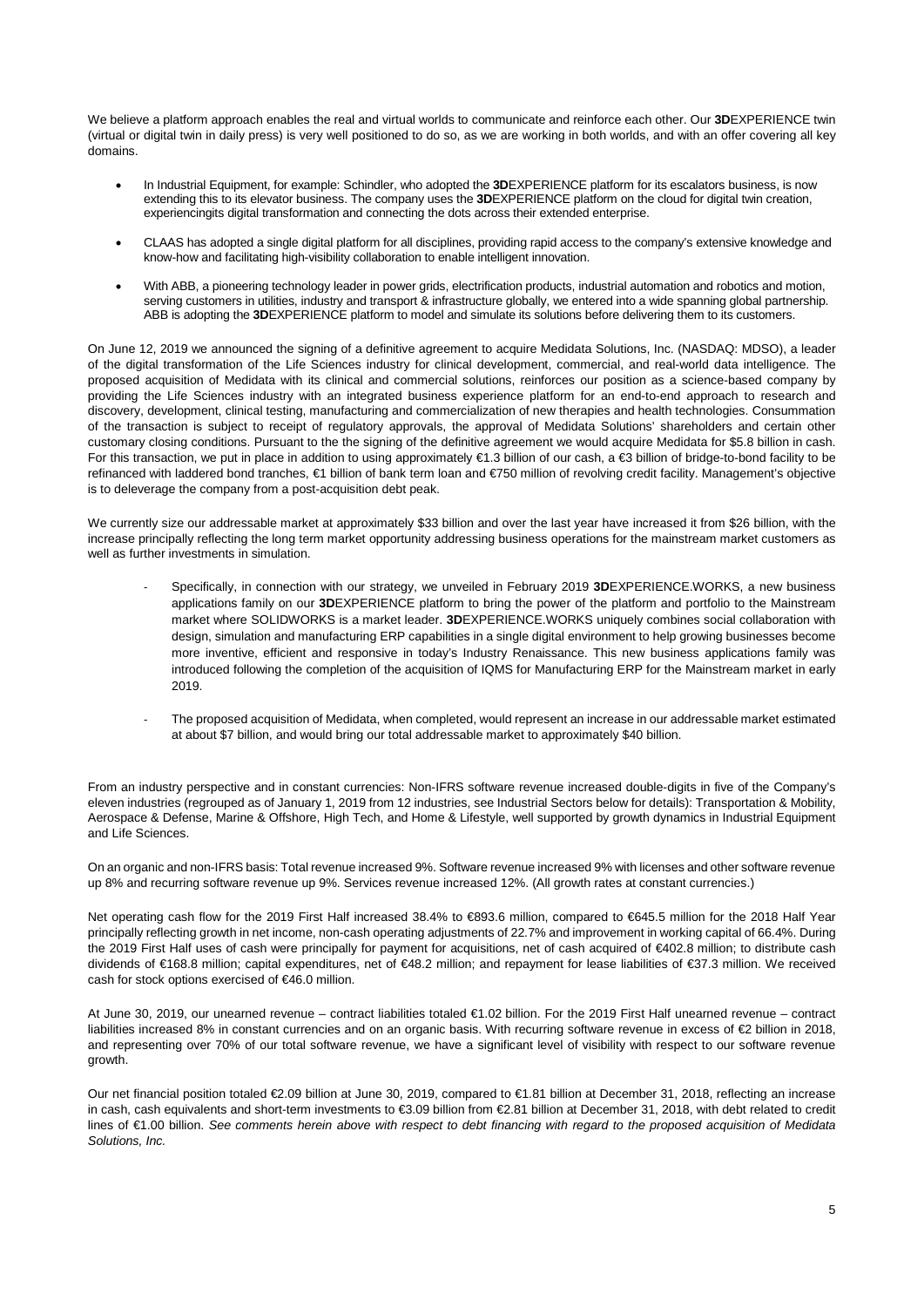2019 will mark the end of our previous five-year growth plan. Specifically, we set on June 13, 2014 a mid-term objective to double our addressable market and grow our non-IFRS EPS to about €3.50 for 2019. Since 2014, our addressable market has more than doubled and our addressable software market has increased almost three-fold. At our Capital Markets Day in June 2018 we provided our expectation that our organic growth could drive non-IFRS EPS to about €3.30 per share with the pipeline of acquisitions contributing a potential €0.20. Based upon our updated non-IFRS earnings per share objective for 2019 of €3.45 to €3.50, we are well positioned to reach our objective (set at our Capital Markets Day in June 2014) of non-IFRS earnings per share of €3.50 for 2019, representing a doubling of non-IFRS earnings per share over the five year period.

For a discussion of our 2019 business outlook, see paragraph 2.7 "2019 Financial Objectives". For further information regarding risks we face, see paragraph 1.7.1 "Risks Related to the Company's Business" of the 2018 Document de Référence (Annual Report) filed with the AMF (French Financial Markets Authority) on March 26, 2019 and also available on our website www.3ds.com.

#### *Performance against Our Non-IFRS Financial Objectives*

In discussing and analyzing the results of its operations, the Company considers supplemental non-IFRS financial information: (i) non-IFRS revenue data excludes the effect of adjusting the carrying value of acquired companies' deferred revenue; and non-IFRS expense data excludes, (ii) the amortization of acquired intangibles, (iii) share-based compensation expense and related social charges, (iv) certain other operating income and expense, net, including the impairment of goodwill and other intangible assets, (v) certain one-time items included in financial income and other, net, and (vi) certain one-time tax effects and the income tax effects of the above adjustments. A reconciliation of this supplemental non-IFRS financial information with information set forth in the Company's consolidated financial statements and the notes thereto is presented below under paragraph 2.3.2 "Supplemental non-IFRS Financial Information".

Our management uses the supplemental non-IFRS financial information, together with the IFRS financial information, for financial planning and analysis, evaluation of our operating performance, mergers and acquisition analysis and valuation, operational decision-making and for setting financial objectives for future periods. The compensation of our senior management is based in part on the performance of our business measured with the supplemental non-IFRS information. We believe that the supplemental non-IFRS data also provides meaningful information to investors and financial analysts who use the information for comparing the Company's operating performance to its historical trends and to other companies in the software industry, as well as for valuation purposes.

Readers are cautioned that the supplemental non-IFRS financial information is subject to inherent limitations. It is not based on any comprehensive set of accounting rules or principles and should not be considered in isolation from or as a substitute for IFRS measurements. The supplemental non-IFRS financial information should be read only in conjunction with the Company's consolidated financial statements prepared in accordance with IFRS. Furthermore, the Company's supplemental non-IFRS financial information may not be comparable to similarly titled non-IFRS measures used by other companies. Specific limitations for individual non-IFRS measures are set forth in the Company's 2018 Document de référence.

#### *Summary of Non-IFRS Financial Results*

During the 2019 First Half our financial performance was well aligned with the non-IFRS financial objectives we outlined for both the first and second quarters of 2019. During the first half of 2019:

- **Non-IFRS Software Revenue**: Our non-IFRS software revenue increased 12% in constant currencies, well aligned with our full year target range of 11-12%.
- **Non-IFRS Licenses and Other Software Revenue:** Our non-IFRS licenses and other software revenue increased 13% in constant currencies with double-digit growth for a number of our brand applications notably CATIA, ENOVIA, and DELMIA including QUINTIQ. By sales channel, the strongest growth during the First Half was in our 3DS Business Transformation channel, where **3D**EXPERIENCE penetration is the highest. From a regional perspective, growth was strongest in Europe and the Americas.
- **Non-IFRS Recurring Revenue:** Our non-IFRS recurring software increased 12% in constant currencies and represented 73% of our non-IFRS software revenue. We saw double-digit growth in both support and subscription revenue.
- **Non-IFRS Operating Income and Margin**: Non-IFRS operating income increased 22.1% to €612.6 million. The non-IFRS operating margin increased 140 basis points to 31.8%, compared to 30.4% in the year-ago first half, reflecting underlying organic improvement of about 220 basis points and currency favorable effects of 40 basis points offset in part by estimated acquisition dilution of 120 basis points.
- **Non-IFRS Earnings per Diluted Share**: Non-IFRS diluted net income per share increased 19.9% as reported to €1.69 per share, and increased about 14% at constant currency.

#### **Definitions of Key Metrics We Use**

#### **Information in Constant Currencies**

We have followed a long-standing policy of measuring our revenue performance and setting our revenue objectives exclusive of currency impact in order to measure in a transparent manner the underlying level of improvement in our total revenue and software revenue by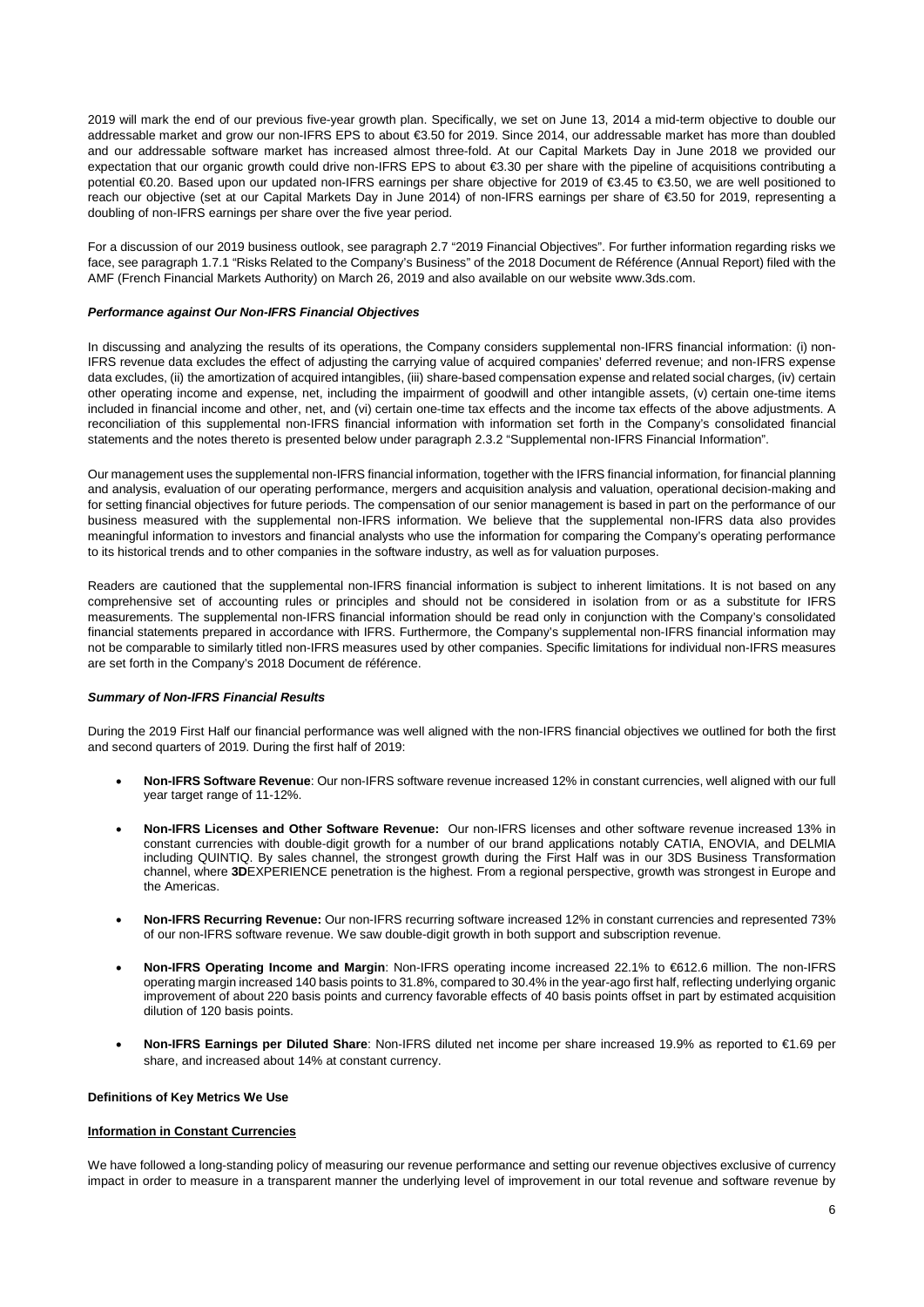type, industry, region and product lines. We believe it is helpful to evaluate our growth exclusive of currency impacts, particularly to help understand revenue trends in our business.

Therefore, we provide percentage increases or decreases in our revenue and EPS (in both IFRS as well as non-IFRS) to eliminate the effect of changes in currency values, particularly the U.S. dollar and the Japanese yen, relative to the euro. When trend information is expressed by us "in constant currencies", the results of the comparable period in the previous year have been recalculated using the average exchange rates of the period in the current year.

While constant currency calculations are not considered to be an IFRS measure, we do believe these measures are critical to understanding our global revenue results and to compare with many of our competitors who report their financial results in U.S. dollars. Therefore, we are including this calculation for comparing IFRS revenue figures for comparable periods as well as for comparing non-IFRS revenue figures for comparable periods. All constant currency information is provided on an approximate basis. Unless otherwise indicated, the impact of exchange rate fluctuations is approximately the same for both the Company's IFRS and supplemental non-IFRS financial data.

#### **Information on Growth excluding acquisitions ("organic growth")**

In addition to discussing total growth, we also provide financial information where we discuss growth excluding acquisitions or growth on an organic basis as used alternatively. In both cases, growth excluding acquisitions have been calculated using the following restatements of the scope of consolidation: for entities entering the consolidation scope in the current year, subtracting the contribution of the acquisition from the aggregates of the current year, and for entities entering the consolidation scope in the previous year, subtracting the contribution of the acquisition from January 1<sup>st</sup> of the current year, until the last day of the month of the current year when the acquisition was made the previous year.

#### **Information on Industrial Sectors**

Our global customer base includes companies in 11 industrial sectors as of January 1, 2019: "Core Industries" comprised of Transportation & Mobility; Industrial Equipment; Aerospace & Defense; and a portion of Business Services. "Diversification Industries" comprises of Life Sciences; High-Tech; Energy & Materials; Home & Lifestyle, Construction, Cities & Territories; Consumer Packaged Goods & Retail, Marine & Offshore and a portion of Business Services.

#### 3D**EXPERIENCE Licenses and Software Contribution**

To measure the progressive penetration of **3D**EXPERIENCE software, we utilize the following ratios: a) for Licenses revenue, we calculate the percentage contribution by comparing total **3D**EXPERIENCE Licenses revenue to Licenses revenue for all product lines except SOLIDWORKS and acquisitions ("related Licenses revenue"); and, b) for software revenue, the Company calculates the percentage contribution by comparing total **3D**EXPERIENCE software revenue to software revenue for all product lines except SOLIDWORKS and acquisitions ("related software revenue").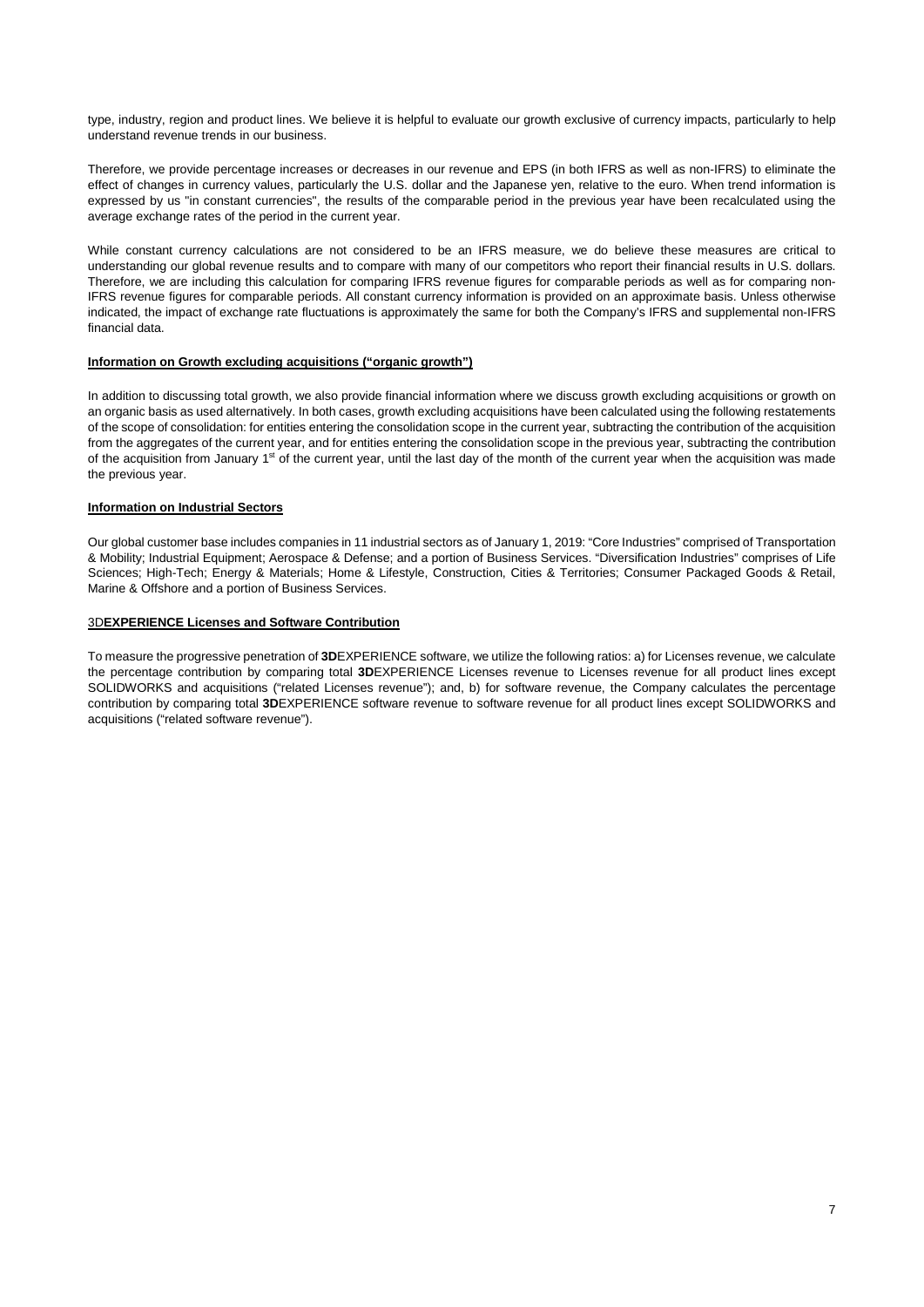### <span id="page-8-0"></span>**2.3.2** Supplemental non-IFRS Financial Information

The following table sets forth the Company's supplemental non-IFRS financial information, together with the comparable IFRS financial measure and a reconciliation of the IFRS and non-IFRS information.

|                                                            | For the First Half Ended June 30, |                                |                  |          |                                |                  |             |                             |
|------------------------------------------------------------|-----------------------------------|--------------------------------|------------------|----------|--------------------------------|------------------|-------------|-----------------------------|
| millions<br>of<br>(in<br>euros,<br>except<br>percentages   | 2019                              | IFRS Adjustment <sup>(1)</sup> | 2019<br>non-IFRS | 2018     | IFRS Adjustment <sup>(1)</sup> | 2018<br>non-IFRS | <b>IFRS</b> | non-<br>IFRS <sup>(2)</sup> |
| and per share data)                                        |                                   |                                |                  |          |                                |                  |             |                             |
| <b>Total Revenue</b>                                       | €1,920.3                          | $\bigoplus$ .1                 | €1,929.4         | €1,646.4 | 64.8                           | €1,651.3         | 17%         | 17%                         |
| Total revenue by activity                                  |                                   |                                |                  |          |                                |                  |             |                             |
| Software revenue                                           | 1,702.7                           | 7.8                            | 1,710.5          | 1,475.2  | 4.8                            | 1,480.0          | 15%         | 16%                         |
| Services revenue                                           | 217.6                             | 1.3                            | 218.9            | 171.2    | $\overline{\phantom{a}}$       | 171.2            | 27%         | 28%                         |
| Total revenue by geography                                 |                                   |                                |                  |          |                                |                  |             |                             |
| Europe                                                     | 802.2                             | 2.0                            | 804.2            | 708.1    | 0.6                            | 708.7            | 13%         | 13%                         |
| Americas                                                   | 602.7                             | 7.1                            | 609.7            | 475.2    | 2.8                            | 478.0            | 27%         | 28%                         |
| Asia                                                       | 515.5                             | $\sim$                         | 515.5            | 463.1    | 1.5                            | 464.5            | 11%         | 11%                         |
| Total software revenue by product<br>line                  |                                   |                                |                  |          |                                |                  |             |                             |
| CATIA                                                      | 550.5                             | $\omega$                       | 550.5            | 500.6    | 0.5                            | 501.0            | 10%         | 10%                         |
| <b>ENOVIA</b>                                              | 189.4                             | $\sim$                         | 189.4            | 162.0    | ÷.                             | 162.0            | 17%         | 17%                         |
| <b>SOLIDWORKS</b>                                          | 394.2                             | $\mathbf{r}$                   | 394.2            | 355.7    | $\overline{\phantom{a}}$       | 355.7            | 11%         | 11%                         |
| <b>Other Software</b>                                      | 568.5                             | 7.8                            | 576.3            | 456.9    | 4.4                            | 461.3            | 24%         | 25%                         |
| <b>Total Operating Expenses</b>                            | 1,522.4                           | (205.6)                        | 1,316.8          | 1,299.0  | (149.5)                        | 1,149.5          | 17%         | 15%                         |
| Share-based compensation expense                           | (80.5)                            | 80.5                           |                  | (60.2)   | 60.2                           | $\sim$           |             |                             |
| Amortization of acquired intangibles                       | (101.0)                           | 101.0                          | $\mathbf{r}$     | (82.5)   | 82.5                           |                  |             |                             |
| Other operating income and expense,<br>net                 | (24.0)                            | 24.0                           |                  | (6.9)    | 6.9                            |                  |             |                             |
| <b>Operating Income</b>                                    | 397.9                             | 214.7                          | 612.6            | 347.4    | 154.4                          | 501.8            | 15%         | 22%                         |
| <b>Operating Margin</b>                                    | 20.7%                             |                                | 31.8%            | 21.1%    |                                | 30.4%            |             |                             |
| Financial revenue and other, net                           | 5.3                               | (1.2)                          | 4.1              | 9.1      | 1.1                            | 10.3             | (42%)       | $(60\%)$                    |
| Income before Income Taxes                                 | 403.3                             | 213.5                          | 616.8            | 356.6    | 155.5                          | 512.1            | 13%         | 20%                         |
| Income tax expense                                         | (114.0)                           | (64.5)                         | (178.5)          | (91.5)   | (53.5)                         | (144.9)          | 25%         | 23%                         |
| Non-controlling interest                                   | 5.6                               | (3.4)                          | 2.2              | 0.4      | $\blacksquare$                 | 0.4              |             |                             |
| attributable<br><b>Net</b><br>Income<br>to<br>shareholders | €294.9                            | €145.6                         | €440.5           | €265.5   | €102.0                         | €367.5           | 11%         | 20%                         |
| Diluted Net Income Per Share <sup>(3)</sup>                | €1.13                             | $\bigoplus .56$                | €1.69            | €1.02    | $\bigoplus .39$                | €1.41            | 11%         | 20%                         |

(1) In the reconciliation schedule above, (i) all adjustments to IFRS revenue data reflect the exclusion of the deferred revenue adjustment of acquired companies; (ii) adjustments to IFRS operating expense data reflect the exclusion of the amortization of acquired intangibles, share-based compensation expense and related social charges ,as detailed below, and other operating income and expense, net including impairment of goodwill and acquired intangible assets (iii) adjustments to IFRS financial revenue and other, net reflect the exclusion of certain one-time items included in financial revenue and other, net, and (iv) all adjustments to IFRS income data reflect the combined effect of these adjustments, plus with respect to net income and diluted net income per share, the income tax effect of the non-IFRS adjustments and certain one-time tax effects.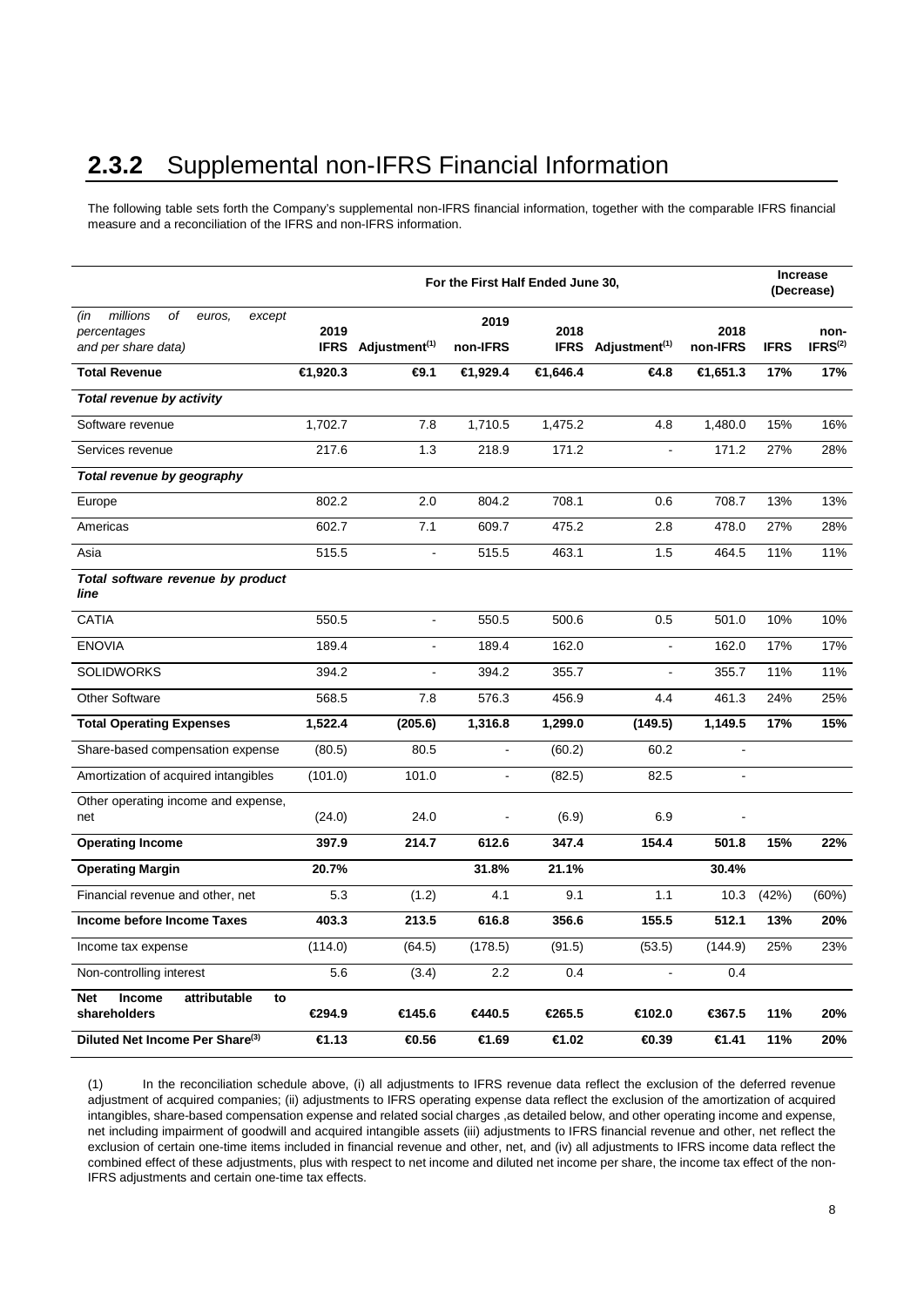|                                        |                     | For the First Half Ended June 30, |                         |                     |            |                         |  |
|----------------------------------------|---------------------|-----------------------------------|-------------------------|---------------------|------------|-------------------------|--|
| (in millions of euros)                 | 2019<br><b>IFRS</b> | <b>Adjustment</b>                 | 2019<br><b>Non-IFRS</b> | 2018<br><b>IFRS</b> | Adjustment | 2018<br><b>Non-IFRS</b> |  |
| Cost of revenue                        | € $(296.1)$         | € $3.5$                           | € $(292.6)$             | € $(240.2)$         | €2.1       | € $(238.1)$             |  |
| Research and development               | (357.2)             | 34.9                              | (322.3)                 | (314.0)             | 23.1       | (291.0)                 |  |
| Marketing and sales                    | (591.7)             | 23.1                              | (568.6)                 | (515.8)             | 13.9       | (501.9)                 |  |
| General and administrative             | (152.3)             | 19.0                              | (133.3)                 | (139.6)             | 21.1       | (118.4)                 |  |
| Total share-based compensation expense |                     | 80.5                              |                         |                     | 60.2       |                         |  |

(2) The non-IFRS percentage change compares non-IFRS measures for the two different periods. In the event there is an adjustment to the relevant measure for only one of the periods under comparison, the non-IFRS change compares the non-IFRS measure to the relevant IFRS measure.

(3) Based on a weighted average of 260.8 million diluted shares for the 2019 First Half and 260.0 million diluted shares for the 2018 First Half.

### <span id="page-9-0"></span>*2.4* Consolidated Information: Financial Review of First Half 2019

### <span id="page-9-1"></span>2.4.1 Revenue

Our total revenue is comprised of (i) software revenue, which is our primary source of revenue, and (ii) services revenue. During the 2019 First Half IFRS software revenue represented 88.7% (89.6% in H1 2018) and services revenue represented 11.3% (10.4% in H1 2018) of our IFRS total revenue.

**Software revenue** is comprised of licenses revenue and other software revenue and subscription and support revenue (formerly entitled maintenance subscription revenue). Subscription and support revenue are referred to together as ''recurring revenue''.

Our software applications are principally licensed pursuant to one of two payment structures: (i) licenses, for which the customer pays an initial or one-time fee for a perpetual license or (ii) subscription revenue for which the customer pays periodic fees to keep the license active. Support revenue represents periodic fees associated with the sale of unspecified product updates on a when-and-if-available basis and technical support. Subscription licenses entitle the customer to product updates without additional charge and to technical support. Product updates include improvements to existing products but do not cover new products. Other software revenue is comprised of the Company's product development revenue relating to the development of additional functionalities of standard products requested by customers and reinstated maintenance.

**Services revenue** is principally comprised of revenue from consulting services in methodology for design, deployment and support, training services and engineering services. In addition, services and other revenue also include content- related digital production for use in 3D visualization, advertising, sales and marketing.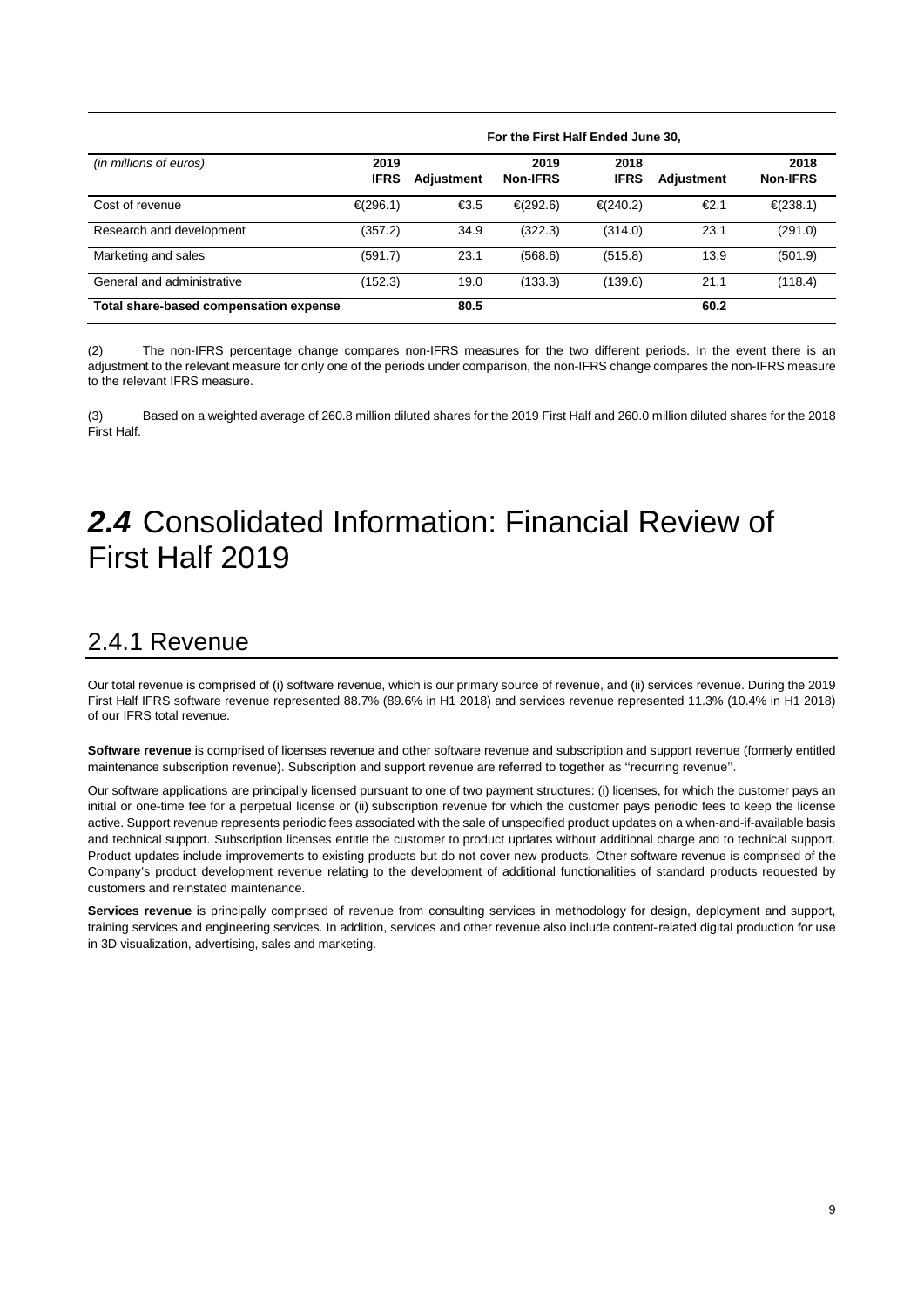|                                           | For the First Half Ended June 30, |          |        |              |  |  |  |  |
|-------------------------------------------|-----------------------------------|----------|--------|--------------|--|--|--|--|
| (in millions of euros except percentages) | 2019                              | 2018     | Change | Change in cc |  |  |  |  |
| <b>Total Revenue*</b>                     | €1,920.3                          | €1,646.4 | 17%    | 13%          |  |  |  |  |
| <b>Total Software Revenue</b>             | 1,702.7                           | 1,475.2  | 15%    | 12%          |  |  |  |  |
| - Licenses and Other software             | 461.8                             | 396.6    | 16%    | 13%          |  |  |  |  |
| - Subscription and Support revenue        | 1,240.9                           | 1,078.6  | 15%    | 11%          |  |  |  |  |
| Americas total software                   | 514.3                             | 417.7    | 23%    | 15%          |  |  |  |  |
| Europe total software                     | 712.4                             | 631.9    | 13%    | 11%          |  |  |  |  |
| Asia total software                       | 476.0                             | 425.6    | 12%    | 9%           |  |  |  |  |
| <b>Services Revenue</b>                   | €217.6                            | €171.2   | 27%    | 23%          |  |  |  |  |

\* The Company's largest national markets as measured by total revenue were the United States, Germany, Japan, France and the United Kingdom for the year ended December 31, 2018 and for the first half ended June 30, 2019.

#### *Total Revenue*

IFRS Total revenue increased 16.6% or €273.9 million, reflecting software growth of €227.5 million and services growth of €46.4 million.

On a non-IFRS basis, total revenue of €1.93 billion (H1 2018 €1.65 billion) increased 16.8% as reported and 13% at constant currency on double-digit growth for both software and services revenue. On an organic basis and at constant currency, non-IFRS total revenue increased 9%.

#### *Software Revenue by Type*

IFRS Total software revenue increased 15.4% or €227.5 million. Licenses and Other software grew 16.4% or €65.2 million. Subscription and Support revenue increased 15.1% or €162.3 million, reflecting double-digit growth for both subscription and support revenue. Recurring software revenue represented 73% of total software revenue for both the 2019 and 2018 First Half periods.

On a non-IFRS basis, total software of €1.71 billion, increased 15.6% as reported and 12% at constant currency. Licenses and Other software totaled €461.8 million, up 16.4% and 13% at constant currency, with double-digit constant currency growth across a number of brands, most notably CATIA, ENOVIA, SIMULIA and DELMIA. Non-IFRS Subscription and Support revenue totaled €1.25 billion, and grew 15.3% or 12% in constant currencies. Non-IFRS Subscription revenue was up double-digits in total, led by CATIA and ENOVIA. Non-IFRS Support revenue was also up double-digits, with strong performances across channels, brands and regions.

On an organic basis and at constant currency, non-IFRS software revenue increased 9% with non-IFRS Licenses and Other software growth of 8% and non-IFRS Subscription and Support revenue growth of 9%.

#### *Software Revenue by Region*

Americas software revenue increased 15% (IFRS) and 16% (non-IFRS) in constant currencies, reflecting the combined contribution from large deal activity, strong recurring software growth and contributions from acquisitions. Europe software revenue increased 11% (IFRS and non-IFRS, in constant currencies), on notable strength in North, West and South Europe. Asia software revenue increased 9% (IFRS and non-IFRS, in constant currencies) led by China and India. Americas and Asia represented 30% and 28%, respectively, of IFRS total software and Europe represented 42% for the 2019 First Half.

#### *Services Revenue*

IFRS services revenue increased 27.1% as reported on strong organic growth and acquisition contributions, as well as favorable currency impacts of approximately 4 percentage points.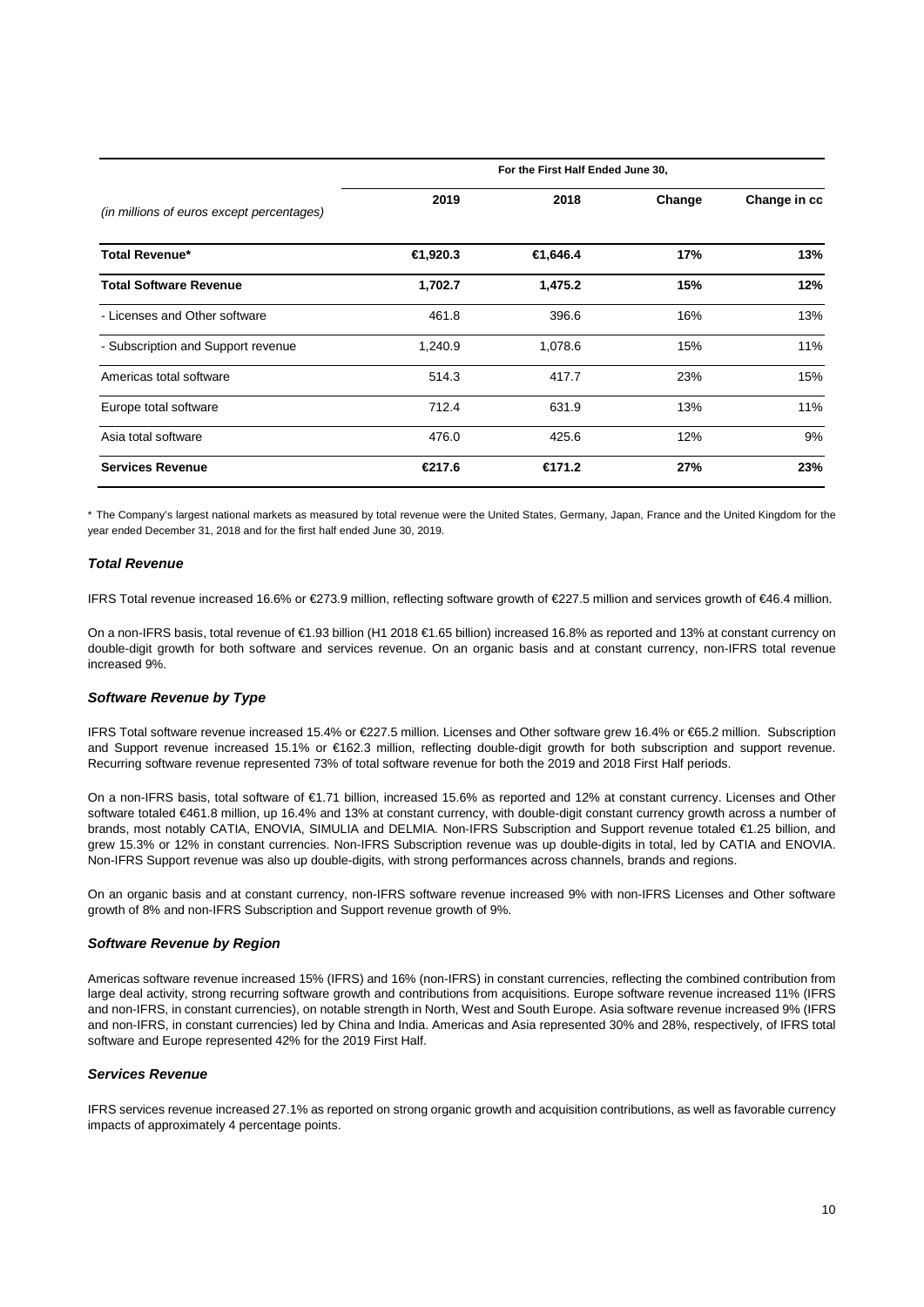On a non-IFRS basis, services revenue of €218.9 million (€171.2 million in H1 2018) increased 27.8% as reported and 24% in constant currencies, reflecting organic growth of 12% at constant currency reflecting strong growth in **3D**EXPERIENCE related services deployment, as well as our manufacturing and digital marketing services.

### <span id="page-11-0"></span>2.4.2 Operating expenses

#### *Cost of Software Revenue*

The cost of software revenue includes principally software personnel costs, licensing fees paid for third-party components integrated into the Company's own products, hosting and other cloud-related costs and other expenses.

|                                                                           | For the First Half Ended June 30, |       |
|---------------------------------------------------------------------------|-----------------------------------|-------|
| (in millions of euros, except percentages)                                | 2019                              | 2018  |
| Cost of software revenue (excluding amortization of acquired intangibles) | $-639.8$                          | ∈79.0 |
| (as % of total revenue)                                                   | 4.7%                              | 4.8%  |

IFRS cost of software revenue (excluding amortization of acquired intangibles) increased 13.6% or €10.8 million. The increase in IFRS cost of software revenue largely reflected the impact of new acquisitions and to a lesser extent negative currency effects.

Non-IFRS cost of software revenue increased 13.0% to €88.2 million compared to €78.1 million in the 2018 First Half. On an organic basis and at constant currency, non-IFRS cost of software revenue increased 2%.

Currency effect had a negative impact on the growth of cost of software of approximately 4 percentage points (IFRS and non-IFRS).

#### *Cost of Services Revenue*

The cost of services revenue includes principally personnel and other costs related to organizing and providing services revenue.

|                                            |        | For the First Half Ended June 30, |  |  |
|--------------------------------------------|--------|-----------------------------------|--|--|
| (in millions of euros, except percentages) | 2019   | 2018                              |  |  |
| Cost of services revenue                   | €206.3 | €161.2                            |  |  |
| (as % of total revenue)                    | 10.7%  | 9.8%                              |  |  |

IFRS cost of services revenue increased 28.0% or €45.1 million, in part reflecting higher headcount growth and in part the impact of acquisitions. In addition, currency had a negative effect of cost of services growth.

Non-IFRS costs of services revenue totaled €204.4 million, compared to €160.0 million in the 2018 First Half, representing an increase of 27.7%. On an organic basis and at constant currency, non-IFRS cost of services increased 12% reflecting higher staffing and other costs related to the strong growth in services activity for 3DEXPERIENCE deployment and other services growth.

Currency had a negative impact of approximately 4 percentage points on growth in non-IFRS cost of services revenue and about 3 percentage points on growth in IFRS cost of service revenue.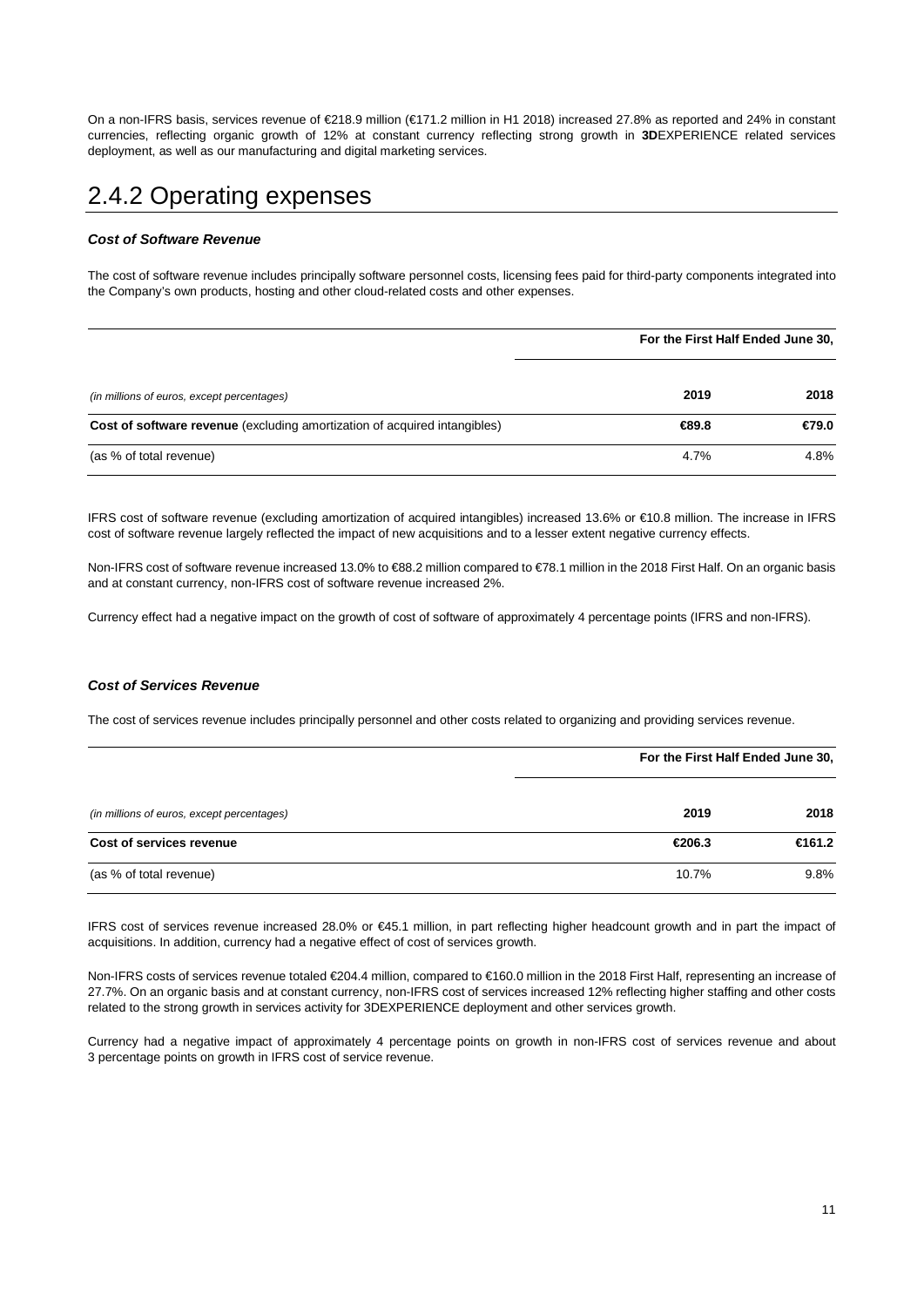#### *Research and Development Expenses*

Expenses for R&D include primarily personnel costs as well as the rental, depreciation and maintenance expenses for computer hardware used in R&D including cloud infrastructure, development tools, computer networking and communication expenses.

Costs for R&D of software are expensed in the period in which they are incurred. We do not capitalize any R&D costs. A small percentage of R&D personnel pursue R&D activities in the context of providing clients with software maintenance, and their cost is thus included under cost of software revenue.

Expenses for R&D are recorded net of grants received from various governmental authorities to fund certain R&D projects as well as R&D tax credits received in France.

|                                            | For the First Half Ended June 30, |        |
|--------------------------------------------|-----------------------------------|--------|
| (in millions of euros, except percentages) | 2019                              | 2018   |
| Research and development expenses          | €357.2                            | €314.0 |
| (as % of total revenue)                    | 18.6%                             | 19.1%  |

IFRS research and development expenses increased 13.7%, principally reflecting growth from acquisitions of about 5 percentage points, growth in R&D personnel-related costs and negative currency effects estimated at 3 percentage points.

Non-IFRS research and development expenses totaled €322.3 million in the 2019 First Half, compared to €291.0 million in the year-ago period and increased 10.8%.

On an organic basis and at constant currency, non-IFRS research and development expenses increased 3%.

#### *Marketing and Sales Expenses*

Marketing and sales expenses consist primarily of personnel costs, which include sales commissions and personnel expenses for processing sales transactions; marketing and communications expenses, including advertising; travel expenses; and marketing infrastructure costs, such as information technology resources used for marketing.

|                                            |        | For the First Half Ended June 30, |
|--------------------------------------------|--------|-----------------------------------|
| (in millions of euros, except percentages) | 2019   | 2018                              |
| <b>Marketing and sales expenses</b>        | €591.7 | €15.8                             |
| (as % of total revenue)                    | 30.8%  | 31.3%                             |

IFRS Marketing and sales expenses increased 14.7%, or €75.9 million in total, mainly from higher sales personnel related costs including from headcount growth, 5 points of the growth from acquisitions and 3 points due to negative currency effects.

Non-IFRS marketing and sales expenses were €568.6 million in the 2019 First Half, compared to €501.9 million in the 2018 First Half, increasing 13.3% in total. On an organic basis and at constant currency, non-IFRS sales expenses increased 10% and marketing expenses decreased.

Currency had a net negative impact on IFRS and non-IFRS marketing and sale expense growth of about 3 percentage points.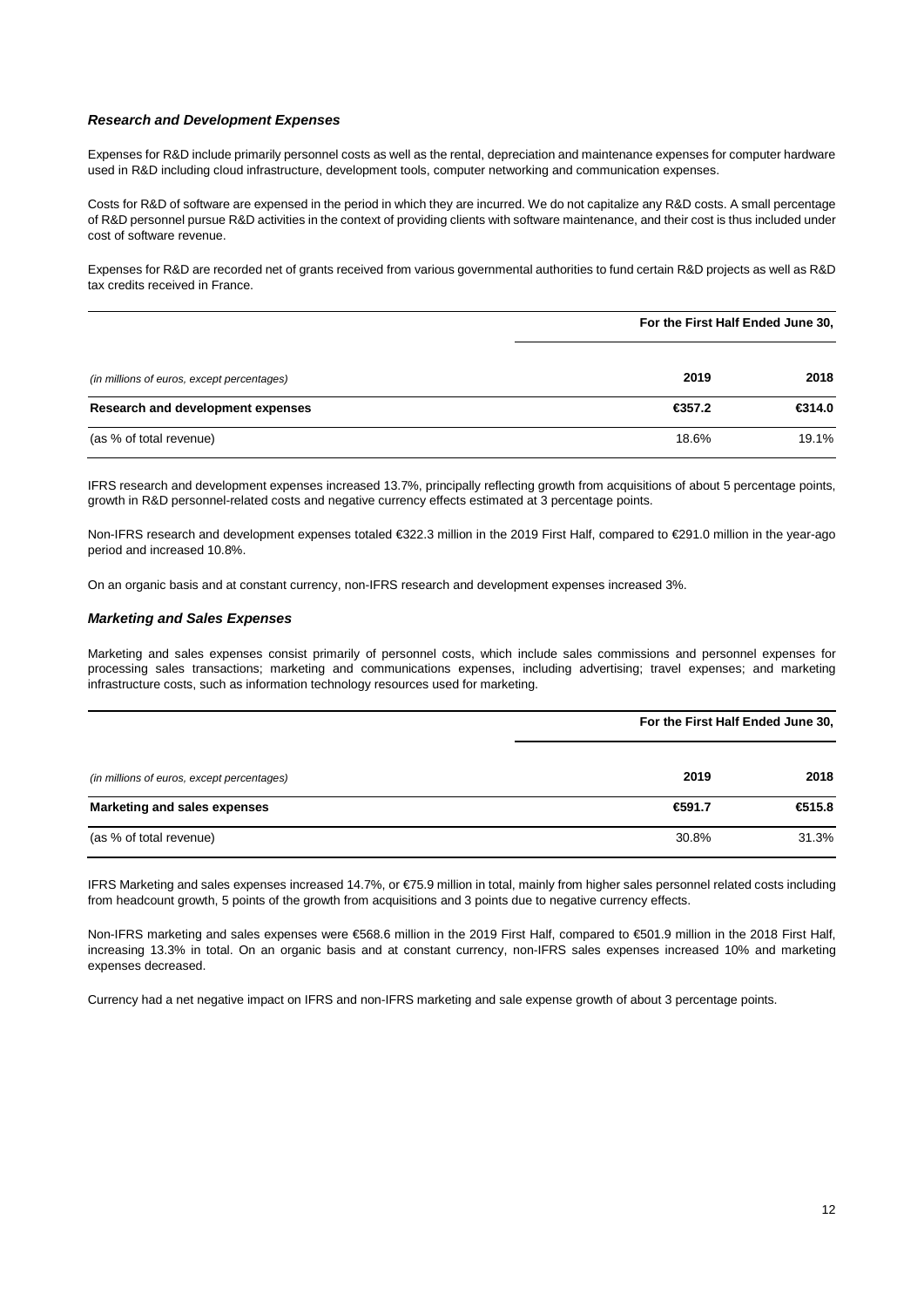#### *General and Administrative Expenses*

General and administrative expenses consist primarily of personnel costs of the finance, procurement, human resources, legal and general management; third-party professional fees (excluding acquisition-related fees) and other expenses; travel expenses; infrastructure costs, including information technology resources.

|                                            |        | For the First Half Ended June 30, |  |  |  |
|--------------------------------------------|--------|-----------------------------------|--|--|--|
| (in millions of euros, except percentages) | 2019   | 2018                              |  |  |  |
| General and administrative expenses        | ∈152.3 | €139.6                            |  |  |  |
| (as % of total revenue)                    | 7.9%   | 8.5%                              |  |  |  |

IFRS General and administrative expenses increased 9.2% or €12.7 million mainly from acquisitions for approximately 5 points of growth, and from negative currency effects for 2 points of growth.

Non-IFRS general and administrative expenses were €133.3 million for the 2019 First Half compared to €118.4 million in 2018 First Half, increasing 12.6%, with higher personnel costs, including headcount growth from acquisitions. On an organic basis and at constant currency, non-IFRS general and administrative expenses increased 5%.

Currency had a net negative impact on IFRS and non-IFRS general and administrative expense growth by about 2 percentage points.

#### *Amortization of Acquired Intangibles*

Amortization of acquired intangibles includes mainly amortization of acquired technology and acquired customer relationships.

|                                      | For the First Half Ended June 30, |                       |
|--------------------------------------|-----------------------------------|-----------------------|
| (in millions of euros)               | 2019                              | 2018                  |
| Amortization of acquired intangibles | €101.0                            | $\Leftrightarrow$ 2.5 |

IFRS Amortization of acquired intangibles increased 22.5% or €18.5 million in the 2019 First Half, reflecting several acquisitions most notably IQMS.

See Notes 12 and 13 to the Condensed consolidated financial statements for the half-year ended June 30, 2019.

#### *Other Operating Income and Expense, Net*

Other operating income and (expense), net, includes the impact of events that are unusual, infrequent or generally non-recurring in nature.

|                                       | For the First Half Ended June 30, |                                |
|---------------------------------------|-----------------------------------|--------------------------------|
| (in millions of euros)                | 2019                              | 2018                           |
| Other operating income (expense), net | <del><math>€(24.0)</math></del>   | <del><math>€(6.9)</math></del> |

IFRS Other operating income (expense), net totaled €(24.0) million for the 2019 First Half. The decrease of €17.1 million largely reflected higher acquisition costs of €16.8 million.

See Note 8 to the Condensed consolidated financial statements for the half-year ended June 30, 2019.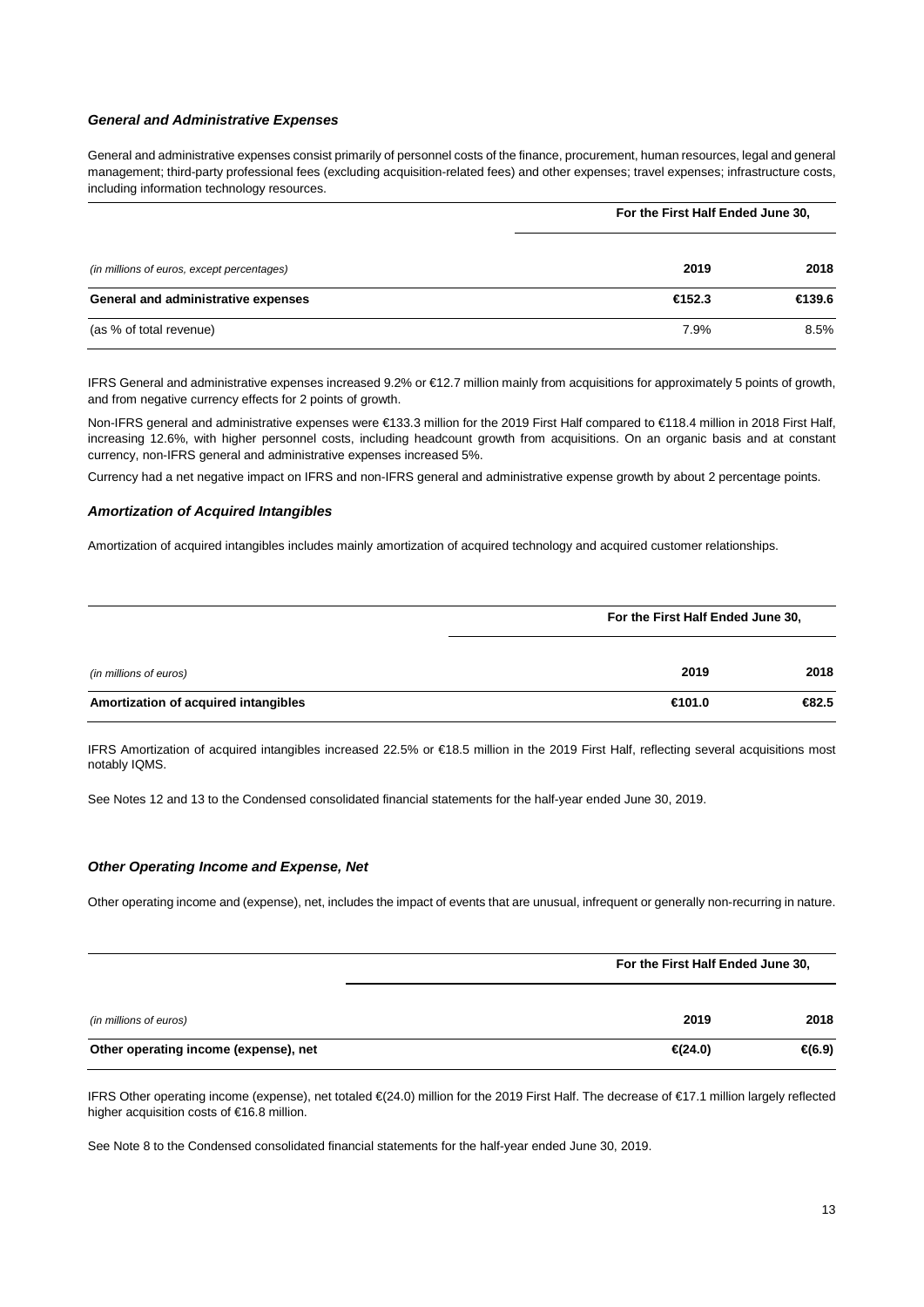### <span id="page-14-0"></span>2.4.3 Operating income

|                         |        | For the First Half Ended June 30, |  |  |
|-------------------------|--------|-----------------------------------|--|--|
| (in millions of euros)  | 2019   | 2018                              |  |  |
| <b>Operating income</b> | €397.9 | €347.4                            |  |  |

IFRS operating income increased 14.5% driven by revenue growth, as well as the positive impact of currencies of approximately 5 percentage points. The IFRS operating margin was 20.7% for the 2019 First Half compared to 21.1% for the 2018 First Half.

Non-IFRS operating income increased 22.1% as reported and 17% at constant currency and totaled €612.6 million compared to €501.8 million in the year-ago period. On a non-IFRS basis, the operating margin was 31.8% for the 2019 First Half, compared to 30.4% in the year-ago period. We improved the underlying organic operating margin by about 220 basis points, largely absorbing acquisition dilution of about 120 basis points. Currency had a 40 basis point positive effect on the non-IFRS operating margin.

### <span id="page-14-1"></span>2.4.4 Financial revenue and other, net

Financial revenue and other, net includes (i) interest income and interest expense, net; (ii) foreign exchange gains or losses, net, primarily composed of realized and unrealized exchange gains and losses on receivables and loans denominated in foreign currencies; and (iii) one-time items, net.

|                                  | For the First Half Ended June 30, |      |
|----------------------------------|-----------------------------------|------|
| (in millions of euros)           | 2019                              | 2018 |
| Financial revenue and other, net | €5.3                              | €9.1 |

IFRS Financial revenue and other, net decreased to €5.3 compared to €9.1 million for the 2018 First Half principally reflecting higher interest expense related to capitalized leases following the implementation of IFRS 16 Leases as of January 1, 2019. See Note 9 to the Condensed consolidated financial statements for the half-year ended June 30, 2019.

Similarly, non-IFRS financial revenue, net totaled €4.1 million, compared to €10.3 million for the 2018 First Half with the reduction principally due to the implementation of IFRS 16 as noted above.

The main difference between IFRS and non-IFRS for the 2019 period was the exclusion of €1.5 million of interest expense related to the fair value variation of instruments used to manage the interest rate risk.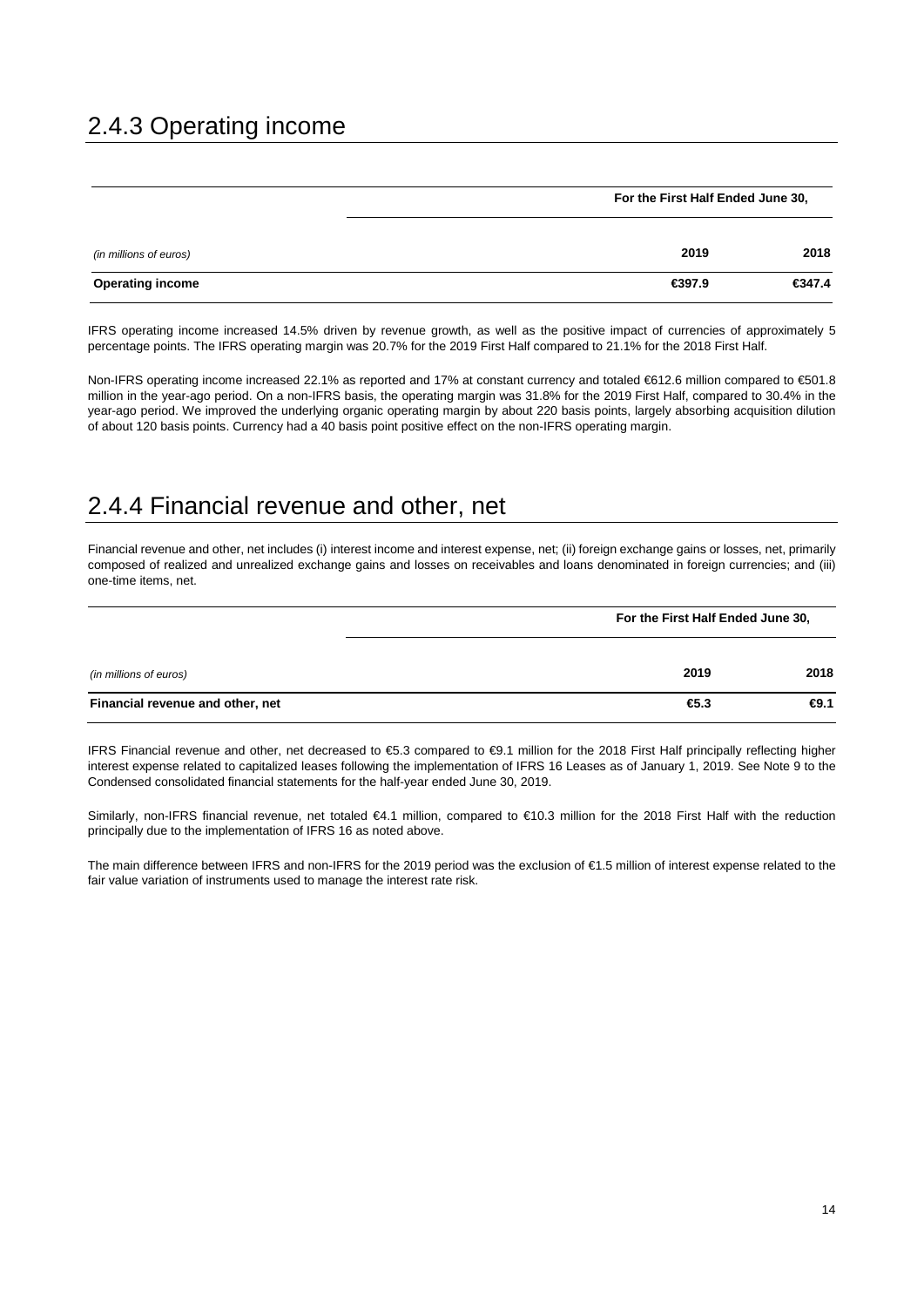### <span id="page-15-0"></span>2.4.5 Income tax expense

|                                            |  |        | For the First Half Ended June 30, |
|--------------------------------------------|--|--------|-----------------------------------|
| (in millions of euros, except percentages) |  | 2019   | 2018                              |
| Income tax expense                         |  | €114.0 | $\bigoplus$ 1.5                   |
| Effective consolidated tax rate            |  | 28.3%  | 25.6%                             |

IFRS income tax expense increased 24.7%, reflecting a 13.1% increase in pre-tax income as well as a 2.7 percentage point increase in the estimated effective tax rate arising from the impact of the U.S. Tax Reform Act BEAT mechanism in 2019.

On a non-IFRS basis, income tax expense increased 23.2% to €178.5 million for the 2019 First Half, compared to €144.9 million in the year-ago period, principally due to an increase in non-IFRS pre-tax income of 20.4%. On a non-IFRS basis, the estimated effective tax rate was 28.9% for the 2019 First Half compared to 28.3% for the 2018 First Half.

### <span id="page-15-1"></span>2.4.6 Net income and net income per diluted share

|                                             |                 | For the First Half Ended June 30, |
|---------------------------------------------|-----------------|-----------------------------------|
| (in millions of euros, except percentages)  | 2019            | 2018                              |
| Net income attributable to shareholders     | €294.9          | €265.5                            |
| Net income per diluted share                | $\epsilon$ 1.13 | €1.02                             |
| Weighted average diluted shares outstanding | 260.8           | 260.0                             |

IFRS net income per diluted share increased 10.8% to €1.13, principally driven by an increase in operating income of 14.5%, offset in part by a higher effective tax rate for the 2019 First Half compared to the year-ago period.

Non-IFRS diluted net income per share totaled €1.69 compared to €1.41 in the prior year period, and was up 19.9% as reported principally reflecting an increase in non-IFRS operating income of 22.1%. Excluding currency effects, non-IFRS diluted net income per share grew 14%.

### <span id="page-15-2"></span>2.4.7 Variability in Quarterly Financial Results

Our quarterly licenses revenue growth has varied significantly and is likely to vary significantly in the future, reflecting business seasonality, clients' decision processes and licenses and subscription licensing mix. Services revenue activity also vary significantly by quarter reflecting clients' decision processes as well as our decisions regarding service engagements to be performed by us or by system integrators we work with.

We implemented IFRS 15 effective as of January 1, 2018. While the implementation was not expected to and did not have a material impact on overall growth rates for the full fiscal year, it had the expected variation in quarterly revenue recognition, more specifically for subscription revenue within recurring software revenue. In addition, an increasing proportion of subscription is contracted or renewed for several years and increases the subscription amount recognized in a given quarter. As a result, our recurring software revenue is expected to be higher in the first and fourth quarters compared to the second and third quarters excluding the impact of new acquisitions. Therefore, investors should not put undue reliance on the sequential growth variation in quarterly recurring software revenue.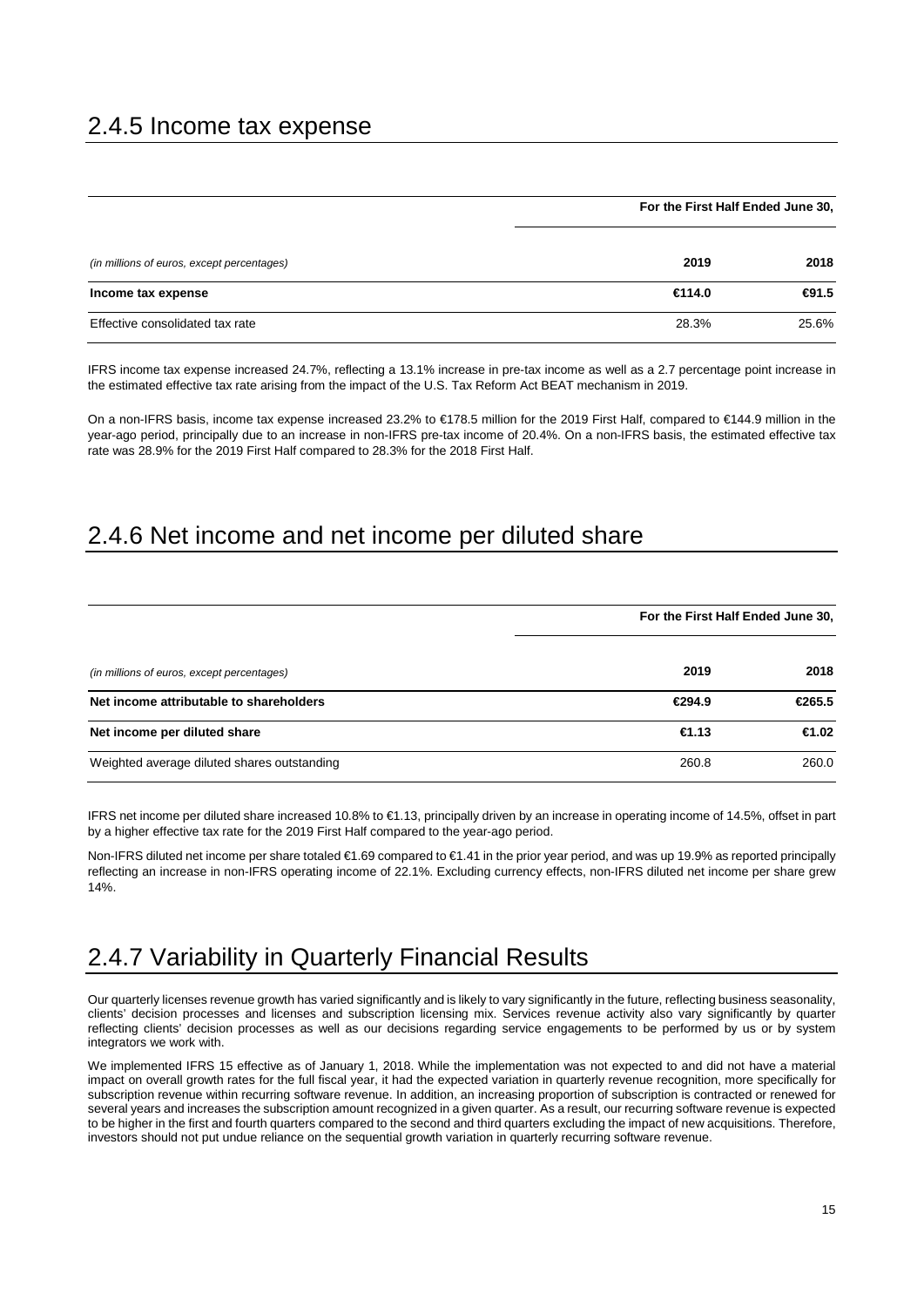| Software Recurring revenue | 1Q    | <b>2Q</b> | 3Q    | 4Q    | 1Q    | 2Q    |
|----------------------------|-------|-----------|-------|-------|-------|-------|
| (in millions of euros)     | 2018  | 2018      | 2018  | 2018  | 2019  | 2019  |
| IFRS 15 (Non-IFRS)         | 557.9 | 525.5     | 527.5 | 564.4 | 646.2 | 602.5 |

A significant portion of license sales typically occurs in the last month of each quarter, and we normally experience our highest licenses sales for the year in our fiscal fourth quarter ended December 31. In addition, software revenue, total revenue, operating income, operating margin and net income have generally been higher in the fourth quarter of each year.

Acquisitions and divestitures can also cause the different elements of our revenue to vary from quarter to quarter. Rapid changes in currency exchange rates could also cause reported revenue, operating income and earnings per share and their respective reported growth rates to vary from quarter to quarter.

Nonetheless, it is possible that our quarterly total revenue could vary significantly and that our net income could vary significantly, reflecting the change in revenues, together with the effects of our investment plans. See paragraph 1.7.1.11 "Variability in Quarterly Operating Results" in Risk Factors in our 2018 *Document de référence*.

### <span id="page-16-0"></span>2.4.8 Capital Resources

We have significant financial flexibility thanks to our strong capital position, with our key uses of cash focused on capital returns to shareholders in the form of dividends, share repurchases to minimize share dilution from stock-based employee performance programs and select acquisitions undertaken consistent with our Mission, Strategy and Addressable Market expansion objectives.

Our net financial position increased to €2.09 billion at June 30, 2019, compared to €1.81 billion at December 31, 2018, with an increase in cash and cash equivalents of €0.28 billion to €3.09 billion from €2.81 billion, less debt-related credit lines of €1.0 billion.

For the 2019 First Half, our principal sources of liquidity were cash from operations aggregating €893.6 million, and proceeds from the exercise of stock options totaling €46.0 million. During the 2019 First Half cash obtained from operations was used principally for payment for acquisitions, net of cash acquired of €402.8 million; to distribute cash dividends of €168.8 million; capital expenditures, net of €48.2 million; and payment for lease obligations of €37.3 million.

During the 2018 First Half our principal sources of liquidity were cash from operations of €645.5 million, and proceeds from the exercise of stock options amounting to €43.7 million. During the first half of 2018 our uses of cash were principally for payment for acquisitions, net of cash acquired of €51.6 million and for acquisition of non-controlling interests of €26.2 million; cash dividends of €38.0 million (based upon the shareholders electing payment of the dividend in cash), capital expenditures, net of €31.3 million and shares repurchases of €2.3 million.

Exchange rate fluctuations had a positive translation effect on cash and cash equivalent balances, of €9.7 million as of June 30, 2019, and €44.8 million as of June 30, 2018.

We follow a conservative policy for investing our cash resources, mostly relying on short-term maturity investments.

See also the Consolidated Statements of Cash Flows presented in the Condensed Consolidated Financial Statements for the half-year ended June 30, 2019.

### <span id="page-16-1"></span>*2.5* Related party transactions

Related-party transactions were identified and described in the *Document de référence*, in Chapter 4.1.1, Note 26. No new related party transaction occurred during the 2019 First Half.

The transactions entered into with Dassault Aviation and mentioned in the 2018 *Document de référence* continued during the first six months of 2019. There was no modification which could significantly impact the financial position or the income of Dassault Systèmes during the 2019 First Half.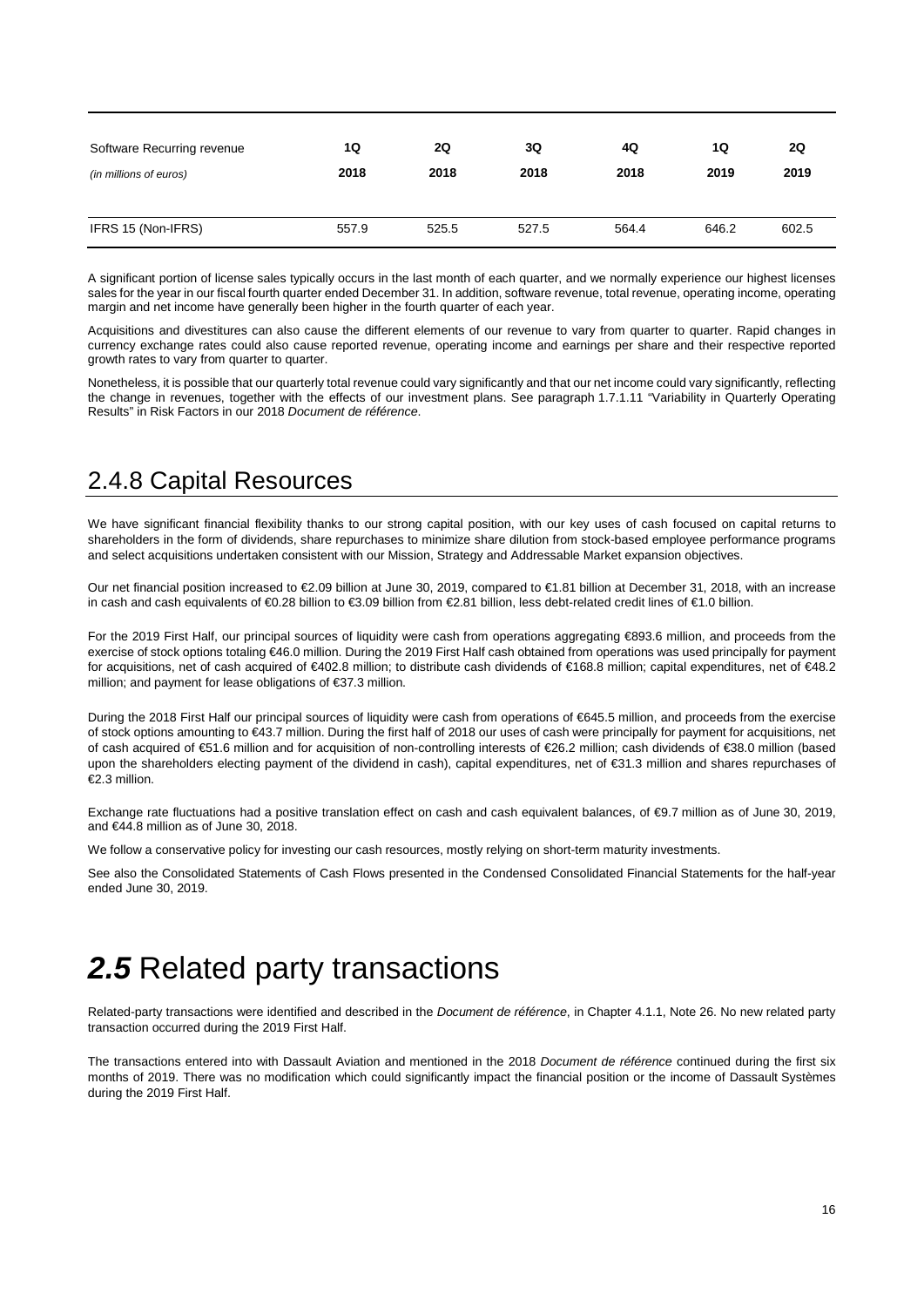### <span id="page-17-0"></span>*2.6* 2019 First Half Significant Events

#### *Significant events*

**On June 12, 2019 Dassault Systèmes and Medidata Solutions, Inc. (NASDAQ: MDSO), a leader of the digital transformation of the Life Sciences industry for clinical development, commercial, and real-world data intelligence, announced the signing of a definitive agreement for Dassault Systèmes to acquire Medidata in an all-cash transaction at a price of \$92.25 per share of Medidata, representing an enterprise value of about \$5.8 billion. The transaction was unanimously approved by the Boards of Directors of both companies.** With the acquisition of U.S.-based Medidata and its clinical and commercial solutions, Dassault Systèmes will reinforce its position as a science-based company by providing the Life Sciences industry with an integrated business experience platform for an end-to-end approach to research and discovery, development, clinical testing, manufacturing and commercialization of new therapies and health technologies.

Medidata's clinical expertise and cloud-based solutions power the development and commercialization of smarter therapies for 1,300 customers worldwide, including pharmaceutical companies and biotechs, contract research organizations (CROs), and medical centers and sites. Its solutions enable efficiency and improve quality throughout clinical development programs by enhancing decisionmaking, accelerating processes execution and oversight, minimizing operational risk, reducing costs and adapting trial strategies. Thirteen of the top 15 drugs sold in 2018 were powered by Medidata's technology. Eighteen of the top 25 pharmaceutical companies and nine of the top 10 CROs are all Medidata customers. Founded in 1999, Medidata is headquartered in New York City, with 16 offices across seven countries, notably in the U.S., Japan, Korea, and the U.K., and counts 2,800 employees and contractors. Medidata's fiscal year ended December 31, 2018, and its revenue was \$636 million.

**On June 18, 2019 Dassault Systèmes announced its further support of innovation for the Life Sciences industry for patientcentric experiences with its minority participation in a fundraising with other investors for BioSerenity, a startup developing a comprehensive and efficient health solution involving textiles equipped with sensors and online telehealth services to diagnose and monitor chronic pathologies.** Founded in 2014 and headquartered in Paris, BioSerenity – which has been part of the 3DEXPERIENCE Lab – is developing wearable medical devices and digital point-of-care solutions that leverage textile innovation and artificial intelligence, as well as electronic patient-reported outcome (ePRO), internet of things and cloud technologies.

**On February 11, 2019, Dassault Systèmes announced the signing of a definitive agreement to acquire the** *elecworks* **electrical and automation design software product line from Trace Software International.** Through the agreement, a team of 21 skilled professionals have joined Dassault Systèmes. The acquisition of the *elecworks* assets will streamline and boost Dassault Systèmes' development of an integrated mechatronics solution on the **3D**EXPERIENCE platform to help its SOLIDWORKS customers address electrical design challenges in the development of smart products.

**On February 6, 2019, Airbus and Dassault Systèmes announced the signing of a five-year Memorandum of Agreement to cooperate on the implementation of collaborative 3D design, engineering, manufacturing, simulation and intelligence applications.** Under the agreement, Airbus will deploy Dassault Systèmes' **3D**EXPERIENCE platform, which delivers digital continuity, from design to operations, in a single data model for a unified user experience, making digital design, manufacturing and services (DDMS) a company-wide reality for all Airbus divisions and product lines.

**In February, 2019 Dassault Systèmes unveiled the creation of** 3D**EXPERIENCE.WORKS, a new portfolio of industry-aware applications on the** 3D**EXPERIENCE platform that is tailored to the needs of SOLIDWORKS customers and small and midsized companies. 3D**EXPERIENCE.WORKS uniquely combines social collaboration with design, simulation and manufacturing ERP capabilities in a single digital environment to help growing businesses become more inventive, efficient and responsive in today's Industry Renaissance.

#### *Other information*

**On May 23, 2019, at the Annual Shareholders' Meeting, Dassault Systèmes' shareholders approved a dividend for the fiscal year 2018 equivalent to €0.65 per share, representing an increase of 12% compared to the prior year €0.58 per share.** On May 31, 2019, the dividend was exclusively paid in cash in the aggregate amount of €168.8 million.

### <span id="page-17-1"></span>*2.7* 2019 Financial Objectives

We announced our initial 2019 financial objectives on February 6, 2019, which were prepared and communicated only on a non-IFRS basis, at the time of the release of our unaudited annual financial results for 2018. We are reaffirming our constant currency non-IFRS revenue growth range of 10% to 11% for 2019, before taking into account the pending acquisition of Medidata Solutions, Inc. Based upon our visibility, we are updating our 2019 non-IFRS revenue and earnings per share guidance ranges for the better than expected currency upside we saw in the first and second quarters as well as a change in our assumption for the U.S. dollar to Euro exchange rate for the 2019 third quarter.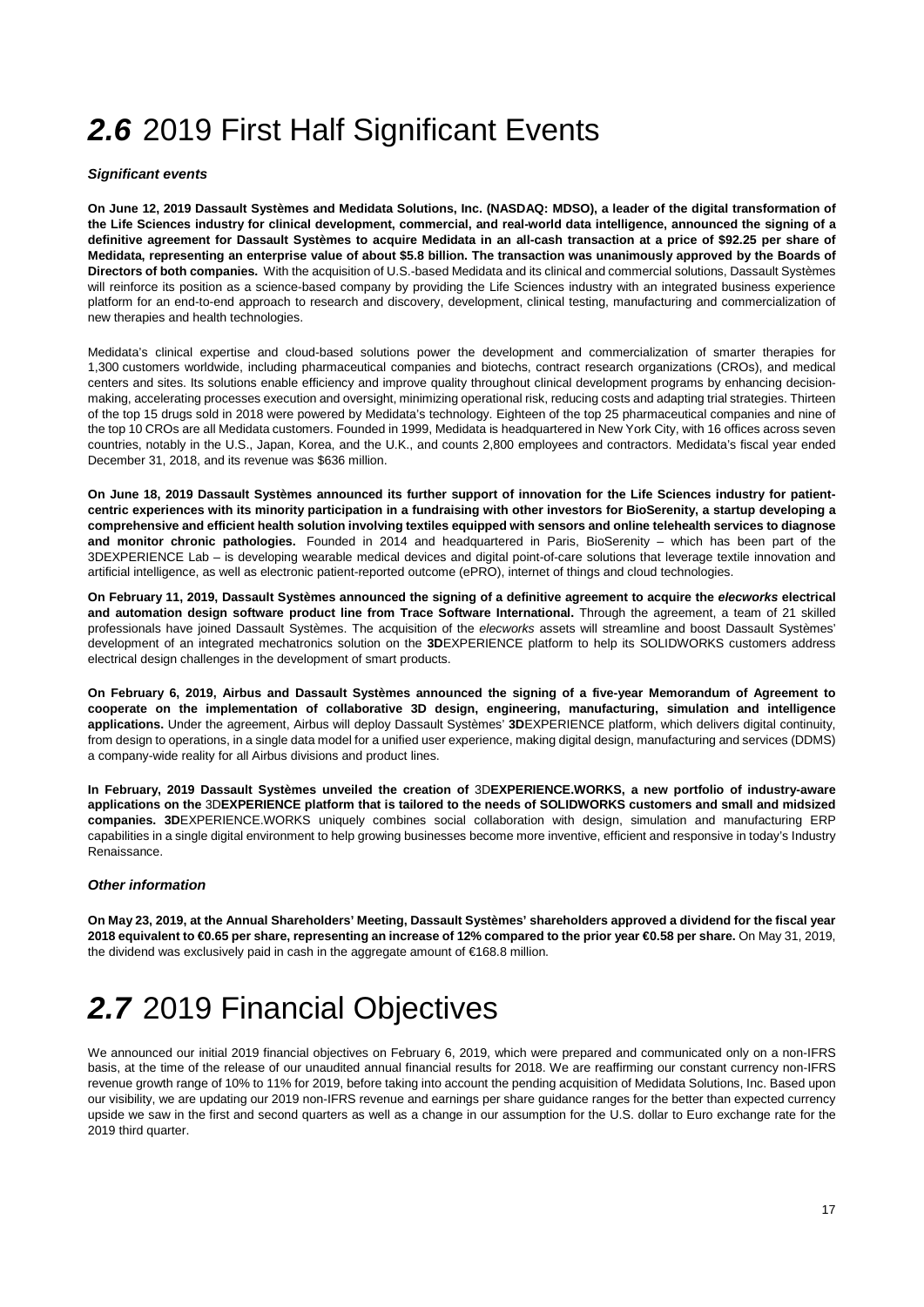Our objectives are subject to the assumptions and cautionary statements set forth below and are subject to revision, as market and business conditions as well as currency exchange rates evolve during 2019, and as to the effects of any new acquisition, including the proposed acquisition of Medidata Solutions, Inc.

Our updated 2019 financial objectives, which have been prepared and communicated only on a non-IFRS basis, are presented in accordance with IFRS 15 and IFRS 16 for 2019 and IFRS 15 for 2018, and are as follows:

- 2019 non-IFRS revenue growth objective range of about 10% to 11% in constant currencies at €3.88 billion to €3.91 billion reflecting the principal 2019 currency exchange rate assumptions below for the U.S. dollar and Japanese yen as well as the potential impact from additional fluctuations of non-Euro currencies representing about 18% (principally the British pound, Korean won, and Chinese yuan) of our total revenue in 2018;
- 2019 non-IFRS operating margin of about 32.5% compared to 31.9% in 2018 reflecting an increase in the organic operating margin at constant currency, which is expected to more than offset the estimated dilutive impact of the acquisitions completed and included in our financial objectives;
- 2019 non-IFRS earnings per share of about €3.45 to €3.50, representing a growth objective of about 11% to 12%;

These financial objectives are based upon an average exchange rate assumption of U.S. dollar 1.15 per euro for 2019 and Japanese yen of 127.1 per euro for 2019.

The 2019 annual non-IFRS objectives set forth above do not take into account the following accounting elements and are based upon the 2019 currency exchange rate assumptions above: contract liabilities write-downs currently estimated at approximately €10 million; sharebased compensation expense, including related social charges, currently estimated at approximately €125 million and amortization expense for acquired intangibles currently estimated at approximately €200 million. These objectives do not include any impact from other operating income and expense, net principally comprised of acquisition, integration and restructuring expenses and impairment of goodwill and acquired intangible assets; from one-time items included in financial revenue; from one-time tax effects; and from the income tax effects of these non-IFRS adjustments. These estimates do not include any new stock option or share grants, or any new acquisitions or restructurings completed after June, 30, 2019.

We set on June 13, 2014 a mid-term objective to double our addressable market and grow our non-IFRS EPS to about €3.50 for 2019. Since 2014, our addressable market has more than doubled and our addressable software market has increased almost three-fold. At our Capital Markets Day in June 2018 we provided our expectation that our organic growth could drive non-IFRS EPS to about €3.30 per share with the pipeline of acquisitions contributing a potential €0.20. Based upon our updated non-IFRS earnings per share objective for 2019 of €3.45 to €3.50, we are well positioned to reach our 2014-2019 non-IFRS earnings per share objective of €3.50.

In conjunction with our 2018 Capital Markets Day, we introduced a 2018-2023 plan targeting to double our non-IFRS EPS, to a goal of about €6.00, comprised of about €5.00 on an organic basis and an estimated €1.00 from potential new acquisitions and our Marketplace initiatives. From a revenue perspective, principal growth drivers already in action include the **3D**EXPERIENCE software cycle, our expanding global footprint bringing diversification and balance by industry and geography, and new usage opportunities with the Cloud. Complementing our principal growth drivers are new initiatives, including our Marketplace activities and potential acquisitions in close connection with our purpose.

The exchange rates mentioned above constitute a working hypothesis: currency values fluctuate, and our results of operations may be significantly affected by changes in exchange rates if actual exchange rates are different.

The information above includes statements that express objectives for our future financial performance. Such forward-looking statements are based on our management's views and assumptions as of the date of this Half Year Report and involve known and unknown risks and uncertainties. The main risks and uncertainties to which the Group may be exposed during the remaining six months of fiscal year 2019 are presented in Section 1.7 "Risk Factors" of the Company's 2018 Document de référence filed with the AMF on March 26, 2019, with the exception of foreign currency and interest rate risks which are updated in Note 15 of the Company's Condensed consolidated financial statements for the half-year ended June 30, 2019 under Chapter 3 of this Half Year Report.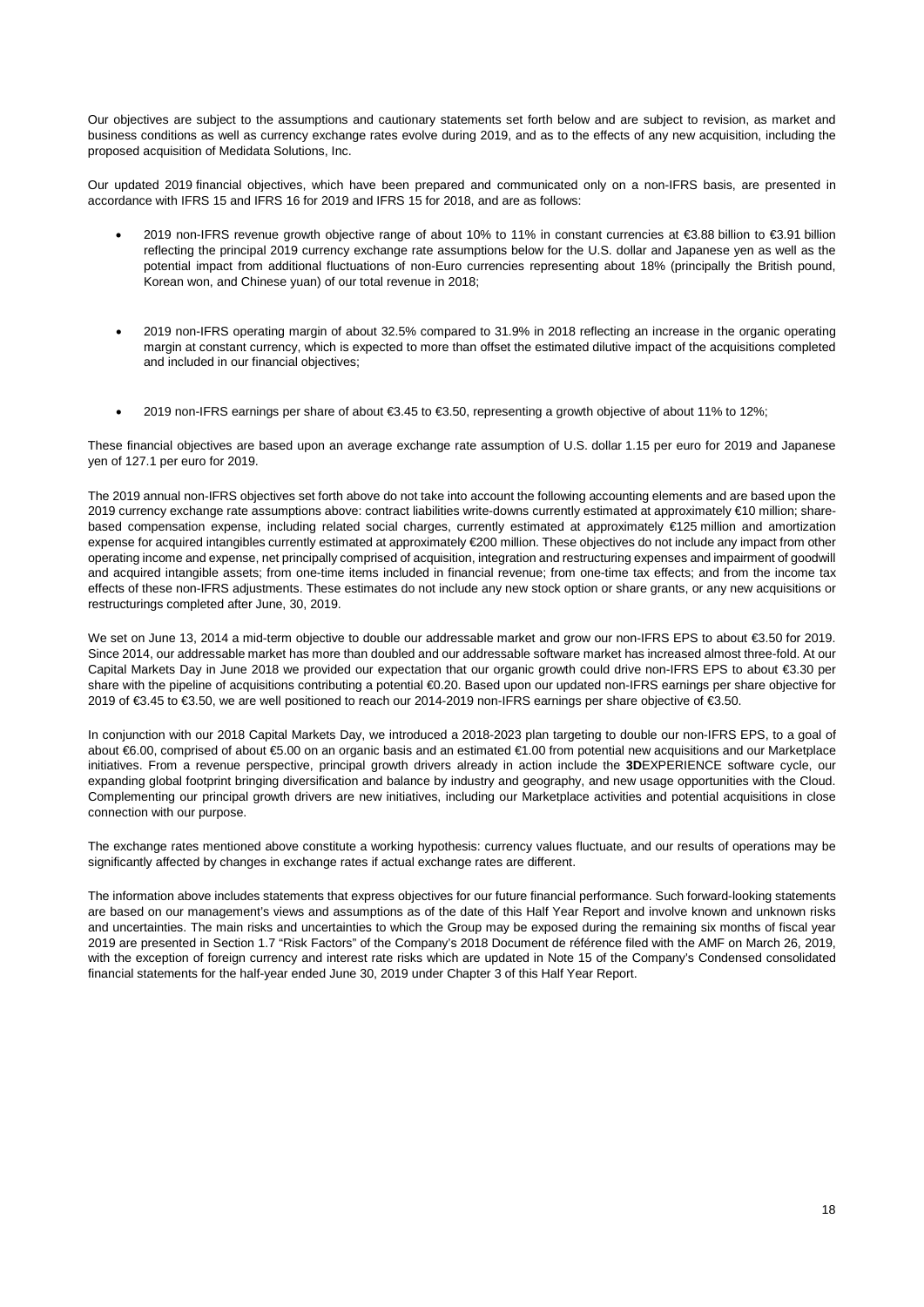# <span id="page-19-0"></span>**3** CONDENSED CONSOLIDATED FINANCIAL STATEMENTS FOR THE HALF-YEAR ENDED JUNE 30, 2019

### <span id="page-19-1"></span>Consolidated Statement of Income

|                                         | Six months, ended June 30, |             |             |
|-----------------------------------------|----------------------------|-------------|-------------|
|                                         |                            | 2019        | 2018*       |
| (in millions, except per share data)    | <b>Notes</b>               | (unaudited) | (unaudited) |
| Licenses and other software revenue     |                            | €461.8      | €396.6      |
| Subscription and support revenue        |                            | 1,240.9     | 1,078.6     |
| Software revenue                        | 5                          | 1,702.7     | 1,475.2     |
| Services revenue                        |                            | 217.6       | 171.2       |
| <b>TOTAL REVENUE</b>                    |                            | 1,920.3     | 1,646.4     |
| Cost of software revenue                |                            | (89.8)      | (79.0)      |
| Cost of services revenue                |                            | (206.3)     | (161.2)     |
| Research and development                |                            | (357.2)     | (314.0)     |
| Marketing and sales                     |                            | (591.7)     | (515.8)     |
| General and administrative              |                            | (152.3)     | (139.6)     |
| Amortization of acquired intangibles    |                            | (101.0)     | (82.5)      |
| Other operating income and expense, net | 8                          | (24.0)      | (6.9)       |
| <b>OPERATING INCOME</b>                 |                            | 397.9       | 347.4       |
| Interest income and expense, net        | 9                          | 5.7         | 8.2         |
| Other financial income and expense, net | 9                          | (0.4)       | 1.0         |
| <b>INCOME BEFORE INCOME TAXES</b>       |                            | 403.3       | 356.6       |
| Income tax expense                      |                            | (114.0)     | (91.5)      |
| <b>NET INCOME</b>                       |                            | 289.3       | €265.1      |
| Attributable to:                        |                            |             |             |
| Equity holders of the Company           |                            | €294.9      | €265.5      |
| Non-controlling interest                |                            | € $(5.6)$   | €(0.4)      |
| <b>Earnings per share</b>               |                            |             |             |
| Basic net income per share              |                            | €1.14       | €1.03       |
| Diluted net income per share            |                            | €1.13       | €1.02       |

\*The Group has initially applied IFRS 16 at January 1<sup>st</sup>, 2019. Under the transition method chosen, comparative information is not restated.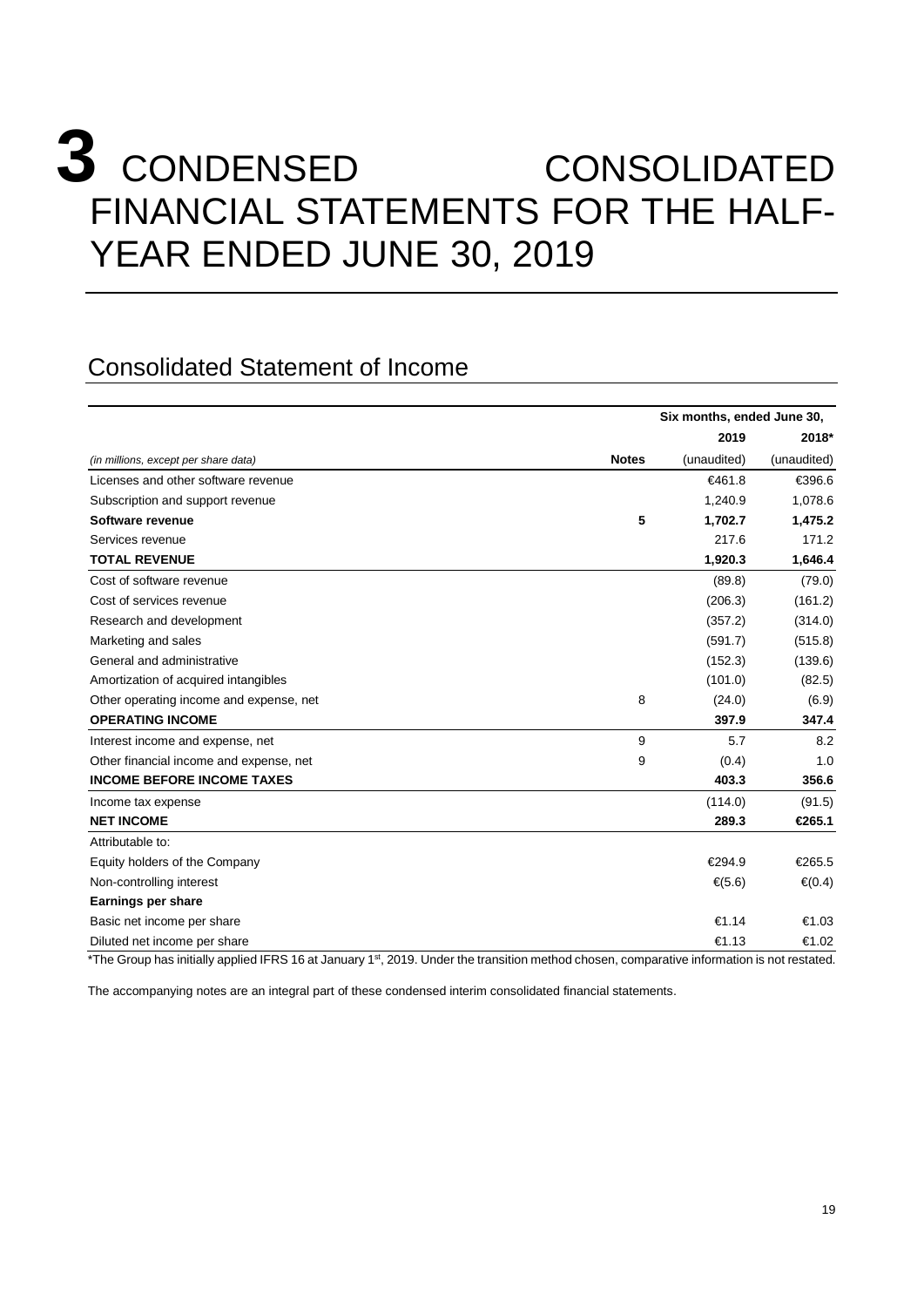### <span id="page-20-0"></span>Consolidated Statement of Comprehensive Income

|                                                                                                                                                          |              | Six months, ended June 30, |             |
|----------------------------------------------------------------------------------------------------------------------------------------------------------|--------------|----------------------------|-------------|
|                                                                                                                                                          |              | 2019                       | 2018*       |
| (in millions of euros)                                                                                                                                   | <b>Notes</b> | (unaudited)                | (unaudited) |
| <b>NET INCOME</b>                                                                                                                                        |              | €289.3                     | €265.1      |
| Losses on cash flow hedges                                                                                                                               | 16           | (19.6)                     | (9.8)       |
| Foreign currency translation adjustment                                                                                                                  |              | 24.9                       | 73.6        |
| Income tax on items to be reclassified                                                                                                                   |              | 6.2                        | 3.4         |
| Other comprehensive income that are or may be reclassified to profit or loss in<br>subsequent periods, net of tax                                        |              | 11.5                       | 67.3        |
| Remeasurements of defined benefit pension plans                                                                                                          |              | (23.4)                     | 1.2         |
| Income tax on items not being reclassified                                                                                                               |              | 7.0                        | (0.2)       |
| Other comprehensive income not being reclassified to profit or loss in<br>subsequent periods, net of tax                                                 |              | (16.4)                     | 1.1         |
| OTHER COMPREHENSIVE INCOME, NET OF TAX                                                                                                                   |              | (4.9)                      | 68.3        |
| TOTAL COMPREHENSIVE INCOME, NET OF TAX                                                                                                                   |              | €284.3                     | €333.4      |
| Attributable to:                                                                                                                                         |              |                            |             |
| Equity holders of the Company                                                                                                                            |              | €289.3                     | €333.8      |
| Non-controlling interest                                                                                                                                 |              | € $(5.0)$                  | €(0.4)      |
| *The Group has initially applied IFRS 16 at January 1 <sup>st</sup> , 2019. Under the transition method chosen, comparative information is not restated. |              |                            |             |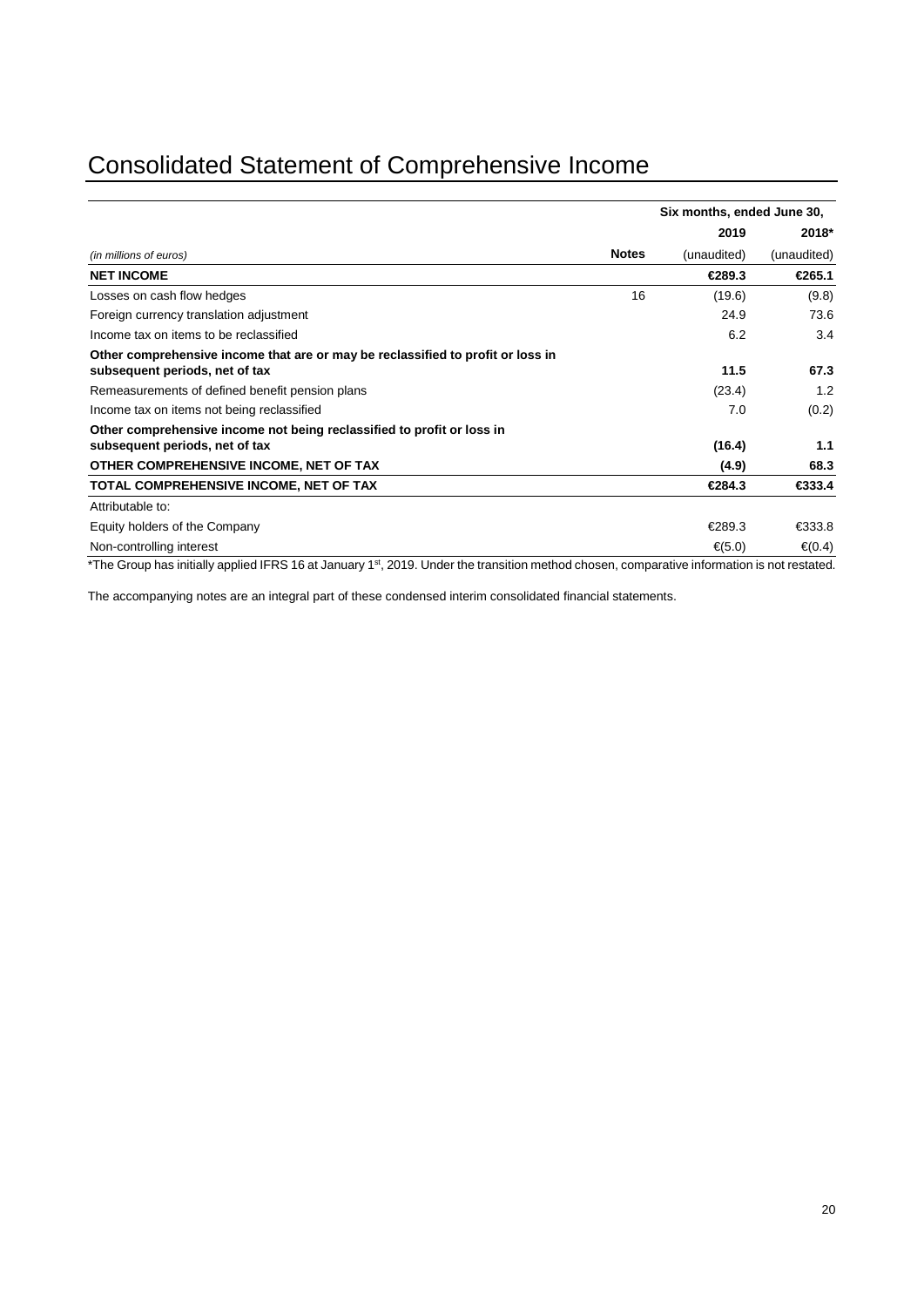### <span id="page-21-0"></span>Consolidated Balance Sheet

|                                                                       |              | June 30, 2019                | December 31, 2018*  |
|-----------------------------------------------------------------------|--------------|------------------------------|---------------------|
| (in millions of euros)                                                | <b>Notes</b> | (unaudited)                  | (audited)           |
| Assets                                                                |              |                              |                     |
| Cash and cash equivalents                                             |              | €3,092.8                     | €2,809.3            |
| Short-term investments                                                |              | 0.6                          | 0.6                 |
| Trade accounts receivable, net                                        | 10           | 810.3                        | 1,044.1             |
| Contract assets                                                       |              | 40.3                         | 26.5                |
| Income tax receivable                                                 |              | 63.9                         | 136.3               |
| Other current assets                                                  |              | 164.0                        | 185.0               |
| <b>TOTAL CURRENT ASSETS</b>                                           |              | 4,171.8                      | 4,201.8             |
| Property and equipment, net                                           | 11           | 563.1                        | 178.2               |
| Non-current financial assets                                          |              | 182.6                        | 167.5               |
| Deferred tax assets                                                   |              | 192,1                        | 164.2               |
| Intangible assets, net                                                | 13           | 1,259.4                      | 1,137.8             |
| Goodwill                                                              | 13           | 2,354.4                      | 2,124.5             |
| <b>TOTAL NON-CURRENT ASSETS</b>                                       |              | 4,551.6                      | 3,772.2             |
| <b>TOTAL ASSETS</b>                                                   |              | $\bigoplus$ ,723.5           | €7,974.0            |
|                                                                       |              |                              |                     |
| (in millions of euros)                                                |              |                              |                     |
| Liabilities and equity                                                |              |                              | €161.7              |
| Trade accounts payable                                                |              | €163.8<br>383.1              | 399.9               |
| Accrued compensation and other personnel costs                        |              |                              |                     |
| Contract liabilities - Unearned revenue                               | 14           | 1,019.9<br>350.0             | 907.5               |
| Borrowings, current                                                   |              |                              | 350.0               |
| Income tax payable                                                    |              | 24.5                         | 37.3                |
| Other current liabilities<br><b>TOTAL CURRENT LIABILITIES</b>         |              | 215.8                        | 166.4               |
|                                                                       |              | 2,157.2                      | 2,022.8             |
| Deferred tax liabilities                                              |              | 287.5                        | 262.8               |
| Borrowings, non-current                                               | 14           | 650.0                        | 650.0<br>412.6      |
| Other non-current liabilities<br><b>TOTAL NON-CURRENT LIABILITIES</b> |              | 773.4<br>1,710.9             |                     |
| Common stock                                                          |              | 131.8                        | 1,325.4<br>131.4    |
|                                                                       |              | 829.5                        | 766.3               |
| Share premium<br>Treasury stock                                       |              |                              | (353.8)             |
|                                                                       |              | (308.9)                      |                     |
| Retained earnings and other reserves<br>Other items                   |              | 4,136.4<br>9.0               | 4,003.5<br>14.6     |
|                                                                       |              |                              |                     |
| Parent shareholders' equity                                           |              | 4,797.9                      | 4,561.9             |
| Non-controlling interest<br><b>TOTAL EQUITY</b>                       | 16           | 57.6                         | 63.9                |
| TOTAL LIABILITIES AND EQUITY                                          |              | 4,855.4<br>$\bigoplus,723.5$ | 4,625.9<br>€7,974.0 |
|                                                                       |              |                              |                     |

\* The Group has initially applied IFRS 16 at January 1<sup>st</sup>, 2019. Under the transition method chosen, comparative information is not restated.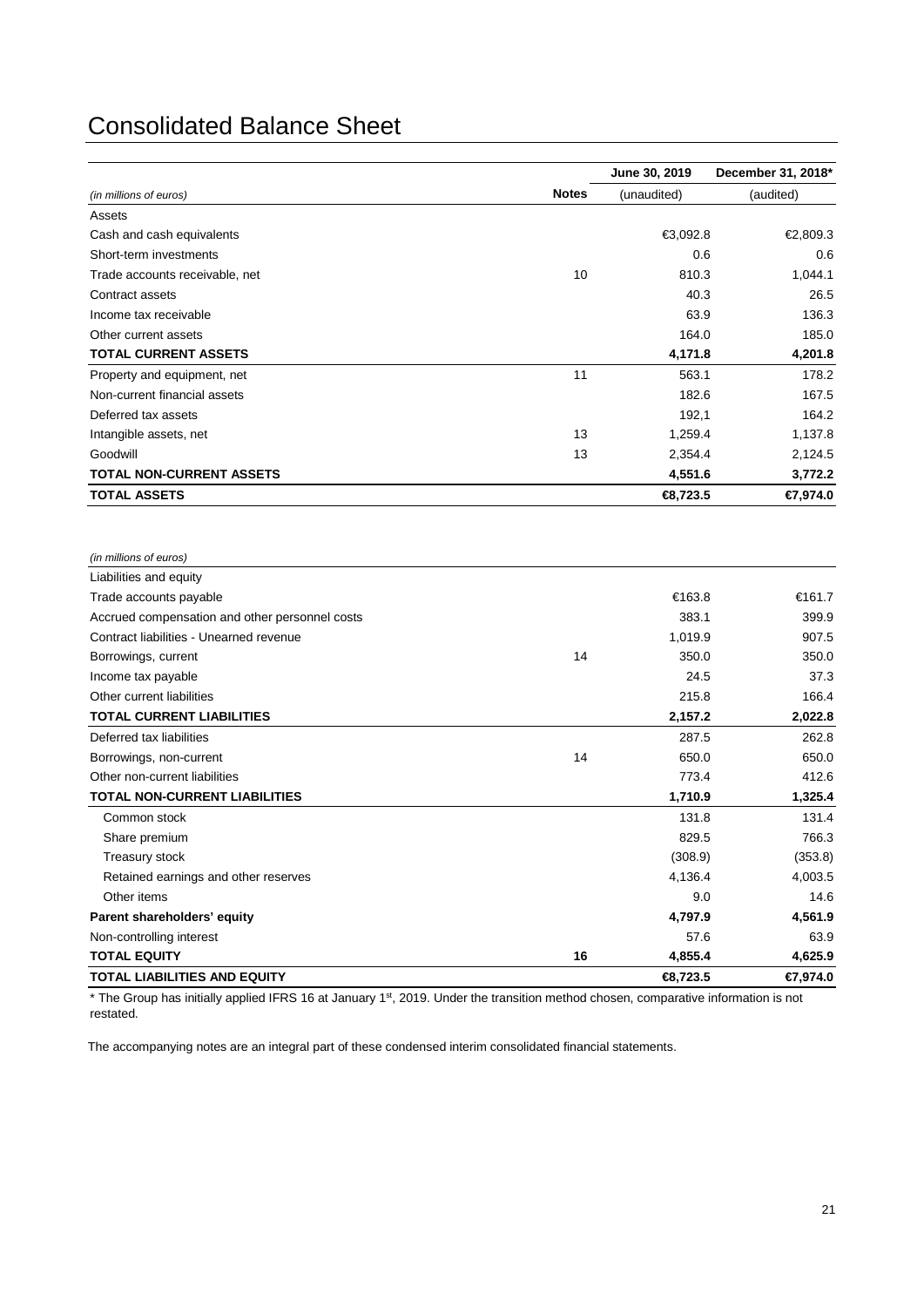### <span id="page-22-0"></span>Consolidated Statement of Cash Flows

|                                                              |                   | Six months ended June 30, |                |  |
|--------------------------------------------------------------|-------------------|---------------------------|----------------|--|
| (in millions of euros)                                       | <b>Notes</b>      | 2019                      | 2018*          |  |
| Net income                                                   |                   | €289.3                    | €265.1         |  |
| Adjustments for non-cash items                               | 17                | 218.0                     | 148.3          |  |
| Changes in operating assets and liabilities                  | 17                | 386.3                     | 232.1          |  |
| Net cash provided by operating activities                    |                   | 893.6                     | 645.5          |  |
| Additions to property, equipment and intangibles             | 11,13             | (48.2)                    | (31.3)         |  |
| Purchases of short-term investments                          |                   |                           | (41.6)         |  |
| Proceeds from sales and maturities of short-term investments |                   |                           | 42.3           |  |
| Payment for acquisition of businesses, net of cash acquired  | $12 \overline{ }$ | (402.8)                   | (51.6)         |  |
| Other                                                        |                   | (17.1)                    | (1.5)          |  |
| Net cash used in investing activities                        |                   | (468.1)                   | (83.7)         |  |
| Proceeds from exercise of stock options                      |                   | 46.0                      | 43.7           |  |
| Cash dividends paid                                          | 16                | (168.8)                   | (38.0)         |  |
| Repurchase of treasury stock                                 | 16                | 9.2                       | (2.3)          |  |
| Acquisition of non-controlling interest                      |                   |                           | (26.2)         |  |
| Repayment of lease liabilities                               |                   | (37.3)                    |                |  |
| Repayment of borrowings                                      |                   | (0.8)                     |                |  |
| Net cash used in financing activities                        |                   | (151.7)                   | (22.8)         |  |
| Effect of exchange rate changes on cash and cash equivalents |                   | 9.7                       | 44.8           |  |
| <b>INCREASE IN CASH AND CASH EQUIVALENTS</b>                 |                   | 283.5                     | 583.8          |  |
| CASH AND CASH EQUIVALENTS AT BEGINNING OF PERIOD             |                   | €2,809.3                  | 2,459.4        |  |
| CASH AND CASH EQUIVALENTS AT END OF PERIOD                   |                   | €3,092.8                  | €3,043.2       |  |
| Supplemental disclosure                                      |                   |                           |                |  |
| Income taxes paid                                            |                   | €20.8                     | €81.0          |  |
| Cash paid for interest                                       |                   | €12.4                     | $\bigoplus$ .9 |  |

\* The Group has initially applied IFRS 16 at January 1<sup>st</sup>, 2019. Under the transition method chosen, comparative information is not restated.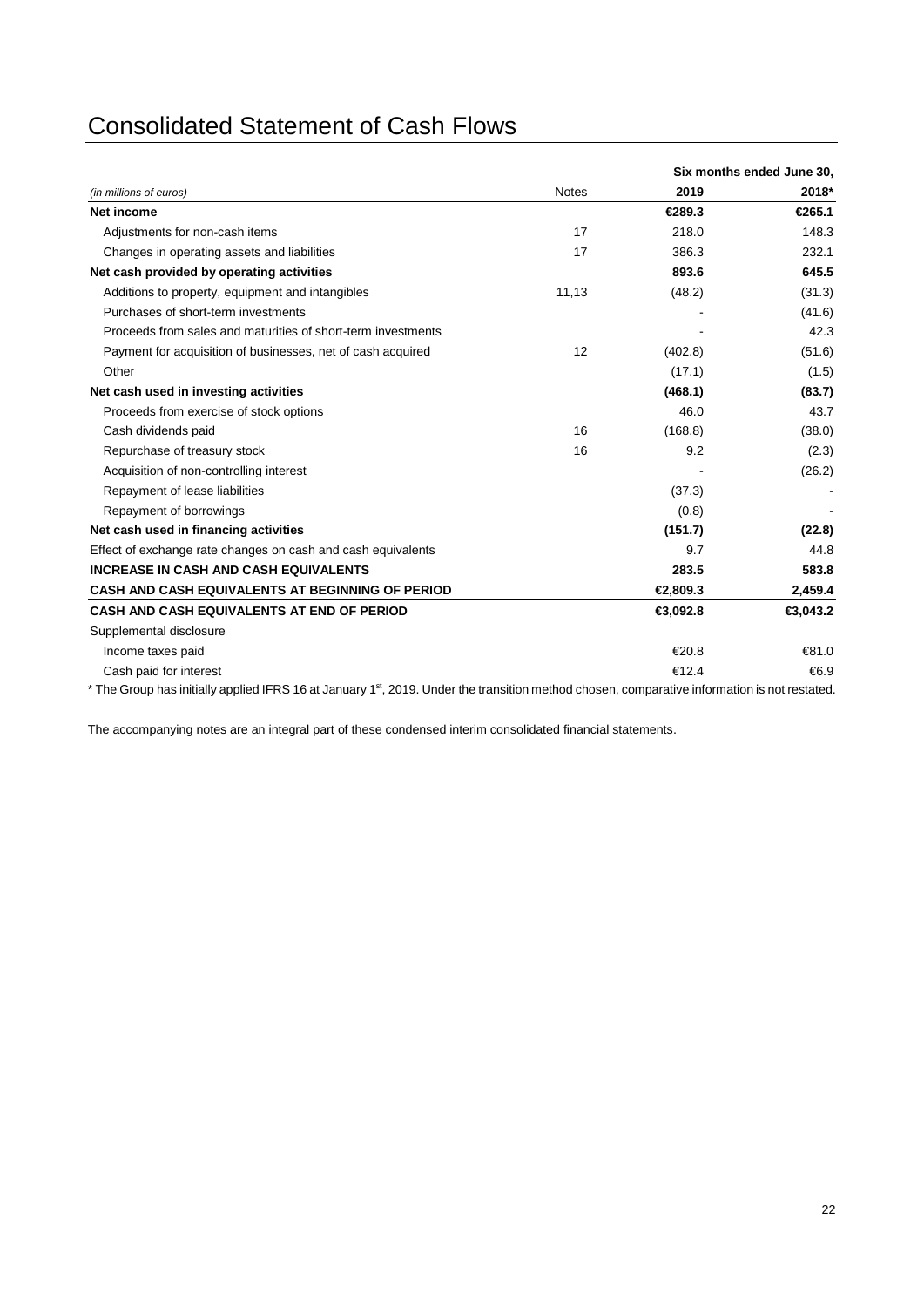### <span id="page-23-0"></span>Consolidated Statement of Shareholders' Equity

|                                                              |                |                          |                          |                                  | <b>Retained</b><br>earnings and |                          | Parent     | Non-                     |                      |
|--------------------------------------------------------------|----------------|--------------------------|--------------------------|----------------------------------|---------------------------------|--------------------------|------------|--------------------------|----------------------|
|                                                              |                | Common                   |                          | Share Treasury                   | other                           | Other                    | shareholde | controlling              | <b>Total</b>         |
| (in millions of euros)                                       | <b>Note</b>    | stock                    | premium                  | stock                            | reserves                        | items                    | rs' equity | interest                 | <b>Equity</b>        |
| <b>DECEMBER 31, 2017*</b>                                    |                | €130.5                   | €645.8                   | € $(312.3)$                      | €3,628.6                        | €(98.4)                  | €3,994.2   | €1.9                     | €3,996.0             |
| Adjustment on initial application<br>of IFRS 15 (net of tax) |                |                          |                          |                                  | 80.4                            |                          | 80.4       |                          | 80.4                 |
| January 1, 2018 Adjusted<br>balance                          |                | 130.5                    | 645.8                    | (312.3)                          | 3,709.1                         | (98.4)                   | 4,074.6    | 1.9                      | 4,076.4              |
| Net income                                                   |                | $\overline{a}$           | $\overline{\phantom{0}}$ | $\overline{\phantom{0}}$         | 265.5                           | $\overline{\phantom{0}}$ | 265.5      | (0.4)                    | 265.1                |
| Other comprehensive income,<br>net of tax                    |                |                          |                          |                                  | -                               | 68.3                     | 68.3       | $\qquad \qquad -$        | 68.3                 |
| <b>COMPREHENSIVE INCOME,</b><br><b>NET OF TAX</b>            |                | $\overline{\phantom{0}}$ | -                        | $\overline{\phantom{0}}$         | 265.5                           | 68.3                     | 333.8      | (0.4)                    | 333.4                |
| <b>Dividends</b>                                             |                | 0.5                      | 111.8                    |                                  | (150.4)                         |                          | (38.0)     |                          | (38.0)               |
| Exercise<br>of stock options                                 |                | 0.6                      | 49.1                     |                                  |                                 |                          | 49.7       | -                        | 49.7                 |
| Treasury stock transactions                                  |                | (0.4)                    | (59.3)                   | 162.6                            | (105.3)                         |                          | (2.3)      |                          | (2.3)                |
| Share-based payments                                         |                |                          |                          |                                  | 34.7                            |                          | 34.7       |                          | 34.7                 |
| Other changes                                                |                | $\overline{\phantom{0}}$ | $\overline{\phantom{0}}$ |                                  | 28.5                            | $\overline{a}$           | 28.5       |                          | 28.5                 |
| <b>JUNE 30, 2018</b><br>(UNAUDITED)                          |                | €131.2                   | €747.4                   | <del><math>€(149.7)</math></del> | €3,782.1                        | $\triangleleft$ 30.0)    | €4,481.1   | €1.5                     | <del>€</del> 4,482.5 |
| <b>DECEMBER 31, 2018*</b>                                    |                | €131.4                   | €766.3                   | € $(353.8)$                      | €4,003.5                        | €14.6                    | €4,561.9   | 63.9                     | €4,625.9             |
| Adjustment on initial application<br>of IFRS 16 (net of tax) | $\overline{2}$ |                          |                          |                                  | (36.0)                          |                          | (36.0)     |                          | (36.0)               |
| January 1, 2019 Adjusted<br>balance                          |                | 131.4                    | 766.3                    | (353.8)                          | 3,967.5                         | 14.6                     | 4,526.9    | 63.9                     | 4,598.9              |
| Net income                                                   |                |                          |                          |                                  | 294.9                           |                          | 294.9      | (5,6)                    | 289,3                |
| Other comprehensive income,<br>net of tax                    |                |                          |                          |                                  |                                 | (5.6)                    | (5.6)      | 0.7                      | (4.9)                |
| <b>COMPREHENSIVE INCOME,</b><br><b>NET OF TAX</b>            |                |                          |                          |                                  | 294.9                           | (5.6)                    | 289.3      | (5.0)                    | 284.3                |
| <b>Dividends</b>                                             | 16             | $\overline{\phantom{0}}$ | $\overline{a}$           | $\overline{\phantom{0}}$         | (168.8)                         | $\overline{a}$           | (168, 8)   | $\overline{\phantom{0}}$ | (168.8)              |
| Exercise<br>of stock options                                 |                | 0.4                      | 63.2                     |                                  |                                 |                          | 63.7       |                          | 63.7                 |
| Treasury stock transactions                                  |                |                          | -                        | 44.9                             | (35.7)                          |                          | 9,2        |                          | 9.2                  |
| Share-based payments                                         | 7              |                          |                          |                                  | 49.3                            |                          | 49.3       |                          | 49.3                 |
| Transactions with non-<br>controlling interests              |                |                          |                          |                                  | (1.0)                           |                          | (1.0)      | (1.9)                    | (2.8)                |
| Other changes                                                |                |                          |                          |                                  | 30.2                            | $\overline{\phantom{0}}$ | 30.2       | 0.4                      | 30.6                 |
| <b>JUNE 30, 2019</b><br>(UNAUDITED)                          |                | €131.8                   | €829.5                   | € $(308.9)$                      | €4,136.4                        | $\bigoplus.0$            | €4,797.9   | €57.6                    | 64,855.4             |

\* The Group has initially applied IFRS 15 and IFRS 16 respectively at 1st January 2018 and January 1st, 2019. In accordance with the transition methods chosen, comparative information is not restated.

#### **Analysis of changes in shareholders' equity related to components of the other comprehensive income**

|                                     | Available-<br>for-sale<br>securities | Cash flow<br>hedges             | Foreign<br>currency<br>translation<br>adiustment | <b>Actuarial</b><br>gains and<br>losses | Parent<br>shareholders'<br>equity | Non-<br>controlling<br>interest | <b>Total other</b><br>comprehensive<br>income |
|-------------------------------------|--------------------------------------|---------------------------------|--------------------------------------------------|-----------------------------------------|-----------------------------------|---------------------------------|-----------------------------------------------|
| <b>DECEMBER 31, 2017</b>            | ⊕ $\epsilon$ 3.4                     | $\epsilon$ 5.2                  | $\epsilon$ (57.3)                                | (49.7)                                  | $\triangleleft$ (98.4)            | <del><math>(1.5)</math></del>   | <del><math>€(99.8)</math></del>               |
| Variations                          | -                                    | (6.3)                           | 73.6                                             | 1.1                                     | 68.3                              |                                 | 68.3                                          |
| <b>JUNE 30, 2018</b><br>(UNAUDITED) | €3.4                                 | et.1                            | $\epsilon$ 16.3                                  | (48.6)                                  | <del><math>€(30.0)</math></del>   | <del><math>(1.5)</math></del>   | <del><math>\epsilon</math>(</del> 31.5)       |
|                                     |                                      |                                 |                                                  |                                         |                                   |                                 |                                               |
| <b>DECEMBER 31, 2018</b>            | €3.4                                 | <del><math>(2.5)</math></del>   | €67.9                                            | $\triangleleft 54.2)$                   | €14.6                             | $\bigoplus$ .9                  | €15.5                                         |
| Variations                          | $\overline{\phantom{0}}$             | (13.4)                          | 24.2                                             | (16.4)                                  | (5.6)                             | 0.7                             | (4.9)                                         |
| <b>JUNE 30, 2019</b><br>(UNAUDITED) | ⊕ $\epsilon$ 3.4                     | <del><math>€(15.9)</math></del> | $-22.1$                                          | $\blacktriangleleft$ 70.6)              | $\bigoplus$                       | €1.6                            | ∈10.6                                         |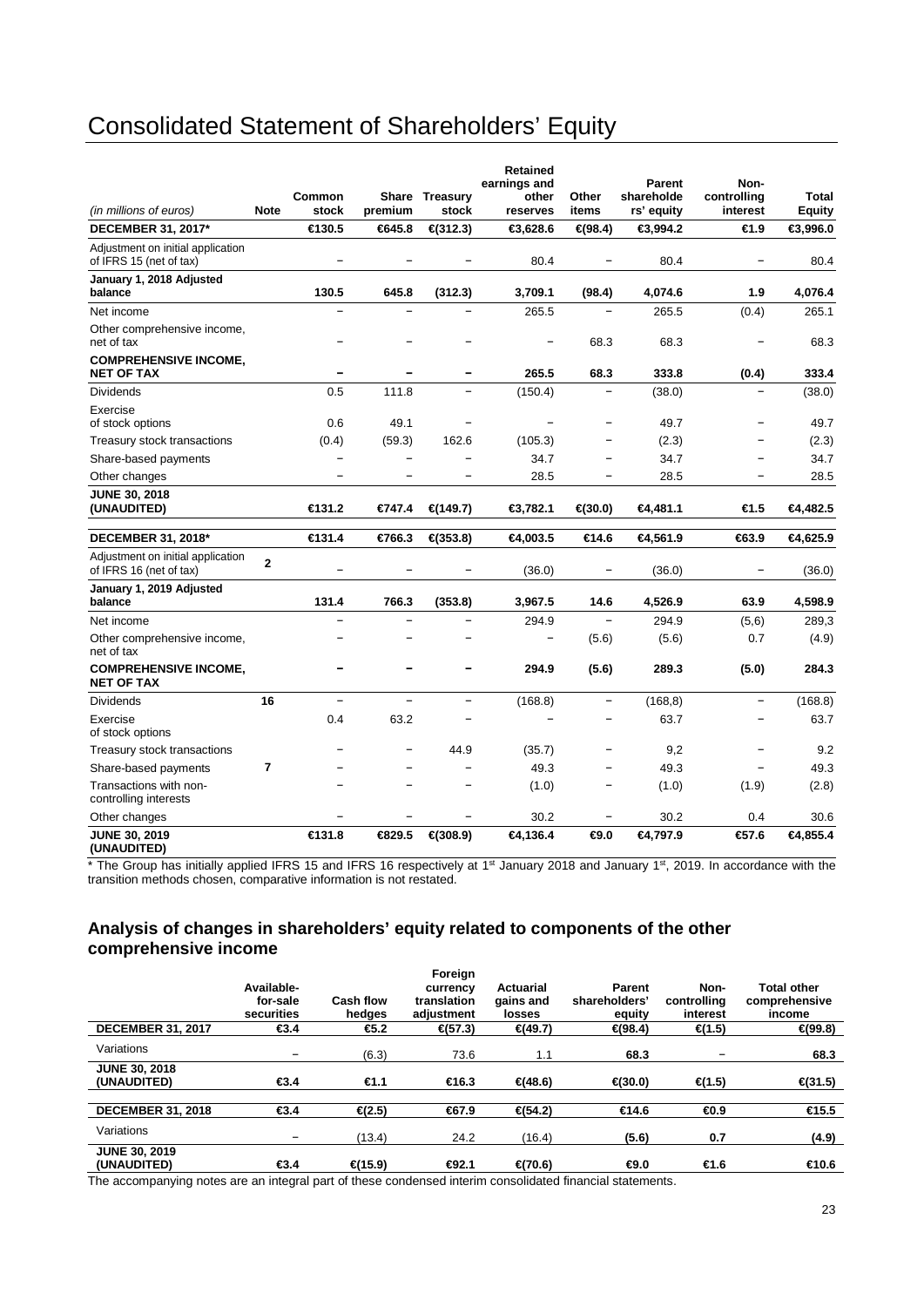### <span id="page-24-0"></span>Notes to the Condensed Consolidated Financial Statements for the Half-Year Ended June 30, 2019

| Note 1 | Description of Business                                                         | Note 11 | Property and Equipment                          |
|--------|---------------------------------------------------------------------------------|---------|-------------------------------------------------|
| Note 2 | Summary of Significant Accounting Policies                                      | Note 12 | <b>Business Combinations</b>                    |
| Note 3 | Seasonality                                                                     | Note 13 | Intangible Assets and goodwill                  |
| Note 4 | Segment Information                                                             | Note 14 | <b>Borrowings</b>                               |
| Note 5 | Software Revenue                                                                | Note 15 | Derivatives                                     |
| Note 6 | <b>Government Grants</b>                                                        | Note 16 | Shareholders' Equity                            |
| Note 7 | <b>Share-based Payments</b>                                                     | Note 17 | Consolidated Statements of cash<br><b>Flows</b> |
| Note 8 | Other Operating Income and Expense, Net                                         | Note 18 | <b>Commitments and Contingencies</b>            |
| Note 9 | Interest Income and Expense, Net and Other<br>Financial Income and Expense, Net | Note 19 | Events after the reporting period               |
|        |                                                                                 |         |                                                 |

Note 10 Trade Accounts Receivable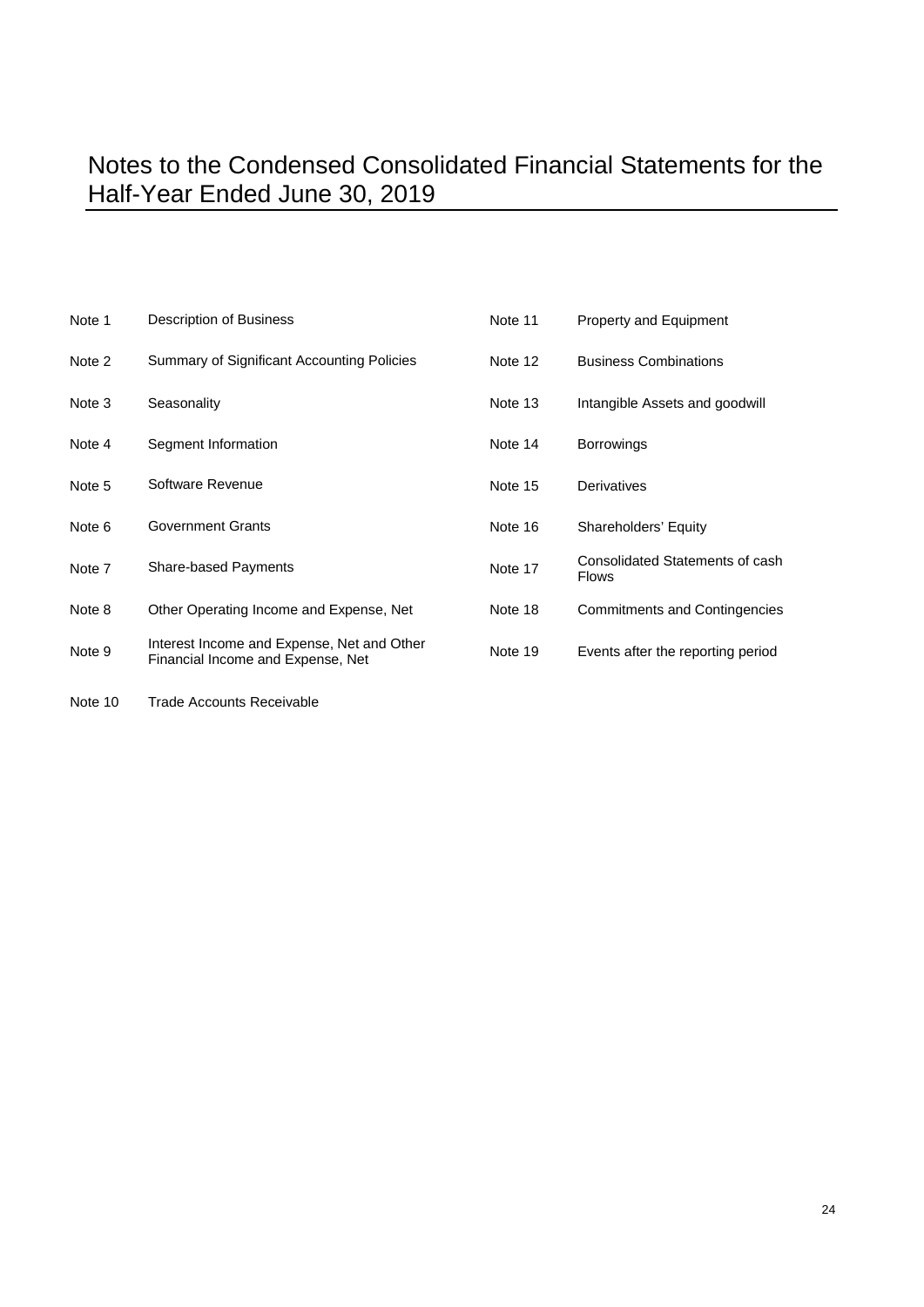### <span id="page-25-0"></span>**Note 1** Description of Business

The "Company" or the "Group" refers to Dassault Systèmes SE and its subsidiaries. The Company provides end-to-end software solutions and services, designed to support companies' innovation processes, from specification and design of a new product, to its manufacturing and sale to the customer, through all stages of digital mock-up, simulation, and realistic 3D virtual experiences representing the end-user experience.

In 2019, the Company's global customer base includes companies in 11 industrial sectors: "Core Industries" comprised of Transportation & Mobility; Industrial Equipment; Aerospace & Defense; and a portion of Business Services. "Diversification Industries" includes companies in High-Tech; Life Sciences; Energy & Materials; Home & Lifestyle, Construction, Cities & Territories; Consumer Packaged Goods & Retail, Marine & Offshore and a portion of Business Services. To serve its customers, the Company has developed a broad software applications portfolio, comprised of 3D modeling applications, simulation applications, social and collaborative applications, and information intelligence applications, powered by its **3D**EXPERIENCE platform.

Dassault Systèmes SE is a European company (*Societas Europaea*), incorporated under the laws of France. The Company's registered office is located at 10, rue Marcel Dassault, in Vélizy-Villacoublay, France. The Dassault Systèmes SE shares are listed in France on Euronext Paris. These condensed interim consolidated financial statements were established under the responsibility of the Board of Directors on July 23, 2019.

### <span id="page-25-1"></span>**Note 2** Summary of Significant Accounting Policies

The Condensed Consolidated Financial Statements for the Half-Year were prepared in accordance with the international standard IAS 34 "Interim financial reporting" as adopted by the European Union (EU) and published by the International Accounting Standards Board (IASB).

The condensed interim consolidated financial statements were prepared based on the same accounting policies as those applied in the consolidated financial statements as of December 31, 2018, except for those described in paragraph "Changes in accounting policies" and for specific requirements provide by IAS 34.

The Company undertakes no early application of any standard or interpretation or associated amendments published in the Official Journal of the EU at June 30, 2019.

Standards amendments and interpretations published by the IASB and not yet approved by the EU do not have a significant impact on the condensed consolidated financial statements for the first half of 2019.

The condensed interim consolidated financial statements are presented in millions of euros, unless otherwise specified. Some total rounding difference may occur.

#### **Changes in accounting policies**

Changes in accounting policies mainly related to IFRS 16. These changes are described hereafter.

Several other amendments and other interpretation apply for the first time in 2019, but do not have an impact on the interim condensed financial statements of the Group.

#### **IFRS 16 – Leases**

On January 13, 2016, the IASB issued the new accounting standard IFRS 16 "Leases". IFRS 16 provides a single lessee accounting model, requiring lessees to recognize assets and liabilities for all leases. Based on this model, the amortization of assets is accounted for in operating expense, and the cost of the debt towards the lessor is accounted for in financial expense. Under the standard applied on the fiscal year ended on December 31, 2018, the rent expense was recorded within the operating expense.

The Company adopted IFRS 16 for the fiscal year beginning January 1<sup>st</sup>, 2019 using the simplified retrospective approach. Under this method, the transition effect is accounted for within the consolidated equity at the date of initial application, January 1<sup>st</sup>, 2019, without any adjustment to the prior year comparative information.

The Company has recognized since January 1st, 2019 a new *Right-Of-Use* asset, mainly related to leased offices and vehicles, in an amount of €390.7 million and a new liability related to rent payable in an amount of €475.7 million.

The Group has chosen to apply two exemptions provided by IFRS 16 and to keep the recognition as operating rent expense for leases with a lease term no more than 12 months or leases with underlying asset of low value. In addition, as part of the simplified retrospective method, the Group has chosen not to restate property leases with a remaining term of less than 12 months and not to take into account the initial direct costs in the evaluation of the rights of use.

To determine the lease liabilities, the Group has discounted future lease payments using marginal borrowing rates as of January1<sup>st</sup>, 2019. The weighted average of rates applied is 2.99%.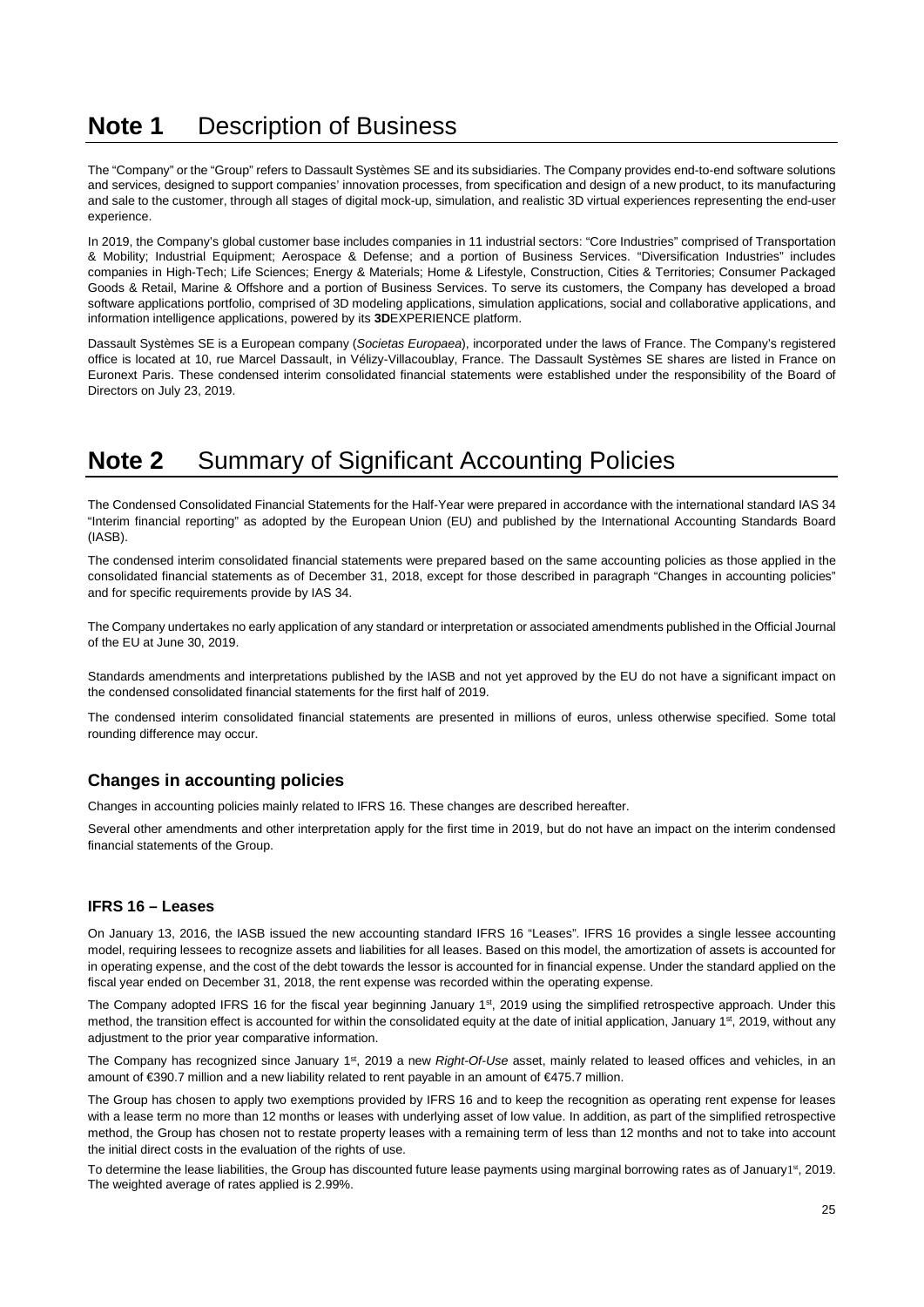The following table summarizes the change between the operating lease commitments disclosed as at December 31, 2018 in accordance with IAS 17 and the lease liabilities as at January 1, 2019 in accordance with IFRS 16.

| (in millions of euros)                                                                                             | January 1 <sup>st</sup> , 2019 |
|--------------------------------------------------------------------------------------------------------------------|--------------------------------|
| Commitment under operating leases as disclosed in the consolidated financial statements as at<br>December 31, 2018 | 469.0                          |
| Exemptions related to:<br>Short term leases<br>Low value assets                                                    | (5.6)<br>(2.4)                 |
| Reasonable extension and termination options to be exercised                                                       | 82.9                           |
| Discount at the marginal borrowing rate at January 1, 2019                                                         | (68.0)                         |
| Financing leases as recognized in the consolidated financial statements as at December 31,<br>2018                 | 5.0                            |
| LEASE LIABILITIES AS AT JANUARY 1ST, 2019                                                                          | 480.7                          |

#### The equity adjustment is as follows:

|                                          | Impact of<br>adopting           |
|------------------------------------------|---------------------------------|
| (in millions of euros)                   | IFRS 16 at<br>January 1st, 2019 |
| <b>RETAINED EARNINGS</b>                 |                                 |
| Gross effect                             | €(46.9)                         |
| <b>Related tax</b>                       | 10.9                            |
| Impact at January 1 <sup>st</sup> , 2019 | $\big( = 36.0 \big)$            |

The following tables summarizes the impacts of adopting IFRS 16 on the Group's Consolidated Balance Sheet as at January 1<sup>st</sup>, 2019 for each of the line items affected. Line items that were not affected by the changes are not included.

#### **Impact on the consolidated balance sheet:**

| (in millions of euros)                        |          | January 1 <sup>st</sup> ,<br>2019 |                             |
|-----------------------------------------------|----------|-----------------------------------|-----------------------------|
|                                               |          | As reported Adjustments           | with adoption<br>of IFRS 16 |
| <b>Assets</b>                                 |          |                                   |                             |
| <b>TOTAL CURRENT ASSETS</b>                   | 64.201.8 | <del><math>€(17.6)</math></del>   | <del>€</del> 4,184.2        |
| Of which Other current assets                 | 185.0    | (17.6)                            | 167.4                       |
| <b>TOTAL NON-CURRENT ASSETS</b>               | 3,772.2  | 407.7                             | 4,179.9                     |
| Of which Right Of Use                         |          | 390.7                             | 390.7                       |
| Of which Deferred tax assets                  | 164.2    | 17.0                              | 181.2                       |
| <b>TOTAL ASSETS</b>                           | €7,974.0 | €390.1                            | $-8,364.1$                  |
| <b>Liabilities and equity</b>                 |          |                                   |                             |
| <b>TOTAL CURRENT LIABILITIES</b>              | €2,022.8 | €57.8                             | €2,080.6                    |
| Of which Other current liabilities            | 163.3    | (13.6)                            | 149.7                       |
| Of which Current lease liabilities            | 3.1      | 71.3                              | 74.4                        |
| <b>TOTAL NON-CURRENT LIABILITIES</b>          | 1,325.4  | 368.3                             | 1,693.7                     |
| Of which Deferred tax liabilities             | 262.8    | 6.1                               | 268.9                       |
| Of which Other non-current liabilities        | 410.7    | (42.2)                            | 368.5                       |
| Of which Non-current lease liabilities        | 1.9      | 404.4                             | 406.3                       |
| <b>TOTAL EQUITY</b>                           | 4,625.9  | (36, 0)                           | 4,589.9                     |
| Of which Retained earnings and other reserves | 3,949.3  | (36.0)                            | 3,913.3                     |
| <b>TOTAL EQUITY AND LIABILITIES</b>           | €7,974.0 | €390.1                            | $-8,364.1$                  |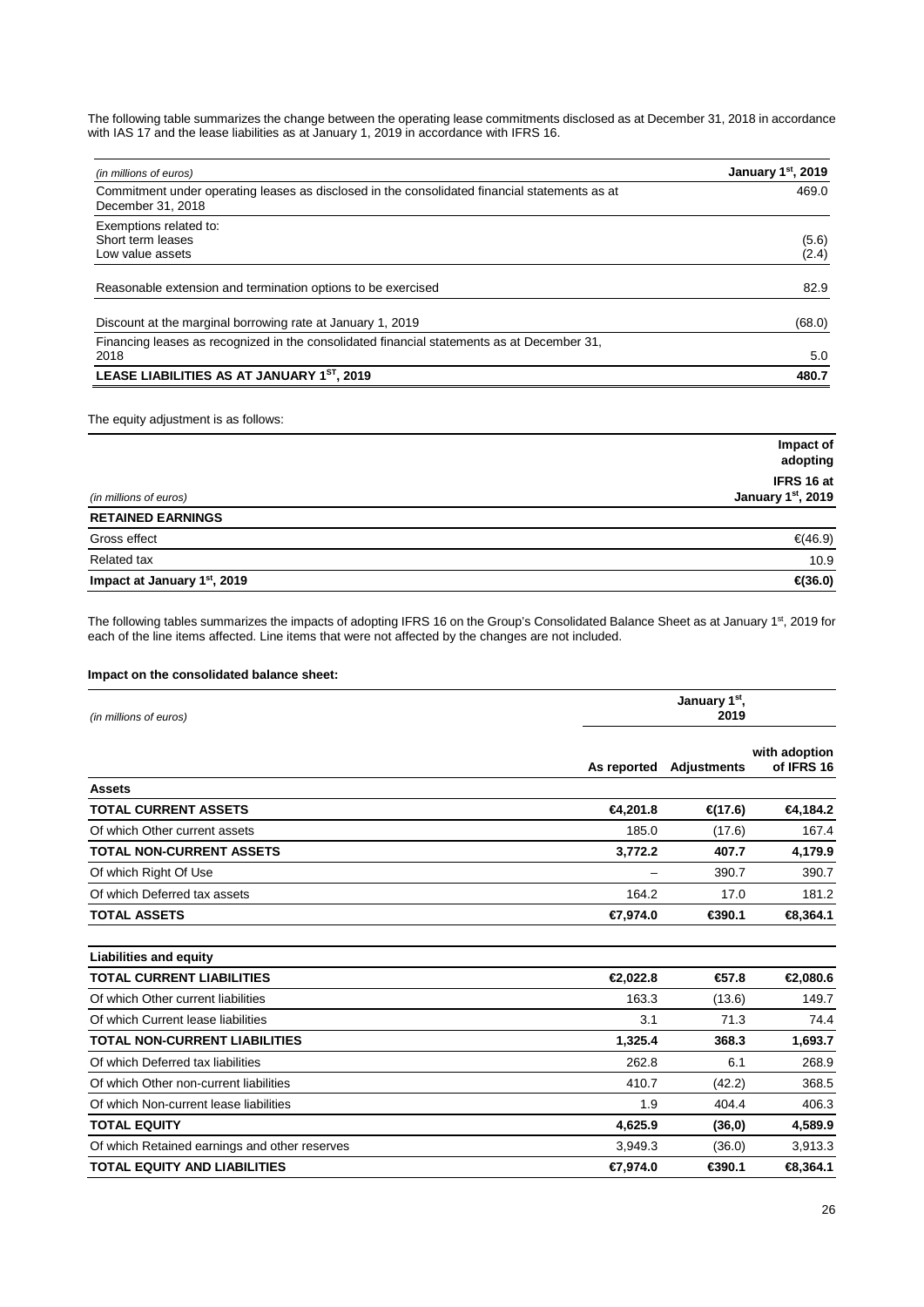#### **Changes to Accounting Policies related to IFRS 16**

In accordance with IFRS 16, leases are recorded as property, plant and equipment under a *Right Of Use*. These contracts are recognized at the commencement date of the contract for the discounted value of the minimum lease payments for a liability corresponding to the lease liabilities due to the lessor.

These assets are amortized on a straight-line basis over the lease term, which corresponds to the non-cancellable period of each contract, unless the Group is reasonably certain to exercise the contractual renewal options.

Under the standard applied, the amortization of the asset is recognized as an operating expense and the cost of the debt to the lessor, in financial charge; see Note 9 "Interest Income and Expense, Net and Other Financial Income and Expense, Net".

#### <span id="page-27-0"></span>**Note 3** Seasonality

The Company's business activities are influenced by certain seasonal effects. Historically, revenue, operating income and net income tend to be higher in the fourth quarter, as has been typical in the software industry.

### <span id="page-27-1"></span>**Note 4** Segment Information

Operating segments are components of the Company for which discrete financial information is available and whose operating results are regularly reviewed by management to assess performance and allocate resources. The Company operates in a single operating segment, the sale of software solutions, whose aim is to offer customers an integrated innovation process, from the development of a new concept to the realistic experience of the resultant product, through all stages of detailed design, scientific simulation and manufacturing, thanks to the **3D**EXPERIENCE platform.

The assessment of the operating segment's performance is based on the Group's supplemental non-IFRS financial information (see paragraph 2.3.2 "Supplemental Non-IFRS Financial Information"). The accounting policies used differ from those described in Note 2 Summary of Significant Accounting Policies as follows:

- the measure of operating segment revenue and income includes the whole revenue that was recognized by acquired companies had they remained stand-alone entities but which is partially excluded from Group revenue to reflect the fair value of obligations assumed;
- the measure of operating segment income excludes share-based compensation expense and associated payroll taxes (see Note 7 Share-based Payments), amortization of acquired intangibles, and other operating income and expense, net (see Note 8 Other Operating Income and Expense, Net).

|                                                       | Six months ended June 30, |                      |
|-------------------------------------------------------|---------------------------|----------------------|
| (in millions of euros)                                | 2019                      | $2018*$              |
| <b>TOTAL REVENUE FOR OPERATING SEGMENT</b>            | <del>∈</del> 1.929.4      | <del>∈</del> 1,651.3 |
| Adjustment for unearned revenue of acquired companies | (9.1)                     | (4.8)                |
| <b>TOTAL REVENUE</b>                                  | <del>∈</del> 1.920.3      | €1.646.4             |

|                                                            | Six months ended June 30, |        |
|------------------------------------------------------------|---------------------------|--------|
| (in millions of euros)                                     | 2019                      | 2018*  |
| <b>INCOME FOR OPERATING SEGMENT</b>                        | €612.6                    | ⊕501.8 |
| Adjustment for unearned revenue of acquired companies      | (9.1)                     | (4.8)  |
| Share-based compensation expense and related payroll taxes | (80.5)                    | (60.2) |
| Amortization of acquired intangibles                       | (101.0)                   | (82.5) |
| Other operating income and expense, net                    | (24.0)                    | (6.9)  |
| <b>OPERATING INCOME</b>                                    | €397.9                    | €347.4 |

\* 2018 comparative information is presented in compliance with IFRS 15.

The Group has initially applied IFRS 16 at January 1<sup>st</sup>, 2019. Under the transition method chosen, comparative information is not restated.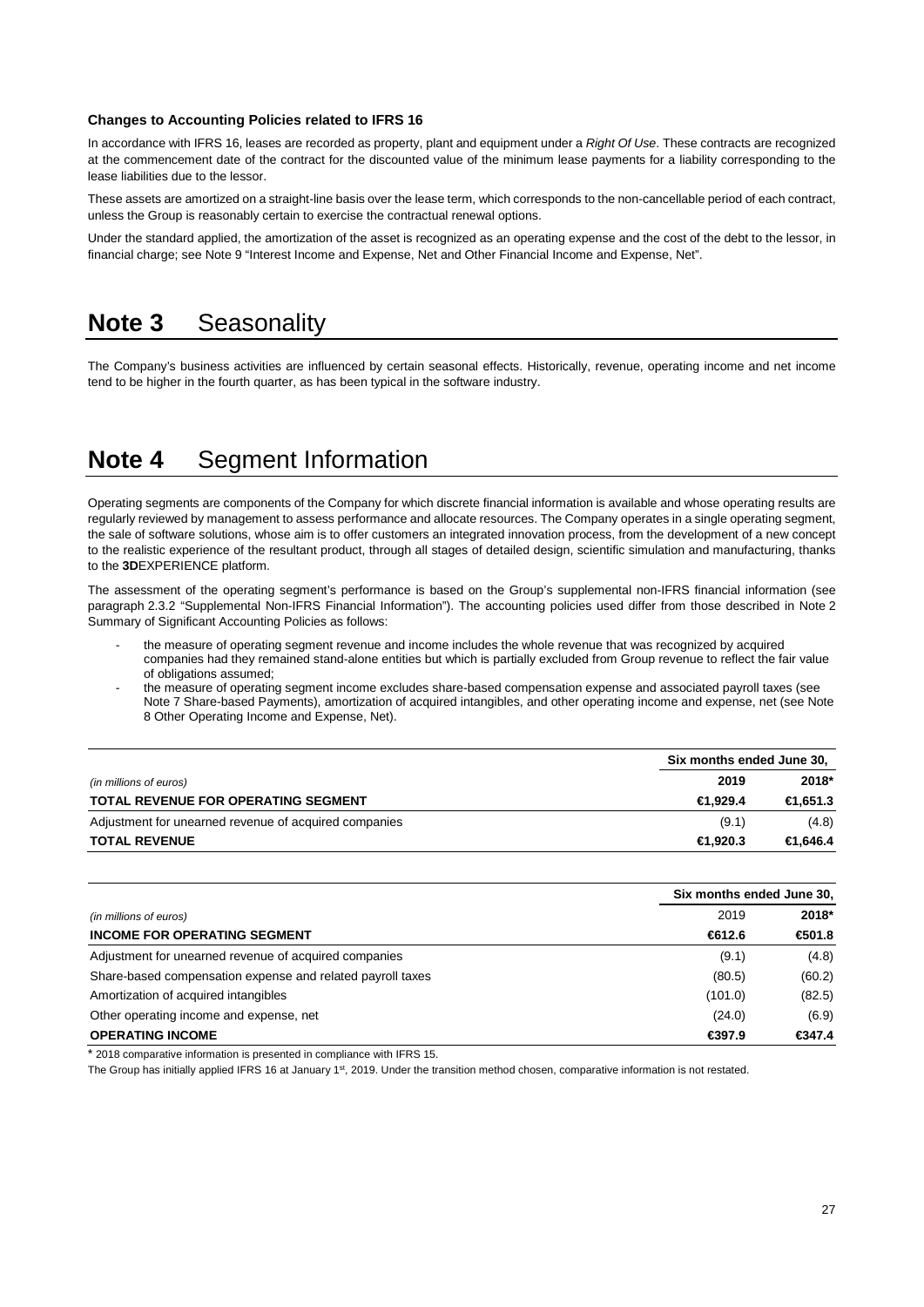### <span id="page-28-0"></span>**Note 5** Software Revenue

Software revenue is comprised of the following:

|                                                                                                                                                         | Six months ended June 30, |          |
|---------------------------------------------------------------------------------------------------------------------------------------------------------|---------------------------|----------|
| (in millions of euros)                                                                                                                                  | 2019                      | 2018     |
| Licenses revenue                                                                                                                                        | €457.4                    | €394.4   |
| Subscription and Support revenue (1)                                                                                                                    | 1.240.9                   | 1.078.6  |
| Other software revenue                                                                                                                                  | 4.4                       | 2.2      |
| <b>SOFTWARE REVENUE</b>                                                                                                                                 | €1.702.7                  | €1,475.2 |
| In 2019, corresponds to €217.4 million of euros at a point in time and €1,023.6 million over time, to be compared to €175.9 million of euros and<br>(1) |                           |          |

€902.7 million respectively in 2018.

Breakdown of software revenue by main product line is as follows:

|                                | Six months ended June 30, |          |
|--------------------------------|---------------------------|----------|
| (in millions of euros)         | 2019                      | 2018     |
| CATIA software revenue         | €550.5                    | €500.6   |
| SOLIDWORKS software revenue    | 394.2                     | 355.7    |
| <b>ENOVIA</b> software revenue | 189.4                     | 162.0    |
| Other                          | 568.5                     | 456.9    |
| <b>SOFTWARE REVENUE</b>        | €1.702.7                  | €1.475.2 |

### <span id="page-28-1"></span>**Note 6** Government Grants

Government grants and other government assistance are recorded in the consolidated statements of income as a reduction to research and development expenses and to other expenses, as follows:

|                                | Six months ended June 30, |       |  |
|--------------------------------|---------------------------|-------|--|
| (in millions of euros)         | 2019                      | 2018  |  |
| Research and development       | €12.2                     | €14.5 |  |
| Other expenses                 | 3.1                       | 0.5   |  |
| <b>TOTAL GOVERNMENT GRANTS</b> | $\epsilon$ 15.3           | ∈15.0 |  |

### <span id="page-28-2"></span>**Note 7** Share-based Payments

Compensation expenses related to share-based payments, including associated payroll taxes, are recorded in the consolidated statements of income as follows:

|                                                            | Six months ended June 30,       |                                  |
|------------------------------------------------------------|---------------------------------|----------------------------------|
| (in millions of euros)                                     | 2019                            | 2018                             |
| Research and development                                   | €(34.9)                         | € $(23.1)$                       |
| Marketing and sales                                        | (23.1)                          | (13.9)                           |
| General and administrative                                 | (19.0)                          | (21.1)                           |
| Cost of revenue                                            | (3.5)                           | (2.1)                            |
| TOTAL COMPENSATION EXPENSE RELATED TO SHARE-BASED PAYMENTS | <del><math>€(80.5)</math></del> | <del><math>€</math>(</del> 60.2) |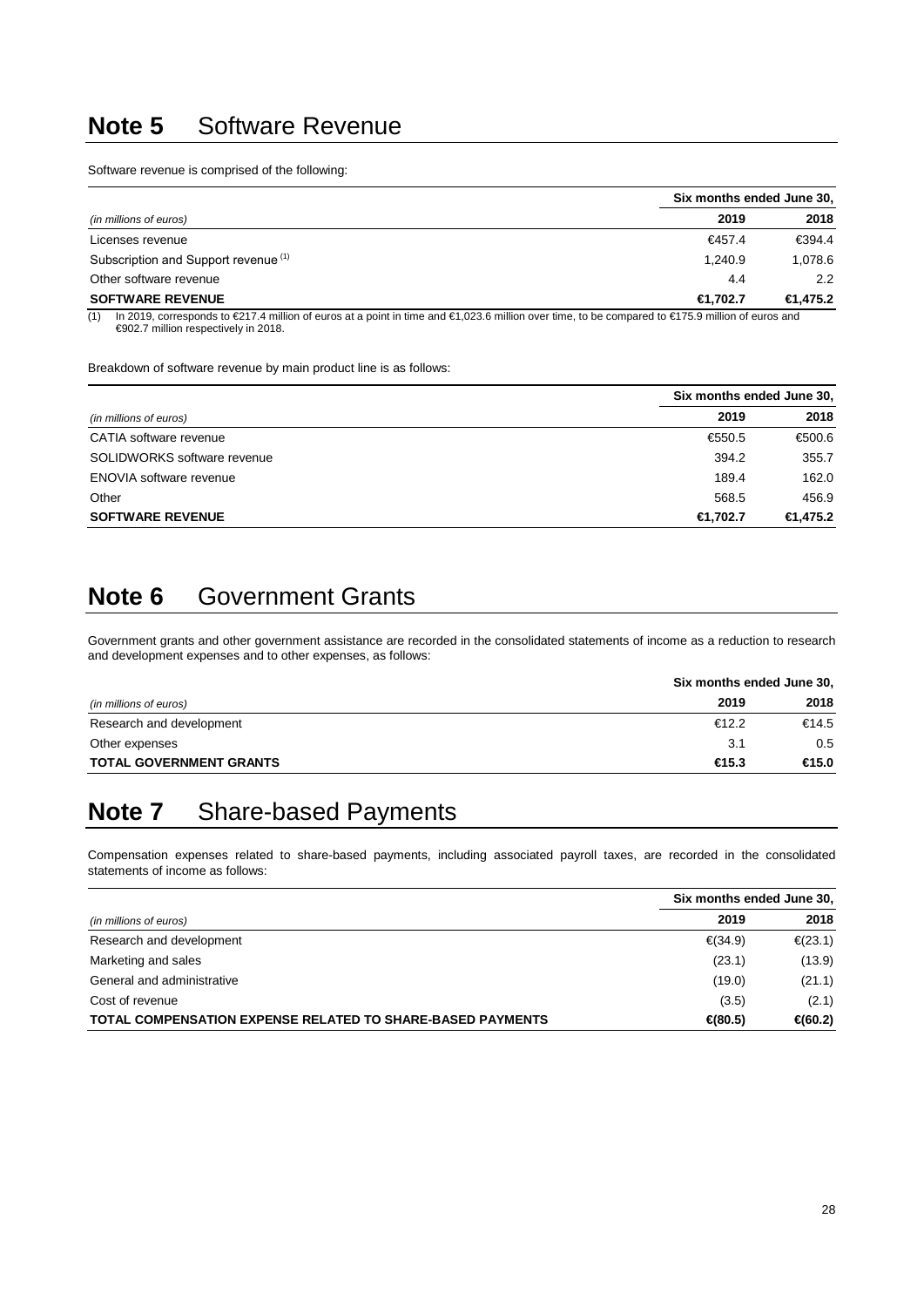Changes during the six months ended June 30, 2019 of unvested options and performance shares were as follows:

|                                  | Number of awards      |                         |               |
|----------------------------------|-----------------------|-------------------------|---------------|
|                                  | Performance<br>shares | <b>Stock</b><br>options | Total         |
| UNVESTED AT DECEMBER 31, 2018    | 3,408,480             | 3,615,957               | 7,024,437     |
| Vested                           | (502, 500)            | (1,646,698)             | (2, 149, 198) |
| Forfeited                        | (7,650)               | (169, 310)              | (176,960)     |
| <b>UNVESTED AT JUNE 30, 2019</b> | 2,898,330             | 1,799,949               | 4,698,279     |

### <span id="page-29-0"></span>**Note 8** Other Operating Income and Expense, Net

Other operating income and expense, net are comprised of the following:

|                                                                        | Six months ended June 30,       |                                        |
|------------------------------------------------------------------------|---------------------------------|----------------------------------------|
| (in millions of euros)                                                 | 2019                            | 2018                                   |
| Acquisition costs <sup>(1)</sup>                                       | €(18.9)                         | € $(2.1)$                              |
| Costs incurred in connection with early retirement plan <sup>(2)</sup> | (3.7)                           | (1.9)                                  |
| Restructuring costs                                                    | (0.6)                           | (2.0)                                  |
| Costs incurred in connection with relocation activities                | (0.8)                           | (0.9)                                  |
| OTHER OPERATING INCOME AND EXPENSE. NET                                | <del><math>€(24.0)</math></del> | <del><math>\epsilon</math>(</del> 6.9) |

(1) In 2019, primarily corresponds to the direct costs incurred during the acquisition pocess of Medidata Solutions, Inc.

(2) In June 2016, the Group has implemented for French subsidiaries a voluntary early retirement plan over 3 years. This plan allows eligible employees to retire early while receiving a replacement income until they can access to their full pension. This plan is treated as a post-employment benefit which estimated costs are based on an assumption of expected proportion of employees to enter the plan and accrued taking into account the employees estimated residual service period. The expense booked in 2019 takes into account the extension of the plan until the end of 2019.

### <span id="page-29-1"></span>**Note 9** Interest Income and Expense, Net and Other Financial Income and Expense, Net

Interest income and expense, net and other financial income and expense, net for the six months ended June 30, 2019 and 2018 are as follows:

|                                         | Six months ended June 30, |                |  |
|-----------------------------------------|---------------------------|----------------|--|
| (in millions of euros)                  | 2019                      | 2018*          |  |
| Interest income $(1)$                   | €17.7                     | €17.0          |  |
| Interest expense <sup>(2)</sup>         | (12.0)                    | (8.9)          |  |
| <b>INTEREST INCOME AND EXPENSE, NET</b> | 5.7                       | 8.2            |  |
| Foreign exchange gains (losses), net    | (0.3)                     | 0.1            |  |
| Other, net                              | (0.1)                     | 0.9            |  |
| OTHER FINANCIAL INCOME AND EXPENSE, NET | $\triangleleft$ (0.4)     | $\epsilon$ 1.0 |  |

(1) Interest income is primarily composed of interests on cash, cash equivalents and short-term investments.

(2) Includes interest expense of €6.0 million in 2019 and €6.8 million in 2018 due pursuant to two term loan facility agreements entered into in October 2015 for €650 million and in June 2013 for €350 million (see Note 14 Borrowings) and interest expense for €7.1 million in 2019 following the adoption of IFRS 16 as of January 2019.

\* The Group has initially applied IFRS 16 at January 1<sup>st</sup>, 2019. Under the transition method chosen, comparative information is not restated.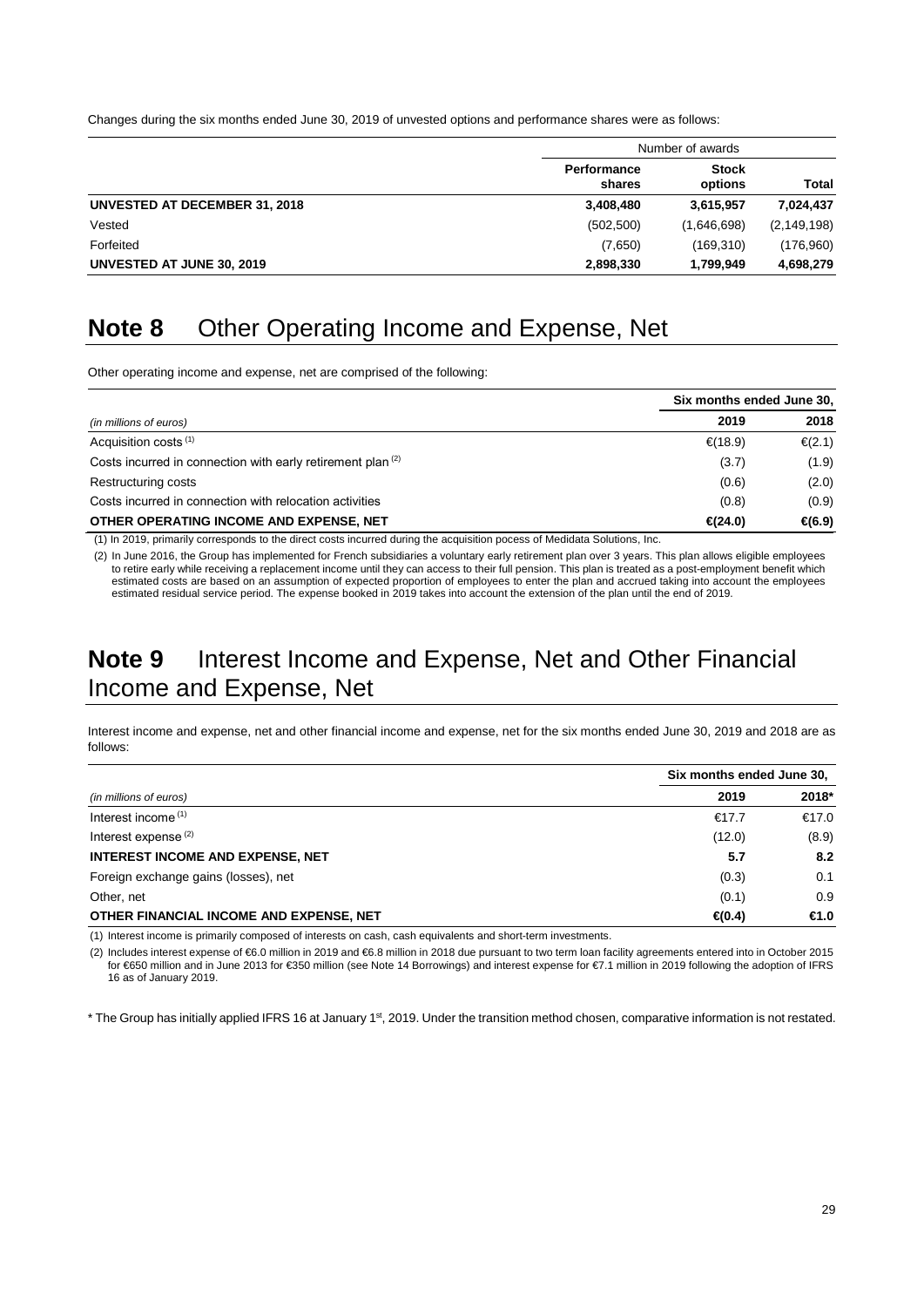### <span id="page-30-0"></span>**Note 10** Trade Accounts Receivable

Trade accounts receivable are measured at amortized cost.

| <b>June 30.</b> | December 31, |
|-----------------|--------------|
| 2019            | 2018         |
| €845.8          | €1,064.4     |
| (35.5)          | (20,3)       |
| $-310.3$        | €1,044.1     |
|                 |              |

The maturities of trade accounts receivable, net, were as follows:

|                                                     | <b>June 30.</b> | December 31, |
|-----------------------------------------------------|-----------------|--------------|
| (in millions of euros)                              | 2019            | 2018         |
| Trade accounts receivable past due at closing date: |                 |              |
| Less than 3 months past due                         | €97.8           | €89.4        |
| 3 to 6 months past due                              | 31.3            | 21.3         |
| More than 6 months past due                         | 11.4            | 13.4         |
| <b>TRADE ACCOUNTS RECEIVABLE PAST DUE</b>           | 140.5           | 124.1        |
| Trade accounts receivable not yet due               | 669.8           | 920.0        |
| <b>TRADE ACCOUNTS RECEIVABLE, NET</b>               | $-310.3$        | €1,044.1     |

### <span id="page-30-1"></span>**Note 11** Property and Equipment

Property and equipment consist of the following:

|                                |              | Six months ended June 30, 2019 |            |              | Year ended December 31, 2018 <sup>(1)</sup> |            |  |
|--------------------------------|--------------|--------------------------------|------------|--------------|---------------------------------------------|------------|--|
|                                |              | Accumulated                    |            |              | Accumulated                                 |            |  |
| (in millions of euros)         | <b>Gross</b> | depreciation                   | <b>Net</b> | <b>Gross</b> | depreciation                                | <b>Net</b> |  |
| Right of use                   | €410.3       | €(43.4)                        | €366.9     | €            | €                                           | €          |  |
| Computer equipment             | 265.4        | (164.1)                        | 101.4      | 257.1        | (160.4)                                     | 96.8       |  |
| Office furniture and equipment | 58.2         | (43.8)                         | 14.4       | 55.6         | (41.1)                                      | 14.5       |  |
| Leasehold improvements         | 139.7        | (73.0)                         | 66.7       | 130.9        | (68.2)                                      | 62.7       |  |
| <b>Buildings and Lands</b>     | 18.6         | (4.9)                          | 13.8       | 6.5          | (2.3)                                       | 4.2        |  |
| <b>TOTAL</b>                   | €892.2       | (329.1)                        | €63.1      | €450.1       | <del><math>€(271.9)</math></del>            | €178.2     |  |

(1) The Group has initially applied IFRS 16 at January 1st, 2019. Under the transition method chosen, comparative information is not restated.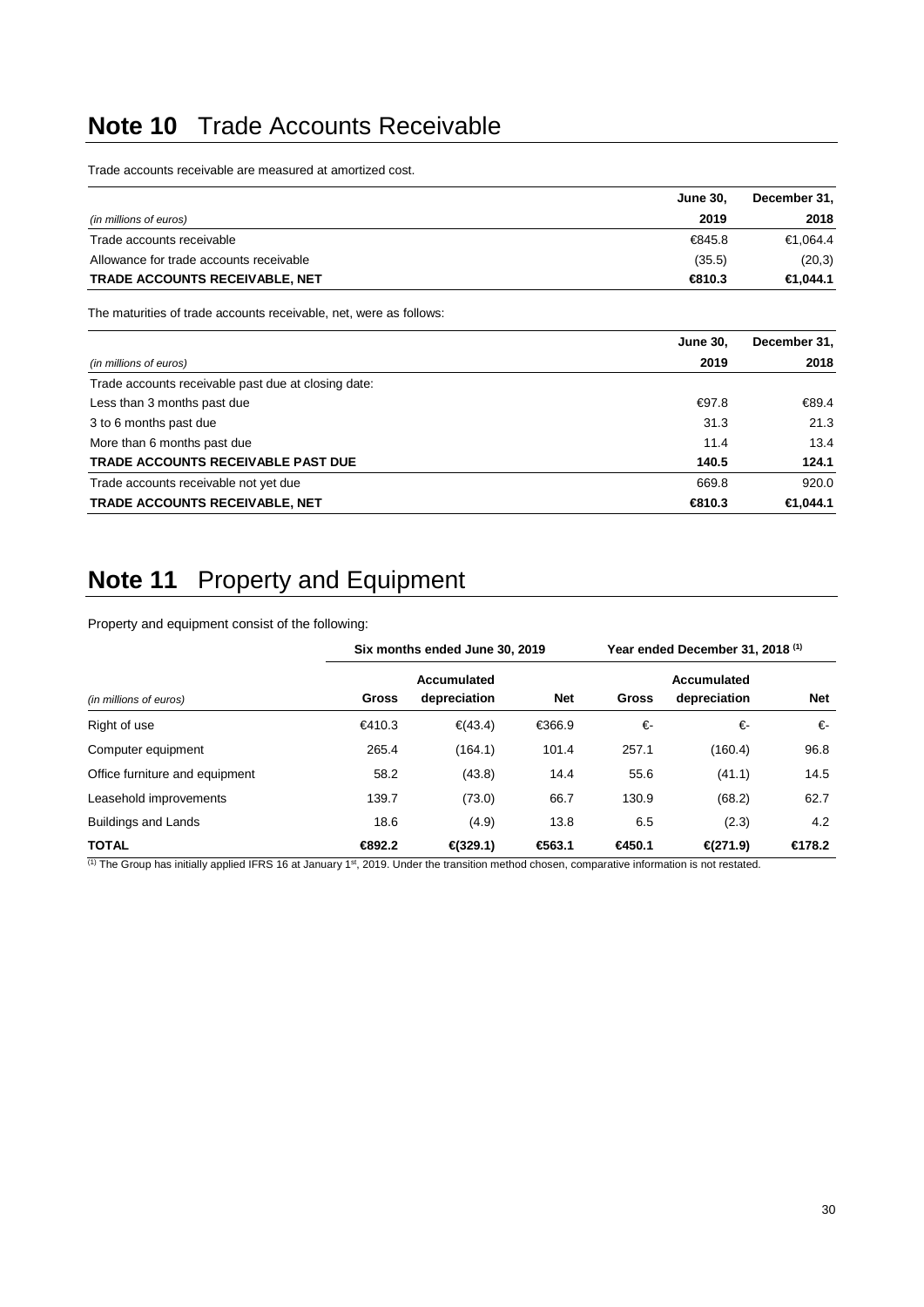The change in the carrying amount of property and equipment as of June 30, 2019 is as follows:

|                                                                               | <b>Right of</b> | Computer        | <b>Office furniture</b> | Leasehold           | <b>Buildings</b> |        |
|-------------------------------------------------------------------------------|-----------------|-----------------|-------------------------|---------------------|------------------|--------|
| (in millions of euros)                                                        | Use             | equipment       | and equipment           | <i>improvements</i> | and Lands        | Total  |
| <b>NET PROPERTY AND EQUIPMENT</b><br>AS OF DECEMBER 31, 2018                  | €               | $\bigoplus$ 6.8 | ∈14.5                   | 62.7                | 64.2             | €178.2 |
| IFRS 16 first time application (*)                                            | 391.8           |                 |                         | (1.1)               | $\blacksquare$   | 390.7  |
| <b>NET PROPERTY AND EQUIPMENT</b><br><b>ADJUSTED AS OF JANUARY 1.</b><br>2019 | 391.8           | 96.8            | 14.5                    | 61.6                | 4.2              | 568.9  |
|                                                                               |                 |                 |                         |                     |                  |        |
| <b>Additions</b>                                                              | 7.8             | 29.6            | 2,0                     | 10.6                | $\blacksquare$   | 50.1   |
| Business combinations                                                         | 1.6             | 0.9             | 0.3                     | 0.1                 | 9.8              | 12.7   |
| Other changes                                                                 |                 | (5.8)           |                         |                     | $\blacksquare$   | (5.8)  |
| Depreciation for the period                                                   | (35.8)          | (20.5)          | (2.6)                   | (6.1)               | (0.3)            | (65.3) |
| Exchange differences                                                          | 1.4             | 0.4             | 0.1                     | 0.4                 |                  | 2.4    |
| <b>NET PROPERTY AND EQUIPMENT</b><br><b>AS OF JUNE 30, 2019</b>               | €366.9          | €101.4          | €14.4                   | €66.7               | €13.8            | ⊕563.1 |

\* The rights of use are related to offices for € 382.4 million and vehicles for € 9.4 million.

### <span id="page-31-0"></span>**Note 12** Business Combinations

#### **2019 acquisitions**

#### **IQMS**

On January 3, 2019, the Group completed the acquisition of 100% of the capital of IQMS, a manufacturing ERP software company, for a purchase price of €379.0 million.

The preliminary allocation of the purchase price resulted in €206.5 million of Goodwill.

#### **Other acquisitions**

The Company completed its acquisition of 100% of Argosim on January 9, 2019 and of Trace Software International's technological activities on March 29, 2019 for a total consideration of €20.3 million.

These transactions resulted in €5.2 million of goodwill.

#### **Purchase price allocation**

The estimated fair values of assets acquired and liabilities assumed in connection with the acquisitions presented below are provisional. The Company is waiting for additional information necessary to finalize these fair values and the provisional measurements of fair value presented are subject to change. The Company expects to finalize the valuation and complete the purchase price allocation as soon as practical and no later than one year from the acquisition date.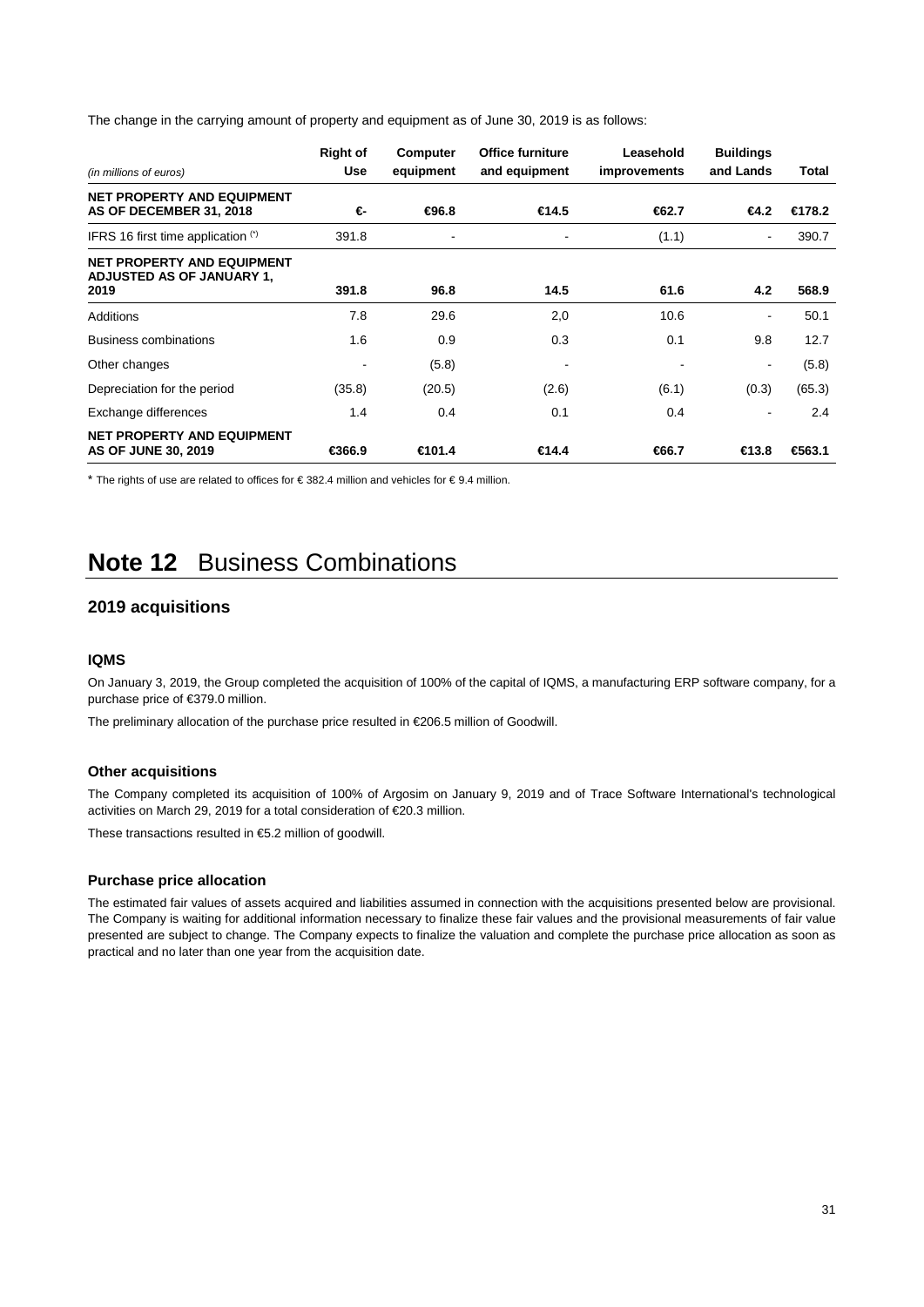The purchase prices of IQMS and other acquisitions have been allocated to identifiable assets acquired and liabilities assumed based on estimated fair values at the date of the acquisition is as follows:

| (in millions of euros)                    | <b>IQMS</b> | Other<br>acquisitions | Total  |
|-------------------------------------------|-------------|-----------------------|--------|
| Cash and cash equivalents                 | 7.4         | 0.3                   | 7.8    |
| Trade accounts receivable                 | 18.2        | 0.4                   | 18.6   |
| Other assets                              | 14.9        | 0.2                   | 15.1   |
| Intangible assets acquired <sup>(1)</sup> | 197.9       | 16.7                  | 214.6  |
| Contract liabilities <sup>(2)</sup>       | (12.6)      | (0.1)                 | (12.7) |
| Other liabilities                         | (14.1)      | (1.3)                 | (15.4) |
| Deferred taxes, net                       | (39.3)      | (1.1)                 | (40.4) |
| <b>TOTAL IDENTIFIABLE NET ASSETS</b>      | 172.5       | 15.1                  | 187.6  |
| Goodwill                                  | 206.5       | 5.2                   | 211.7  |
| <b>TOTAL PURCHASE PRICE</b>               | 379.0       | 20.3                  | 399.3  |

(1) Intangible assets acquired are subject to amortization and include the following:

| (in millions of euros)                    | <b>IQMS</b> | Other<br>acquisitions | Total |
|-------------------------------------------|-------------|-----------------------|-------|
| Software                                  | 122.8       | 16.0                  | 138.8 |
| Customer relationships                    | 75.1        | 0.7                   | 75.8  |
| <b>TOTAL IDENTIFIABLE ASSETS REQUIRED</b> | 197.9       | 16.7                  | 214.6 |

(2) The carrying values of contract liabilities were reduced to reflect the fair value of obligations assumed. As a result, approximately €6.8 million of revenues that would have otherwise been recorded by these entities had they not been acquired by the Company will not be recognized in the Company's consolidated statements of income.

The unaudited financial information presented in the table below summarizes the combined results of operations for the six months ended June 30, 2019 as if the acquisitions had occurred at the beginning of the period. This information is presented for information purposes and does not purport to be indicative of the results that will be achieved in the future. This financial information reflects the adjustment to reduce unearned revenue to the fair value of the associated obligation, and the additional amortization expense, assuming the fair value adjustments to deferred revenue and intangible assets had been applied from the beginning of the period, with the related tax effects.

| (in millions of euros) | Six months ended June 30,<br>2019 (unaudited) |
|------------------------|-----------------------------------------------|
| Revenue                | 1,921.5                                       |
| Net income             | 289.2                                         |

In addition, the contribution of acquired companies' revenue and net income generated since the acquisition date and included in the Company's consolidated financial statements as of June 30, 2019 is as follows:

| (in millions of euros) | Six months ended June 30,<br>2019 (unaudited) |
|------------------------|-----------------------------------------------|
| Revenue                | 21.4                                          |
| Net income             | (11.4)                                        |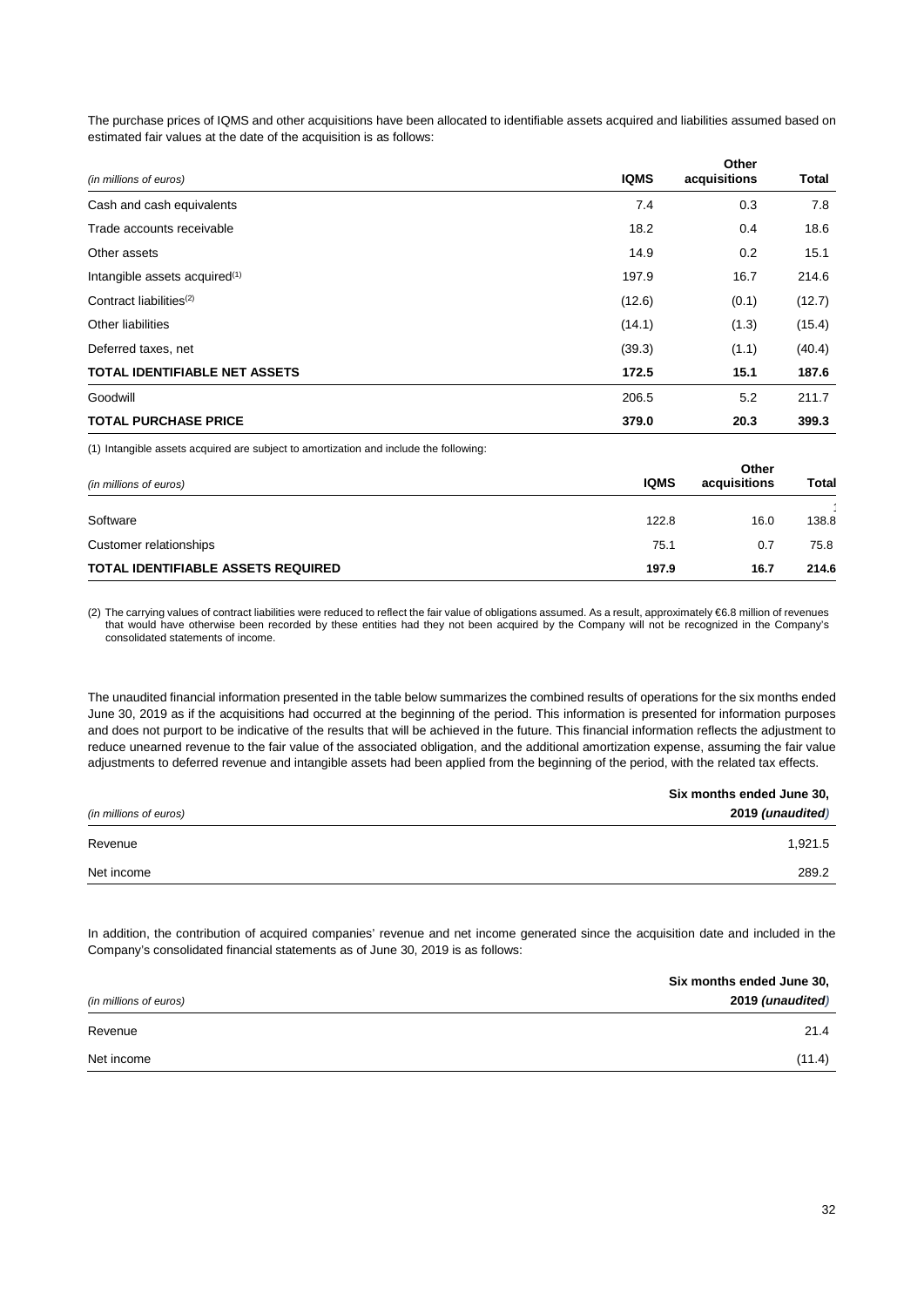### <span id="page-33-0"></span>**Note 13** Intangible Assets and Goodwill

Intangible assets consist of the following:

|                                | Six months ended June 30, 2019 |                                    |                      |          | Year ended December 31, 2018       |            |
|--------------------------------|--------------------------------|------------------------------------|----------------------|----------|------------------------------------|------------|
|                                |                                | Accumulated<br>amortization<br>and | <b>Net</b>           | Gross    | Accumulated<br>amortization<br>and | <b>Net</b> |
| (in millions of euros)         |                                | Gross Impairment <sup>(1)</sup>    |                      |          | Impairment <sup>(1)</sup>          |            |
| Software                       | €1,544.9                       | €(819.4)                           | €725.5               | €1.394.9 | € $(753.4)$                        | €641.5     |
| Customer relationships         | 1.268.8                        | (748.5)                            | 520.3                | 1.184.0  | (701.4)                            | 482.6      |
| Other intangible assets        | 32.9                           | (19.2)                             | 13.7                 | 32.2     | (18.5)                             | 13.7       |
| <b>TOTAL INTANGIBLE ASSETS</b> | €2,846.6                       | <del><math>€(1,587.1)</math></del> | <del>€</del> 1,259.4 | €2,611.1 | <del><math>€1,473.3)</math></del>  | €1,137.8   |

(1) including €(7.0) million of acquired software technologies impairment as at 31 December 2018.

The change in the carrying amount of intangible assets as of June 30, 2019 is as follows:

| (in millions of euros)                               | <b>Software</b>  | <b>Customer</b><br>relationships | Other<br>intangible<br>assets | Total<br>intangible<br>assets |
|------------------------------------------------------|------------------|----------------------------------|-------------------------------|-------------------------------|
| <b>NET INTANGIBLE ASSETS AS OF DECEMBER 31, 2018</b> | €641.5           | €482.6                           | €13.7                         | €1,137.8                      |
| <b>Business combinations</b>                         | 139.4            | 75.1                             |                               | 214.5                         |
| Other additions                                      | 5.8              | 0.1                              | 0.2                           | 6.0                           |
| Amortization for the period                          | (63.1)           | (41.9)                           | (0.5)                         | (105.5)                       |
| Exchange differences                                 | 1.8              | 4.4                              | 0.4                           | 6.7                           |
| NET INTANGIBLE ASSETS AS OF JUNE 30, 2019            | $\epsilon$ 725.5 | €20.3                            | €13.7                         | €1.259.4                      |

The change in the carrying amount of goodwill as of June 30, 2019 is as follows:

| (in millions of euros)                  |          |
|-----------------------------------------|----------|
| <b>GOODWILL AS OF DECEMBER 31, 2018</b> | €2.124.5 |
| Business combinations                   | 215.6    |
| Exchange differences and other changes  | 14.2     |
| GOODWILL AS OF JUNE 30, 2019            | €2.354.4 |

### <span id="page-33-1"></span>**Note 14** Borrowings

In October 2015, the Company entered into a five-year term loan facility agreement, which maturity can be extended by two additional years, for €650 million. The facility was immediately fully drawn down and bears interest at Euribor 1 month plus 0.50% *per annum*. In October 2016 then October 2017, the Company exercised the extension option for one year, bringing the new term to October 2022.

In June 2013, the Company entered into a term loan facility agreement for €350 million, which was immediately fully drawn down and bears interest at Euribor 1 month plus 0.55% per annum. In July 2014, the term of the loan was extended, bringing the new term to July 25, 2019.

The table below provides a breakdown of total borrowings by contractual maturity date as of June 30, 2019:

|                               |          |           |           | Payments due by period |
|-------------------------------|----------|-----------|-----------|------------------------|
|                               |          | Less than |           |                        |
| (in millions of euros)        | Total    | vear      | 1-3 years | 3-5 years              |
| Term loan facilities in euros | €1.000.0 | €350.0    | €         | €650.0                 |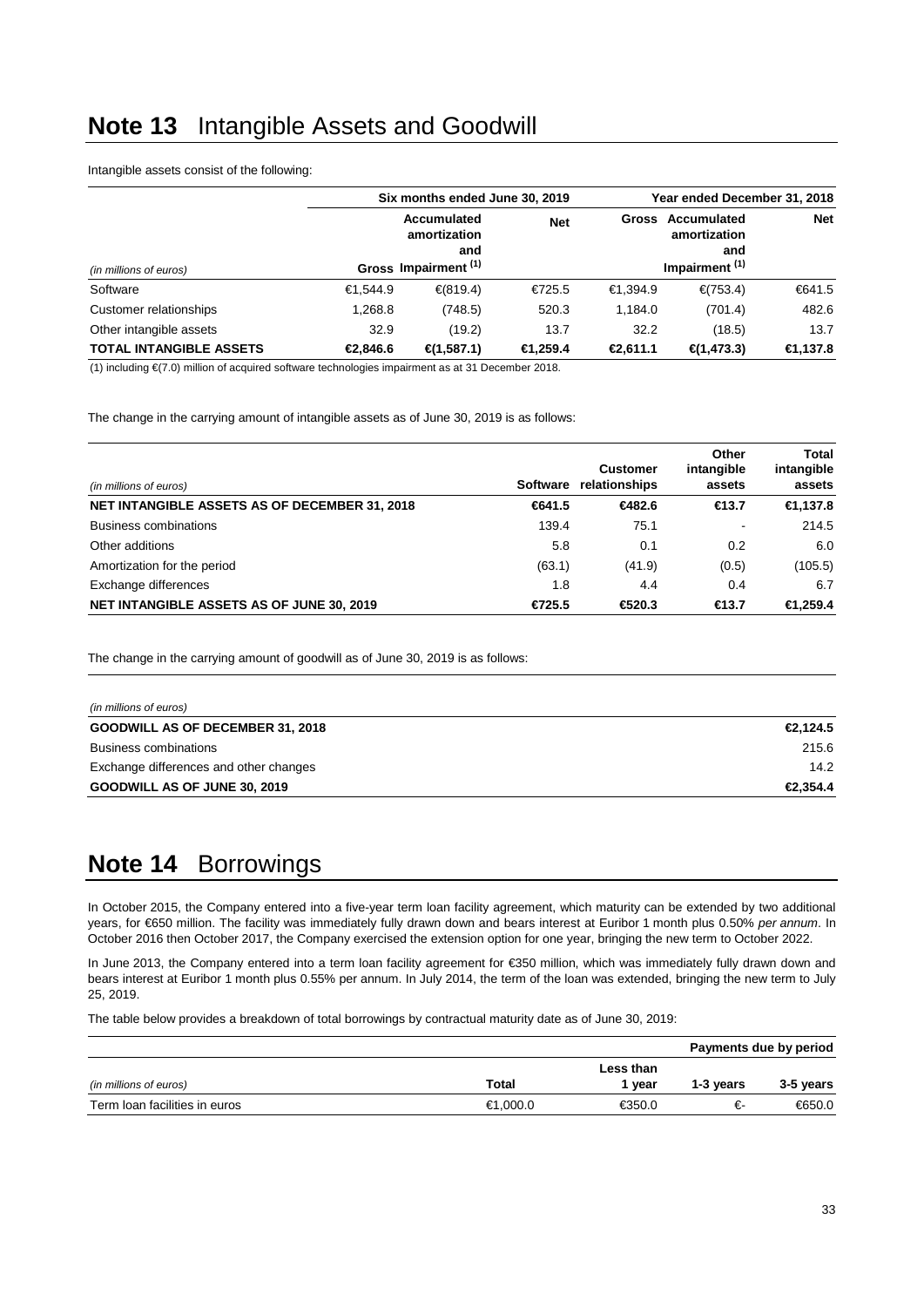### <span id="page-34-0"></span>**Note 15** Derivatives

The fair market values of derivative instruments were determined by financial institutions using option pricing models.

All financial instruments related to the foreign currency hedging strategy of the Company have maturity dates of less than two years. The maturity of interest rate swap instruments is also less than two years. Management believes counter-party risk on financial instruments is minimal since the Company deals with major banks and financial institutions.

A description of market risks the Company is exposed to is provided in the 2018 Annual Report paragraph 1.7.2 "Financial and Market Risks".

#### **Foreign currency risk**

The Company transacts in various foreign currencies, primarily U.S. dollars and Japanese yen.

The Company usually hedges exchange rate risk related to its revenues and expenses coming from usual and predictable activity arising in the normal course of operations. The Company may also cover occasional exchange rate risk arising from specific transactions, such as acquisitions paid for in foreign currencies. Hedging activities are generally carried out and managed by Dassault Systèmes SE for its own account and on behalf of its subsidiaries. In certain cases, however, the Company can authorize selected subsidiaries to enter into hedging instruments directly.

As part of the financing of the future acquisition of Medidata Solutions, Inc. shares in US dollars, the Company hedged the euro/dollar risk, using instruments contingent on the closing of the acquisition. These hedges were undertaken with four banks for a total of \$4.2 billion with a possible maturity date until January 13, 2020.

At June 30, 2019 and December 31, 2018, the fair value of instruments used to manage the currency exposure was as follows:

|                                                                                 | Six months ended June 30,<br>2019 |            | Year ended December 31,<br>2018 |                  |
|---------------------------------------------------------------------------------|-----------------------------------|------------|---------------------------------|------------------|
|                                                                                 |                                   |            |                                 |                  |
| (in millions of euros)                                                          | <b>Nominal</b><br>amount          | Fair value | <b>Nominal</b><br>amount        | Fair value       |
| Forward exchange contract Japanese yen/euros – sale $(1)$                       | €176.5                            | € $(5.0)$  | €135.9                          | $\epsilon$ (4.3) |
| Forward exchange contract euros/Indian rupees $-$ sale $(1)$                    | 29.8                              | 1.8        | 24.9                            | 1.3              |
| Forward exchange contract euros/ U.S. dollars – sale $(1)$                      |                                   |            | 41.0                            | (0.2)            |
| Forward exchange contract U.S. dollars/Indian rupees – sale $(1)$               | 25.8                              | 0.6        | 21.2                            |                  |
| Forward exchange contract Japanese yen/ U.S. dollars – sale $(1)$               | 113.2                             | (0.1)      | 78.8                            | 0.2              |
| Forward exchange contract British pounds/euros – sale $(1)$                     | 35.6                              | 0.5        | 27.5                            | 0.4              |
| Cross currency swaps Canadian dollars/euros <sup>(2)</sup>                      |                                   |            | 66.2                            | 3.3              |
| Cross currency swaps Australian dollars/euros <sup>(2)</sup>                    | 65.8                              | 7.0        | 65.9                            | 6.9              |
| Contingent forward exchange contract U.S. dollars / euros - sale <sup>(3)</sup> | 3,673.1                           | (20.0)     |                                 |                  |
| Other instruments $(2)$                                                         | 32.4                              |            | 49.2                            | (0.3)            |

(1) Instruments entered into by the Company to hedge the foreign currency exchange risk of forecasted sales.

(2) Mainly derivatives not designated as hedging instruments. Changes in the derivatives' fair value are recorded in other financial income and expense net in the consolidated statement of income. Cross currency swaps mainly relate to the acquisition of Gemcom.

(3) Instruments entered into by the Company to hedge the foreign currency exchange risk on the acquisition price of the shares of Medidata Solutions, Inc.

#### **Interest rate risk**

Except for their impact on the general economic environment, which is difficult to quantify, the Company believes that changes in interest rates in 2019 did not materially affect its revenue and earnings before financial income and that it would be the same in the future. Therefore, the Company's interest rate risk is primarily a risk related to a reduction of financial revenue.

In October 2015, the Company entered into interest rate swap agreements for a total amount of €650 million with the objective of modifying forecasted interest obligations relating to the €650 million French term loan facility (see Note 14 Borrowings) so that the interest payable effectively becomes fixed at 0.72% from October 2015 until October 2020.

In July 2013 and October 2014, the Company entered into interest rate swap agreements for a total amount of €350 million with the objective of modifying forecasted interest obligations relating to the €350 million French term loan facility (see Note 14 Borrowings) so that the interest payable effectively becomes fixed at 1.48% from June 2014 until June 2018 and 1.04% from June 2018 until July 2019.

The effectiveness of interest rate swap agreements is measured using forward interest rates. During the first half of 2016, hedge accounting has been discontinued as interest rate swaps no longer met the effectiveness criteria for hedge accounting given the expected trend of negative interest rates. Consequently, changes in fair value of interest rate swaps are recognized in interest income and expense, net for €1.5 million at June 30, 2019 and at June 30, 2018. Accumulated gains and losses on changes in fair value recognized in equity are reclassified to profit or loss in the periods when the hedged item affects profit or loss (not material at June 30, 2019 and  $\in (2.0)$  million at June 30, 2018).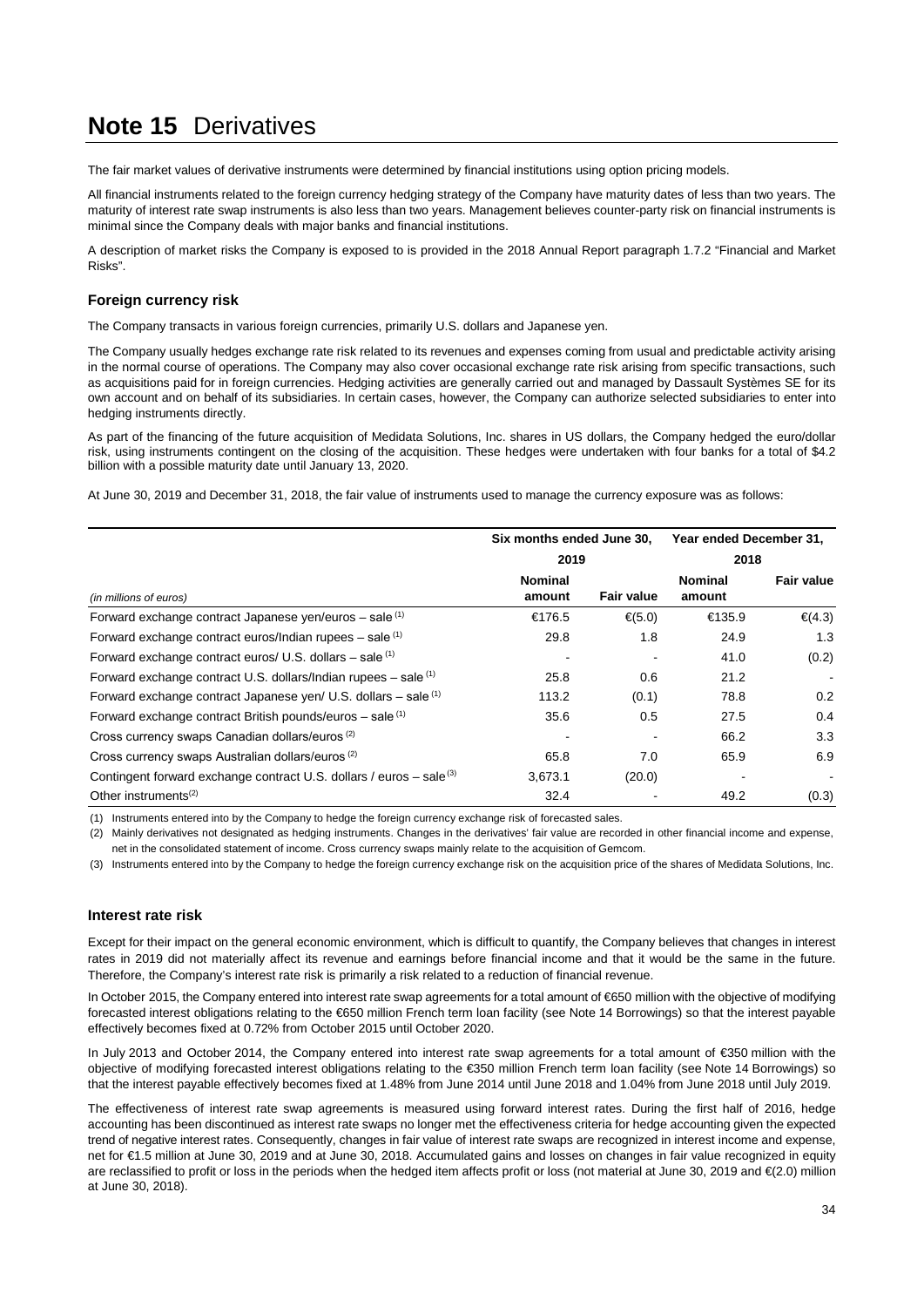At June 30, 2019 and December 31, 2018, the fair value of instruments used to manage the interest rate risk was as follows:

|                              | Six months ended June 30,<br>2019 |                   | Year ended December 31,<br>2018 |                   |
|------------------------------|-----------------------------------|-------------------|---------------------------------|-------------------|
|                              |                                   |                   |                                 |                   |
|                              | <b>Nominal</b>                    |                   | Nominal                         |                   |
| (in millions of euros)       | amount                            | <b>Fair value</b> | amount                          | <b>Fair value</b> |
| Interest rate swaps in euros | €1.000.0                          | € $(6.6)$         | €1.000.0                        | € $(8.1)$         |

### <span id="page-35-0"></span>**Note 16** Shareholders' Equity

#### **Shareholders' equity activity**

As of June 30, 2019, Dassault Systèmes SE had 263,589,346 common shares issued with a nominal value of €0.50 per share.

Changes in shares outstanding as of June 30, 2018 are as follows:

| (in number of shares)                         |             |
|-----------------------------------------------|-------------|
| <b>SHARES ISSUED AS OF DECEMBER 31, 2018</b>  | 262,732,941 |
| Exercise of stock options                     | 856.405     |
| <b>SHARES ISSUED AS OF JUNE 30, 2019</b>      | 263,589,346 |
| Treasury stock as of June 30, 2019            | (3,545,042) |
| <b>SHARES OUTSTANDING AS OF JUNE 30, 2019</b> | 260,044,304 |

The primary objective of the Company's capital management is to ensure that it maintains a strong credit rating and healthy capital ratios in order to support its business and for the purpose of increasing the profitability of shareholders' equity and earnings per share. The Company manages its capital structure and adjusts it in light of changes in economic conditions. To maintain or adjust the capital structure, the Company may adjust the dividend payment to shareholders, return capital to shareholders or issue new shares.

#### **Dividend rights**

In 2019, the General Meeting of Shareholders approved the distribution of a dividend of €168.8 million for 2018.

#### **Stock repurchase programs**

The General Meeting of Shareholders authorized the Board of Directors to implement a share repurchase program limited to 10,000,000 of Dassault Systèmes' shares. Under this authorization, the Company may not buy shares at a price exceeding €180 per share or above a maximum annual aggregate amount of €600 million.

Furthermore, the Group signed a liquidity agreement for an initial period until December 31, 2015, automatically renewable for subsequent 12-month terms. On June 30, 2019, 734,151 shares were purchased, at an average price of €127.80 and 810,981 shares were sold, at an average price of €126.98.

#### **Components of other comprehensive income**

|                                                                                           | Six months ended June 30,       |                            |
|-------------------------------------------------------------------------------------------|---------------------------------|----------------------------|
| (in millions of euros)                                                                    | 2019                            | 2018                       |
| Cash flow hedges:                                                                         |                                 |                            |
| (Losses) Gains arising during the year                                                    | € $(22.2)$                      | € $(7.5)$                  |
| Less: reclassification adjustments for gains or (losses) included in the income statement | (2.5)                           | 2.2                        |
|                                                                                           | <del><math>€(19.6)</math></del> | $\blacktriangleleft$ (9.8) |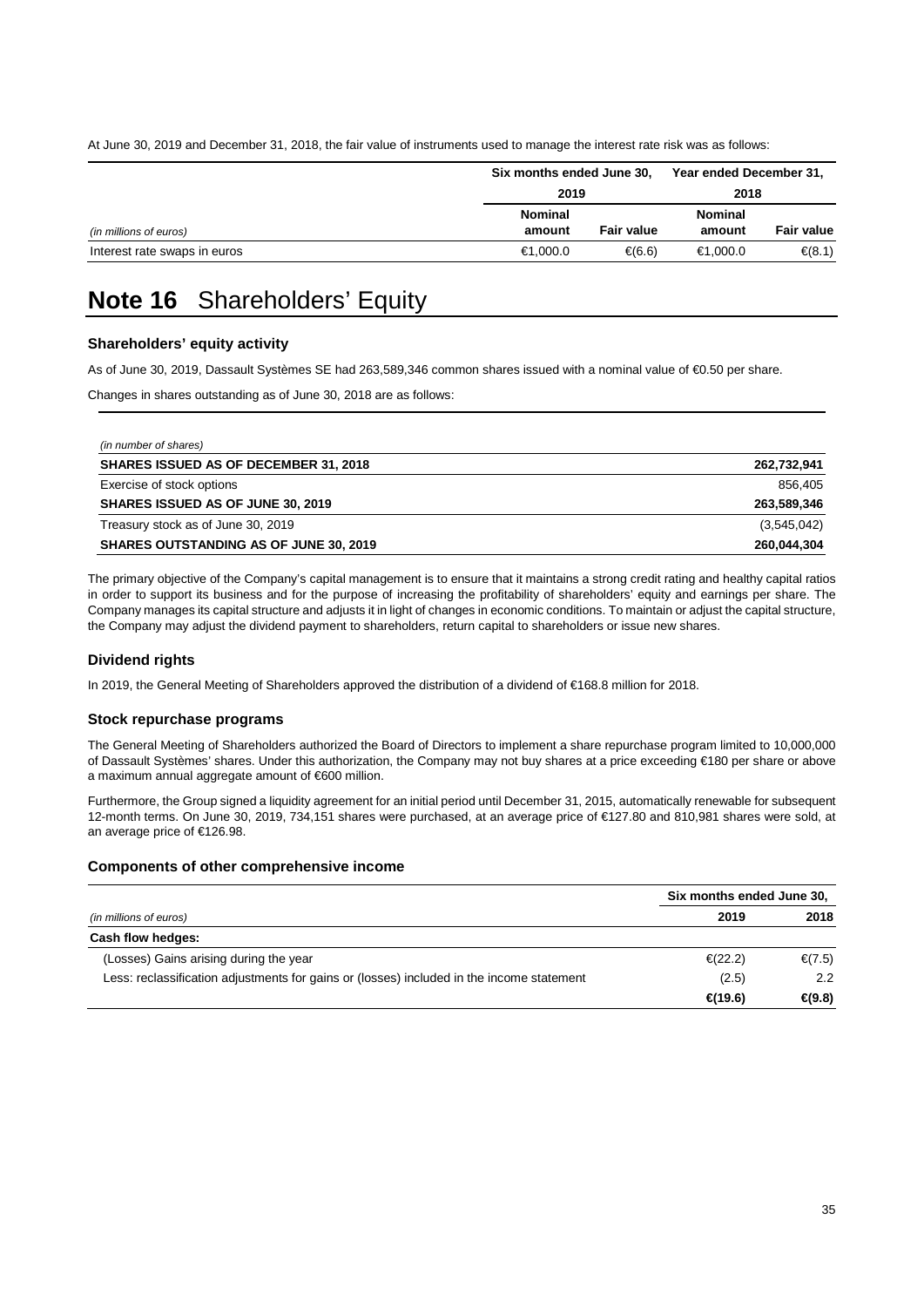### <span id="page-36-0"></span>**Note 17** Consolidated Statements of Cash Flows

Adjustments for non-cash items consist of the following:

|                                        |              |        | Six months ended June 30, |  |
|----------------------------------------|--------------|--------|---------------------------|--|
| (in millions of euros)                 | <b>Notes</b> | 2019   | 2018                      |  |
| Depreciation of property and equipment | 11           | €65.3  | € $28.2$                  |  |
| Amortization of intangible assets      | 13           | 105.5  | 87.0                      |  |
| Non-cash share-based payment expense   |              | 49.3   | 34.7                      |  |
| Deferred taxes                         |              | (10.9) | (8.4)                     |  |
| Other                                  |              | 8.8    | 6.7                       |  |
| <b>ADJUSTMENTS FOR NON-CASH ITEMS</b>  |              | 218.0  | 148.3                     |  |

Changes in operating assets and liabilities consist of the following:

|                                                                 | Six months ended June 30, |        |
|-----------------------------------------------------------------|---------------------------|--------|
| (in millions of euros)                                          | 2019                      | 2018   |
| Decrease in trade accounts receivable and contract assets       | €252.9                    | €190.5 |
| Increase (Decrease) in accounts payable                         | 4.3                       | (14.2) |
| (Decrease) in accrued compensation                              | (25.2)                    | (5.6)  |
| Increase (Decrease) increase in income tax payable              | 60.4                      | (25.1) |
| Increase in contract liabilities - Increase in unearned revenue | 88.3                      | 105.6  |
| Changes in other assets and liabilities                         | 5.7                       | (19.1) |
| <b>CHANGES IN OPERATING ASSETS AND LIABILITIES</b>              | 386.3                     | 232.1  |

### <span id="page-36-1"></span>**Note 18** Commitments and Contingencies

#### **Medidata Solutions, Inc. proposed acquisition**

On June 12th, 2019, the Group announced the signing of a definitive agreement to acquire Medidata Solutions, Inc. ("Medidata"), a leader in the digital transformation of the Life Sciences industry for clinical development, commercial, and real-world data intelligence, in an allcash transaction at a price of \$ 92.25 per share of Medidata, representing an enterprise value of \$5.8 billion. The transaction was approved by the Boards of Directors of both companies. Consummation of the transaction is subject to receipt of regulatory approvals, the approval of Medidata Solutions' shareholders and certain other customary closing conditions.

Financing commitments received in the context of this transaction include €3bn of bridge-to-bond facility to be refinanced with laddered bond tranches, €1 billion of bank term loan and €750 million of revolving credit facility. These financing commitments received are contingent on the closing of the acquisition.

#### **Litigation and other proceedings**

The Company is involved in litigation and other proceedings, such as civil, commercial and tax proceedings, incidental to normal operations.

The Company is subject to ongoing tax audits and tax reassessments in jurisdictions in which the Company has or had operations. Certain of these reassessments, in particular those related to acquisition financing, are being challenged by the Company which is strongly confident in the technical merits of its positions and will continue to defend them with the relevant tax authorities. In this context, the Company made payments to the French tax authorities for a total amount of €123.1 million from 2014 to 2016, but disputed them with the relevant authorities. In June 2019, following the decision of the Appeal Court during the second quarter of 2019, the Company lodged an Appeal in Cassation before the High Court (or Supreme Court) in relation to this dispute.

It is not possible to determine with certainty the outcome of the dispute and notably the resulting expense for the Group, if any. However, in the opinion of management, after consultation with its lawyers, the resolution of such litigation and proceedings should not have a material effect on the consolidated financial statements of the Company.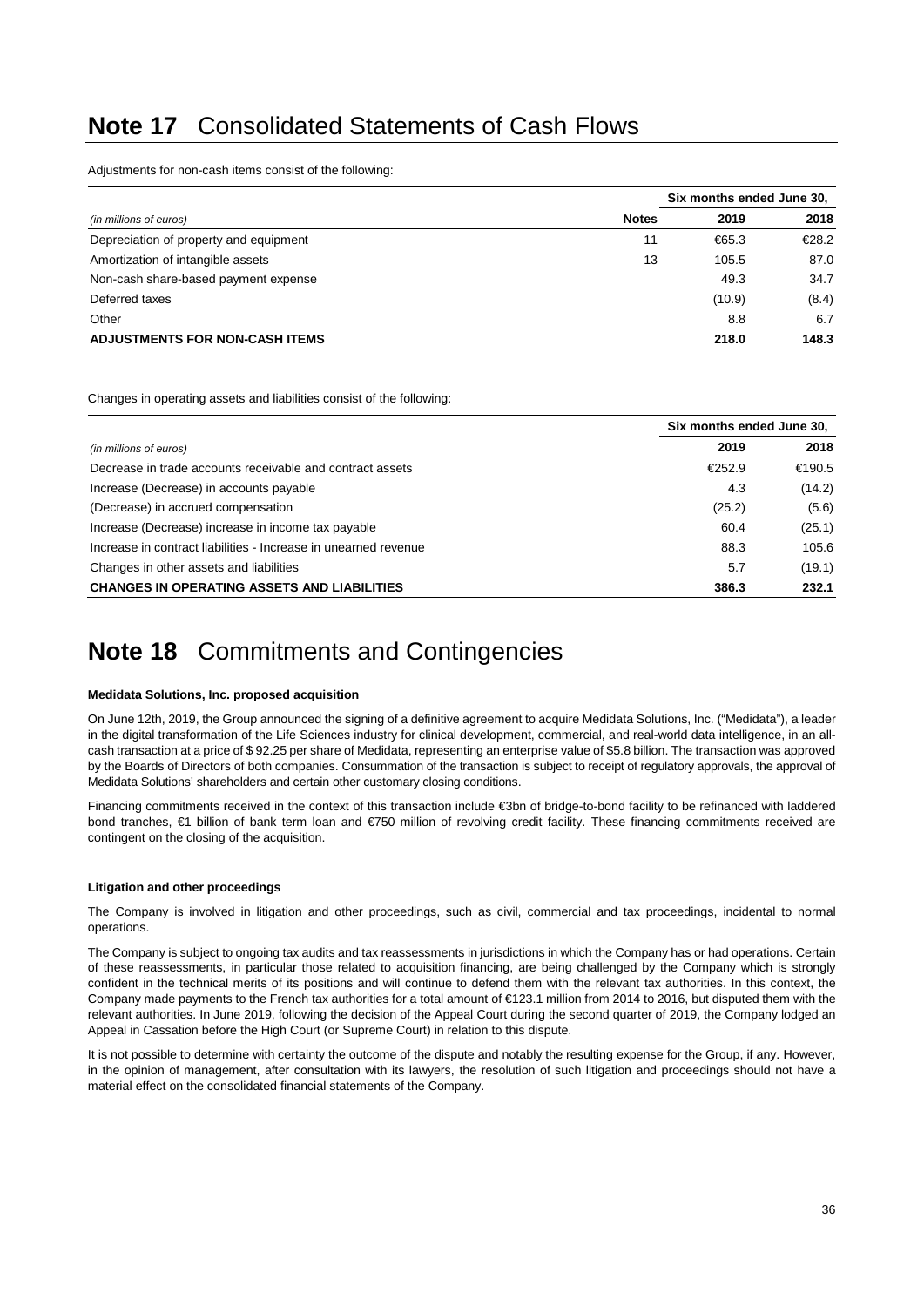### <span id="page-37-0"></span>**Note 19** Events after the reporting period

#### **Performance shares**

Pursuant to an authorization granted by the shareholders at the General Meeting of Shareholders held on May 22, 2018, the Board of Directors at the meeting held on July 1, 2019 decided to grant 307,615 performance shares to some employees of the Group (Plan 2019- A2). It is reminded that, on September 25, 2018, 496,700 "2019-A" performance shares had been granted in anticipation of the July 1, 2019 allocation to some managers and employees of the Group and that these beneficiaries have not been granted any "2019-A2" performance shares.Such shares shall be acquired as at May 23, 2022. They shall be vested subject to the condition that the beneficiary is an employee or a director of the Company at the end of a presence period ending on May 23, 2021 and subject to the achievement of a condition based on the Company non-IFRS diluted earnings per share growth. This condition is based on a targeted growth between the non-IFRS diluted earnings per share of the Group for the year 2021, excluding foreign currency effects, and the one achieved in the year 2018 (non-vesting condition).

On July 1, 2019, no shares have been granted to Bernard Charlès, Vice-chairman of the Board and Chief Executive Officer, being reminded that, on September 25, 2018, he had been granted 300,000 "2019-B" shares in advance of the 2019 allocation, as part of a plan of progressively associating him with the Company's capital.

#### **Stock option**

Pursuant to an authorization granted by the shareholders at the General Meeting of Shareholders held on May 23, 2019, the Board of Directors at the meeting held on July 1, 2019 decided to grant 1,632,374 options to subscribe to Dassault Systèmes shares to certain employees of the Group, at an exercise price of €140.00 (Plan 2019-01).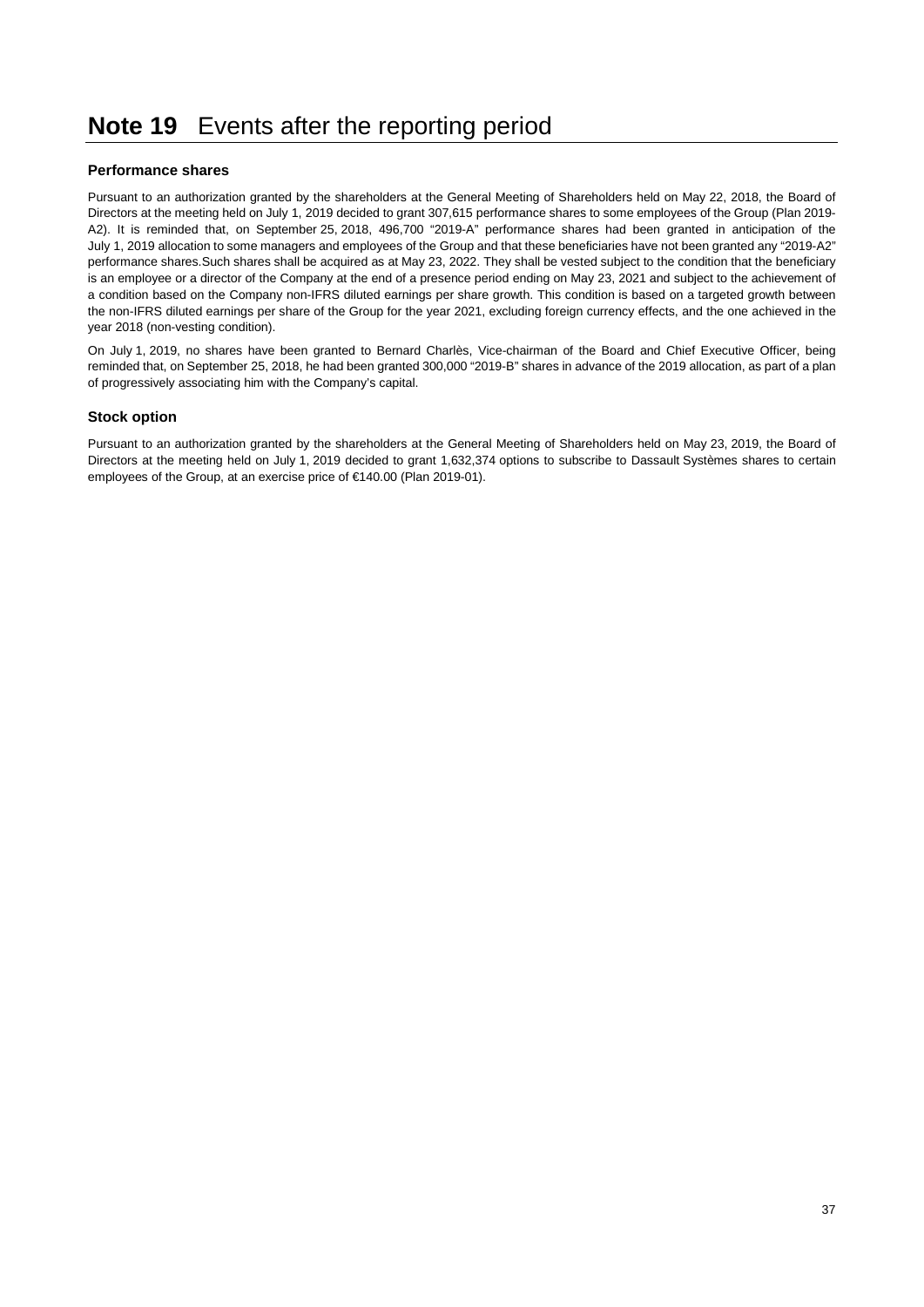## <span id="page-38-0"></span>**4** STATUTORY AUDITORS' REVIEW REPORT ON THE 2019 HALF-YEAR FINANCIAL INFORMATION

*This is a free translation into English of the Statutory Auditors' review report issued in French and is provided solely for the convenience of English speaking readers. This report should be read in conjunction with, and construed in accordance with, French law and professional auditing standards applicable in France.*

To the Shareholders,

In compliance with the assignment entrusted to us by your General meetings and in accordance with the requirements of article L. 451-1- 2 III of the French Monetary and Financial Code (*Code monétaire et financier*) , we hereby report to you on:

- the review of the accompanying condensed half-year consolidated financial statements of Dassault Systèmes, for the six months ended June 30, 2019;
- the verification of the information contained in the half-year management report.

These condensed half-year consolidated financial statements are the responsibility of the Board of Directors. Our role is to express a conclusion on these financial statements based on our review.

#### **1. Conclusion on the financial statements**

We conducted our review in accordance with professional standards applicable in France. A review of interim financial information consists of making inquiries, primarily of persons responsible for financial and accounting matters, and applying analytical and other review procedures. A review is substantially less in scope than an audit conducted in accordance with professional standards applicable in France and consequently does not enable us to obtain assurance that we would become aware of all significant matters that might be identified in an audit. Accordingly, we do not express an audit opinion.

Based on our review, nothing has come to our attention that causes us to believe that the accompanying condensed half-year consolidated financial statements are not prepared, in all material respects, in accordance with IAS 34 - the standard of IFRS as adopted by the European Union applicable to interim financial information.

Without qualifying our conclusion, we draw your attention to the effects of the application of the IFRS 16 "Leases" as of January 1<sup>st</sup>, 2019, detailed in the paragraph "Changes in accounting policies" of note 2 of the condensed consolidated financial statements for the half-year.